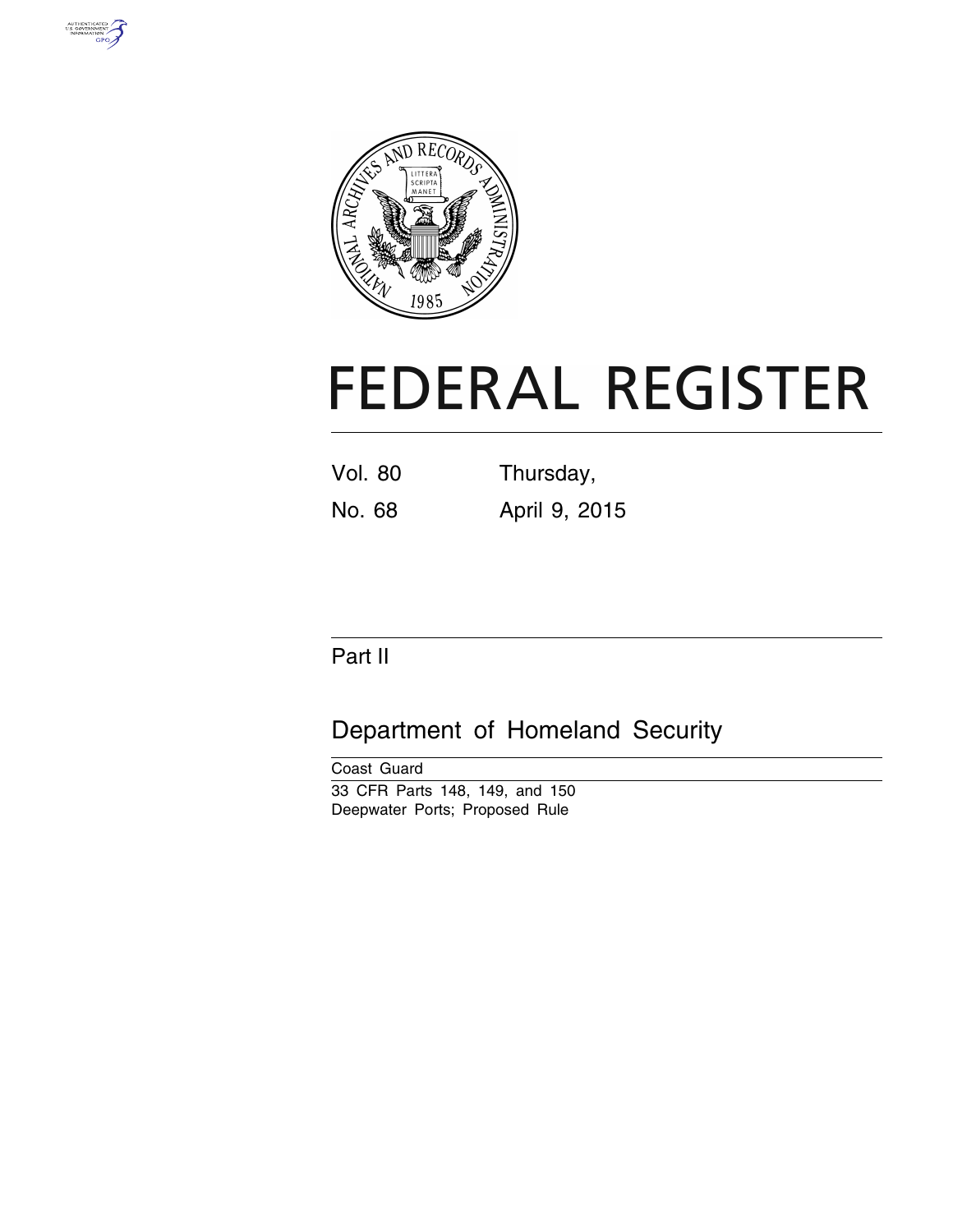## **DEPARTMENT OF HOMELAND SECURITY**

## **Coast Guard**

**33 CFR Parts 148, 149, and 150** 

# **[Docket No. USCG–2012–0061]**

**RIN 1625–AB92** 

#### **Deepwater Ports**

**AGENCY:** Coast Guard, DHS. **ACTION:** Notice of proposed rulemaking.

**SUMMARY:** The Coast Guard proposes revisions to its regulations for the licensing, construction, design, equipment, and operation of deepwater ports, which are offshore fixed or floating structures, other than vessels, used as ports or terminals for the import or export of oil and natural gas. The proposed revisions would provide additional information, clarify existing regulations, provide additional regulatory flexibility, and add new requirements to ensure safety. The proposed rule would not affect the license to operate of any existing deepwater port, nor would it result in the licensing of any new deepwater port. This proposed rule furthers the Coast Guard's maritime safety and stewardship missions.

**DATES:** Comments and related material must either be submitted to our online docket via *<http://www.regulations.gov>*  on or before July 8, 2015 or must reach the Docket Management Facility by that date.

**ADDRESSES:** You may submit comments identified by docket number USCG– 2012–0061 using any one of the following methods:

(1) *Online: [http://](http://www.regulations.gov)*

*[www.regulations.gov.](http://www.regulations.gov)* 

(2) *Fax:* 202–493–2251.

(3) *Mail:* Docket Management Facility (M–30), U.S. Department of Transportation, West Building Ground Floor, Room W12–140, 1200 New Jersey Avenue SE., Washington, DC 20590– 0001.

(4) *Hand delivery:* Same as mail address above, between 9 a.m. and 5 p.m., Monday through Friday, except Federal holidays. The telephone number is 202–366–9329.

To avoid duplication, please use only one of these four methods. See the ''Public Participation and Request for Comments'' portion of the

**SUPPLEMENTARY INFORMATION** section below for instructions on submitting comments.

**FOR FURTHER INFORMATION CONTACT:** If you have questions on this proposed

rule, call or email Mr. Kevin Tone, Deepwater Ports Standards Division (CG–OES–4), Coast Guard; telephone 202–372–1441, email *[Kevin.P.Tone@](mailto:Kevin.P.Tone@uscg.mil) [uscg.mil.](mailto:Kevin.P.Tone@uscg.mil)* If you have questions on viewing or submitting material to the docket, call Barbara Hairston, Program Manager, Docket Operations, telephone 202–366–9826.

## **SUPPLEMENTARY INFORMATION:**

#### **Table of Contents for Preamble**

I. Public Participation and Request for Comments

- A. Submitting Comments
- B. Viewing Comments and Documents
- C. Privacy Act
- D. Public Meeting
- II. Abbreviations
- III. Executive Summary
- IV. Background
- V. Discussion of Proposed Rule
- VI. Regulatory Analyses
- A. Regulatory Planning and Review
- B. Small Entities
- C. Assistance for Small Entities
- D. Collection of Information
- E. Federalism
- F. Unfunded Mandates Reform Act
- G. Taking of Private Property
- H. Civil Justice Reform
- I. Protection of Children
- J. Indian Tribal Governments
- K. Energy Effects
- L. Technical Standards
- M. Environment

## **I. Public Participation and Request for Comments**

We encourage you to participate in this rulemaking by submitting comments and related materials. All comments received will be posted without change to *[http://](http://www.regulations.gov) [www.regulations.gov](http://www.regulations.gov)* and will include any personal information you have provided.

#### *A. Submitting Comments*

If you submit a comment, please include the docket number for this rulemaking (USCG–2012–0061), indicate the specific section of this document to which each comment applies, and provide a reason for each suggestion or recommendation. You may submit your comments and material online or by fax, mail, or hand delivery, but please use only one of these means. We recommend that you include your name and a mailing address, an email address, or a phone number in the body of your document so that we can contact you if we have questions regarding your submission.

To submit your comment online, go to *[http://www.regulations.gov,](http://www.regulations.gov)* and follow the instructions on that Web site. If you submit your comments by mail or hand delivery, submit them in an unbound format, no larger than  $8\frac{1}{2}$  by 11 inches,

suitable for copying and electronic filing. If you submit comments by mail and would like to know that they reached the Facility, please enclose a stamped, self-addressed postcard or envelope.

We will consider all comments and material received during the comment period and may change this proposed rule based on your comments.

#### *B. Viewing Comments and Documents*

To view comments, as well as documents mentioned in this preamble as being available in the docket, go to *[http://www.regulations.gov,](http://www.regulations.gov)* and follow the instructions on that Web site. If you do not have access to the Internet, you may view the docket online by visiting the Docket Management Facility in Room W12–140 on the ground floor of the Department of Transportation West Building, 1200 New Jersey Avenue SE., Washington, DC 20590, between 9 a.m. and 5 p.m., Monday through Friday, except Federal holidays. We have an agreement with the Department of Transportation to use the Docket Management Facility.

## *C. Privacy Act*

Anyone can search the electronic form of comments received into any of our dockets by the name of the individual submitting the comment (or signing the comment, if submitted on behalf of an association, business, labor union, etc.). You may review a Privacy Act notice regarding our public dockets in the January 17, 2008, issue of the **Federal Register** (73 FR 3316).

#### *D. Public Meeting*

We do not now plan to hold a public meeting. But you may submit a request for one to the docket using one of the methods specified under **ADDRESSES**. In your request, explain why you believe a public meeting would be beneficial. If we decide to hold a public meeting, we will announce its time and place in a later notice in the **Federal Register**.

## **II. Abbreviations**

- ABS American Bureau of Shipping
- APPS Act to Prevent Pollution from Ships
- BOEM Bureau of Ocean Energy Management
- BSEE Bureau of Safety and Environmental Enforcement
- CE Certifying Entity
- CFR Code of Federal Regulations
- COA Certificate of Adequacy<br>COTP Cantain of the Port
	- Captain of the Port
	- DHS Department of Homeland Security<br>DNV Det Norske Veritas
	- Det Norske Veritas
	- DOI Department of the Interior
	- DWPA Deepwater Port Act of 1974
	- EIA Energy Information Administration
	- EIS Environmental Impact Statement
	- E.O. Executive Order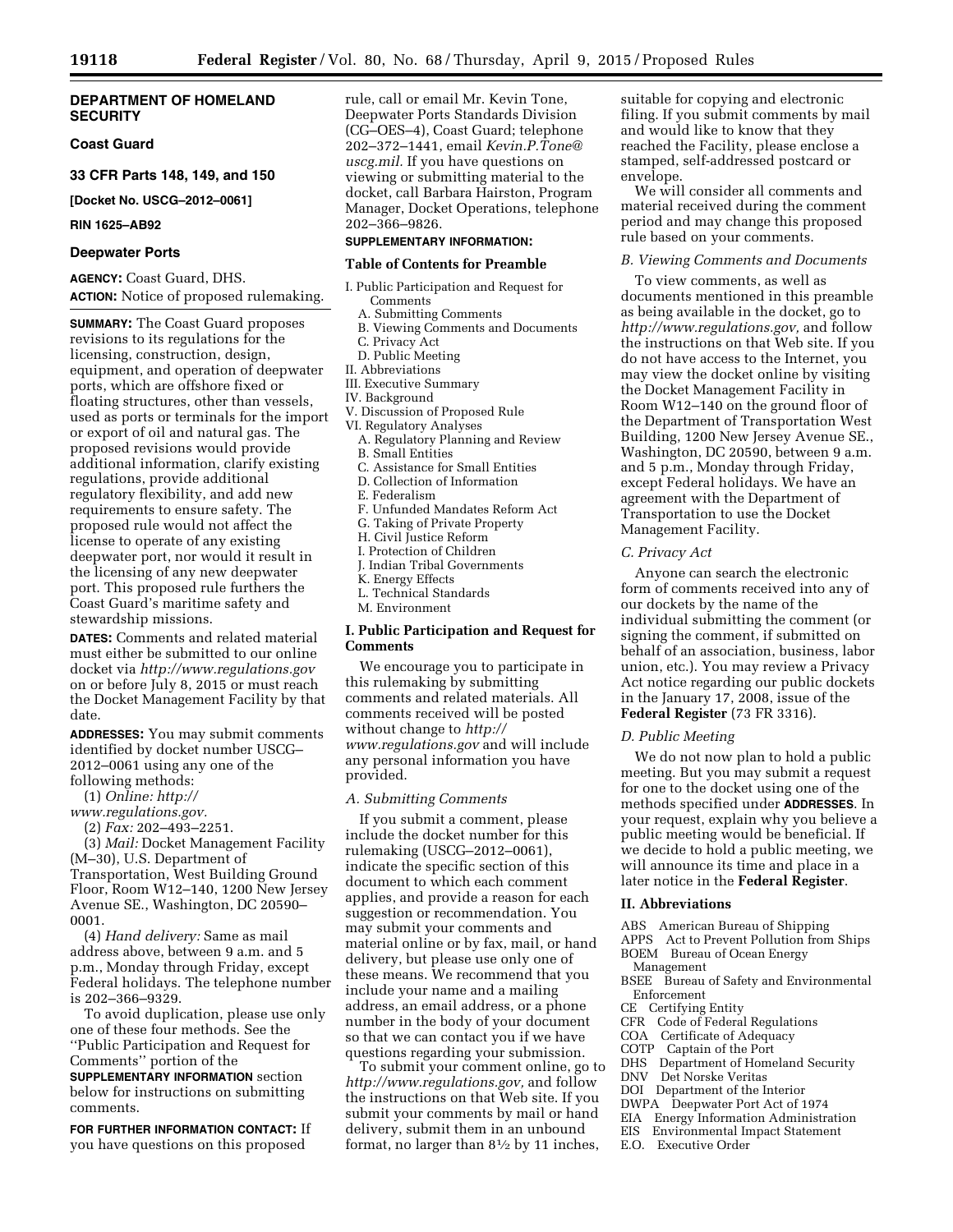- FR Federal Register
- FWS National Fish and Wildlife Service
- HDD Horizontal Directional Drilling
- Liquefied Natural Gas
- LOOP Louisiana Offshore Oil Port
- MARAD Maritime Administration
- MARPOL 73/78 International Convention for the Prevention of Pollution from Ships, 1973, as modified by the Protocol of 1978
- relating to that Convention MODU Mobile Offshore Drilling Unit
- MOU Memorandum of Understanding
- MSU Marine Safety Unit
- MTSA Maritime Transportation Security Act of 2002
- NAICS North American Industry Classification System
- NEPA National Environmental Policy Act of 1969
- NMFS National Marine Fisheries Service
- OCMI Officer in Charge of Marine Inspection
- OMB<sup>-</sup> Office of Management and Budget
- OPA 90 Oil Pollution Act of 1990
- PHMSA Pipeline and Hazardous Materials Safety Administration
- PLEM Pipeline End Manifold
- PMMP Prevention, Monitoring and
- Mitigation Program
- PRA Paperwork Reduction Act of 1995 Pub. L. Public Law
- ROD Record of Decision
- SMS Safety Management System
- SOLAS International Convention for the Safety of Life at Sea
- SPM–NGTS Single Point Mooring-Natural Gas Transfer System
- SPM–OTS Single Point Mooring-Oil Transfer System
- STL buoy Submerged turret loading buoy
- § Section symbol
- U.S.C. United States Code

#### **III. Executive Summary**

The purpose of this rulemaking is to revise existing Coast Guard regulations for deepwater ports. A deepwater port is a fixed or floating manmade structure, or a group of structures, other than a vessel, located beyond State seaward boundaries and used or intended for use as a port or terminal for the transportation, storage, and further handling of oil or natural gas for transportation to or from any State.1 The proposed revisions would expedite the deepwater port license application process by capitalizing on lessons learned from past license applications. They would also address recent changes in the natural gas industry by allowing the use of deepwater ports as export facilities.

The legal basis of this rulemaking is 33 U.S.C. 1504(a) and (b), which require the Secretary of Transportation to issue regulations to implement the Deepwater Port Act of 1974, as amended (DWPA).2 Before 2003, the Coast Guard operated under the Department of Transportation,

and the Secretary of Transportation's authority under § 1504 was delegated to the Coast Guard in 49 CFR 1.46. When the Coast Guard was transferred to the Department of Homeland Security (DHS) in 2003, ''the authorities and functions of the Secretary of Transportation relating'' to the Coast Guard, including the Secretary of Transportation's authority relating to deepwater ports, also were transferred to DHS.3 The Secretary of Homeland Security has delegated the Secretary's regulatory authority under 33 U.S.C. 1504 to the Coast Guard.4 The Secretary of Transportation's authority to license deepwater ports<sup>5</sup> is delegated  $6$  to the Maritime Administrator.

This NPRM proposes numerous small revisions to a complex regulatory scheme. Collectively, these revisions will provide applicants with additional information and clarity, additional regulatory flexibility, and new requirements to ensure safety. Above all, the revisions should help applicants assemble more complete applications, to help them meet the Coast Guard's regulatory requirements within the strict time limitations mandated by the DWPA and without costly suspensions of the licensing process. The proposed rule would not affect the license to operate of any existing deepwater port, nor would it result in the licensing of any new deepwater port.

This NPRM would impose no new regulatory costs and should help future license applicants receive more efficient, faster processing of their applications. Some proposed revisions may give applicants more flexibility than they have under current regulations. Finally, some applicants may benefit from proposed revisions that would facilitate the licensing of export deepwater ports.

#### **IV. Background**

Deepwater ports are oil or natural gas import or export facilities, *not*  exploration, development, or production facilities like drilling rigs.7 Deepwater ports are subject to the DWPA. When the DWPA was first enacted, it applied only to deepwater ports handling oil imports. Section 106 of the Maritime Transportation Security Act of 2002 8 (MTSA) amended the DWPA to apply to natural gas imports as well. Section 312 of the Coast Guard

7*See* 33 CFR 140.10 (excluding deepwater ports from the definition of an Outer Continental Shelf facility).

and Maritime Transportation Act of 2012 9 further amended the DWPA so that it now also authorizes deepwater ports for oil or natural gas exports. MARAD must license each deepwater port before it can be built and commissioned and begin operations, but MARAD consults the Coast Guard and other Federal agencies,10 as well as affected State governments, before issuing licenses. License applications are jointly processed by the Coast Guard and MARAD, and we conduct the necessary analysis to determine whether a proposed deepwater port will comply with the DWPA and to ensure compliance with other applicable laws, in particular the National Environmental Policy Act of 1969 (NEPA). Also, the Coast Guard provides the regulatory framework governing the application and licensing process as well as the design, construction, equipment, and operation of deepwater ports. Our deepwater port regulations in 33 CFR subchapter NN (parts 148, 149, and 150) were first issued in 1975, and were extensively revised in 2004 and 2006 to reflect the 2002 extension of the DWPA to natural gas.

Since our most recent substantive revision of subchapter NN,<sup>11</sup> the Coast Guard has received eight applications to site, construct, and operate natural gas deepwater ports. Four applications were subsequently withdrawn by the applicants. Of the remaining four, two deepwater ports have been constructed, one has been issued a license to construct, and one has initial approval through a favorable Record of Decision (ROD) 12 from MARAD. All four were for natural gas imports. In processing these four applications, the Coast Guard and other Federal agencies have identified additional, specific types of information that are necessary to ensure a timely review of, and decision on, deepwater

12A Record of Decision states what the agency's decision is; identifies all alternatives considered by the agency, specifies the alternative or alternatives which were considered to be environmentally preferable; and states whether all practicable means to avoid or minimize environmental harm from the alternative selected have been adopted, and if not, why they were not. *See* 40 CFR 1505.2.

<sup>1</sup>*See* 33 U.S.C. 1502(9).

<sup>2</sup> 33 U.S.C. 1501 *et seq.* 

<sup>3</sup>*See* 6 U.S.C. 468(b).

<sup>4</sup>*See* DHS Delegation No. 0170.1(II)(75).

<sup>5</sup> 33 U.S.C. 1503(b).

<sup>6</sup> 49 CFR 1.93(h).

<sup>8</sup>Public Law 107–295, 116 Stat. 2064.

<sup>9</sup>Public Law 112–213, 126 Stat. 1540.

<sup>10</sup>The Department of the Interior (DOI) advises license applicants that: (a) In accordance with 43 U.S.C. 1334(a)(5), to the extent that a proposed deepwater port's design includes subsurface storage on submerged lands of the Outer Continetal Shelf, that storage is subject to DOI's review and approval; (b) As a cooperating agency during a license application's processing, the Bureau of Ocean Energy Management (BOEM) and the Bureau of Safety and Environmental Enforcement (BSEE) participate in the review of proposed deepwater ports; and (c) under BSEE regulations (30 CFR part 250, subpart J), a right-of-way granted by BSEE and a right-of-way rental amount may be required.

<sup>11</sup> 71 FR 57644; Sep. 29, 2006.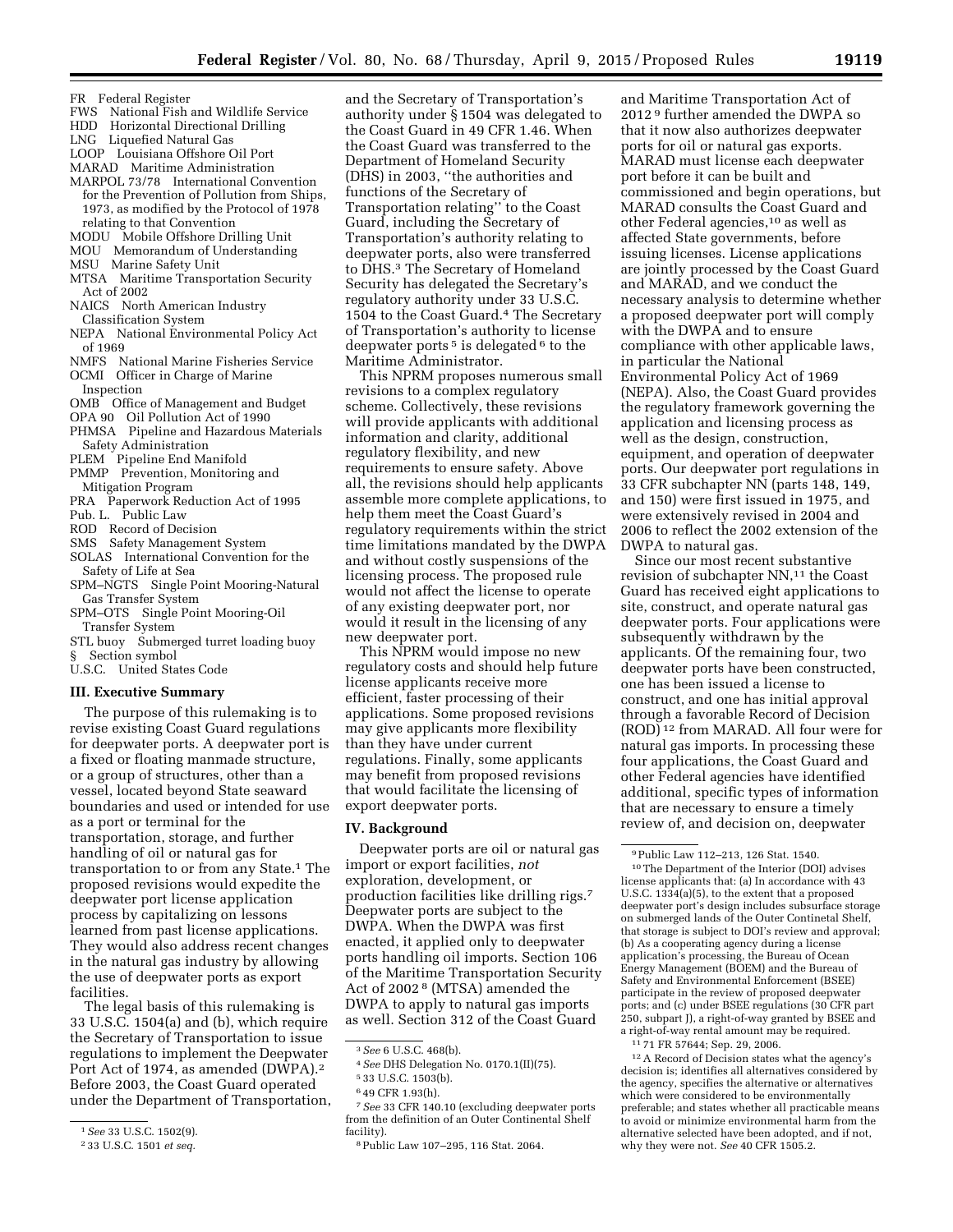port applications. During the application review process, and after the construction and operation of new deepwater ports, we gained additional insight into the technical and operational requirements that will help ensure operations are conducted efficiently and in a manner that furthers safety, security, and environmental protection. The DWPA, 33 U.S.C. 1504(g), provides a 240-day ''clock'' within which license applications must be processed (from publication of the notice of initial application to the final public hearing). To ensure compliance with the DWPA and NEPA, those wanting to build and operate a deepwater port must provide complex and highly technical information with their license applications. Under 33 U.S.C. 1504(c)(1), the Coast Guard has 21 days in which to determine whether an application appears to contain all the necessary information. If the application appears to be incomplete, the Coast Guard informs the applicant as to its deficiencies, and takes no further action until the deficiencies are corrected. If the application appears to be complete, the Coast Guard must publish a notice of the application and a summary of the plans in the **Federal Register**. Long after this initial determination of completeness, however, we often find that we need additional information to complete a proper analysis of the proposed deepwater port's environmental impact, and the applicant is required by 33 U.S.C  $1504(c)(2)(M)$  to provide that information. Our regulations 13 make it clear that the need to obtain important additional information ''stops the clock,'' extending the 240-day deadline by the length of time needed to obtain the additional information.

#### **V. Discussion of Proposed Rule**

This proposed rule draws on the lessons we have learned about efficiencies in the license application review process and in building and operating safe and efficient deepwater ports. In developing this proposed rule, we have consulted with MARAD and other Federal agencies that work with us on deepwater port issues, and we will continue this consultation as we develop a final rule.

This proposed rule would primarily clarify existing requirements or provide more information about how those requirements intersect with the requirements of other Federal agencies and State governments that have roles in the licensing and operation of deepwater ports. The intent of this proposed rule is to reduce the number of times the ''clock is stopped'' pursuant to our regulations, thereby reducing the time needed to reach decisions on applications. Although we propose a few new requirements, they are likely to impose no new regulatory costs because they track with industry's current behavior. We also propose several changes that should provide industry with additional regulatory flexibility. Our proposals would apply to any applications received after the effective date of the final rule. The rule would not affect the license to operate any existing deepwater port, nor would they result in the licensing of any new deepwater port.

The proposed rule aligns with directives in several Executive Orders (E.O.s). Section 3(a)(1) of E.O. 12988 14 requires agencies to review proposed regulations to eliminate drafting errors and ambiguity, and our proposed rule will clarify ambiguities that have come to light since we last amended our current regulations. Because the proposed rule draws on lessons learned from applying our current regulations, it

helps make those regulations more effective and less burdensome and is therefore in line with E.O. 13563.15 In light of the recent surge in U.S. natural gas production, and now that the DWPA permits deepwater ports to export oil and natural gas, our proposed rule may also facilitate the development or conversion 16 of existing deepwater ports to export U.S. natural gas by clarifying the deepwater port application process and lessening the likelihood of time-consuming delays in that process. Therefore it may contribute to the job creation and economic benefits that are goals of E.O. 13605.<sup>17</sup>

The changes we propose for part 148 focus on providing deepwater port license applicants with clearer information about the information we require, so that applicants will be less likely to encounter ''stopped clocks.'' We propose reorganizing part 149, which addresses the complex process of designing, constructing, and equipping deepwater ports. Other changes in part 149 would clarify its requirements or adapt terminology to the reality that no two deepwater ports use identical design elements. Most of the procedural changes we propose would affect the deepwater port operations requirements in part 150. In addition to clarifying part 150's requirements and providing more information, we propose changes (in line with current industry practice) that would ensure that future deepwater ports continue to meet acceptable levels of safety.

Table 1 lists each section that we propose adding or amending, and briefly explains our rationale for the proposal. It omits the nonsubstantive redesignation of specific sections as part of the reorganization of part 149, which we discuss in the table, and the nonsubstantive insertion of ''but not limited to'' in lists, to emphasize their non-exclusive nature.

## TABLE 1—CHANGES PROPOSED FOR 33 CFR SUBCHAPTER NN

| Section         | Change                                   | Nature of change | <b>Discussion</b>                                                                                                       |
|-----------------|------------------------------------------|------------------|-------------------------------------------------------------------------------------------------------------------------|
| <b>PART 148</b> |                                          |                  |                                                                                                                         |
|                 | agency's authority.                      |                  | Based on latest statutory or interagency allocation<br>of functions. We would describe, not change, that<br>allocation. |
|                 | "Accommodation module"    Add definition |                  | Term figures in proposed changes.                                                                                       |

<sup>13</sup>At 33 CFR 148.107(c)(3).

<sup>14</sup> ''Civil Justice Reform,'' 61 FR 4729 (Feb. 5, 1996).

<sup>15</sup> ''Improving Regulation and Regulatory Review, ''76 FR 3821 (Jan. 21, 2011), § 6(b).

<sup>16</sup>An application for the conversion of an existing import facility to one adapted for export would require the submission of a new application fee. The conversion application would need to address

all the same issues addressed in an original application.

<sup>17</sup> ''Supporting Safe and Responsible Development of Unconventional Domestic Natural Gas Resources,'' 77 FR 23107 (Apr. 17, 2012).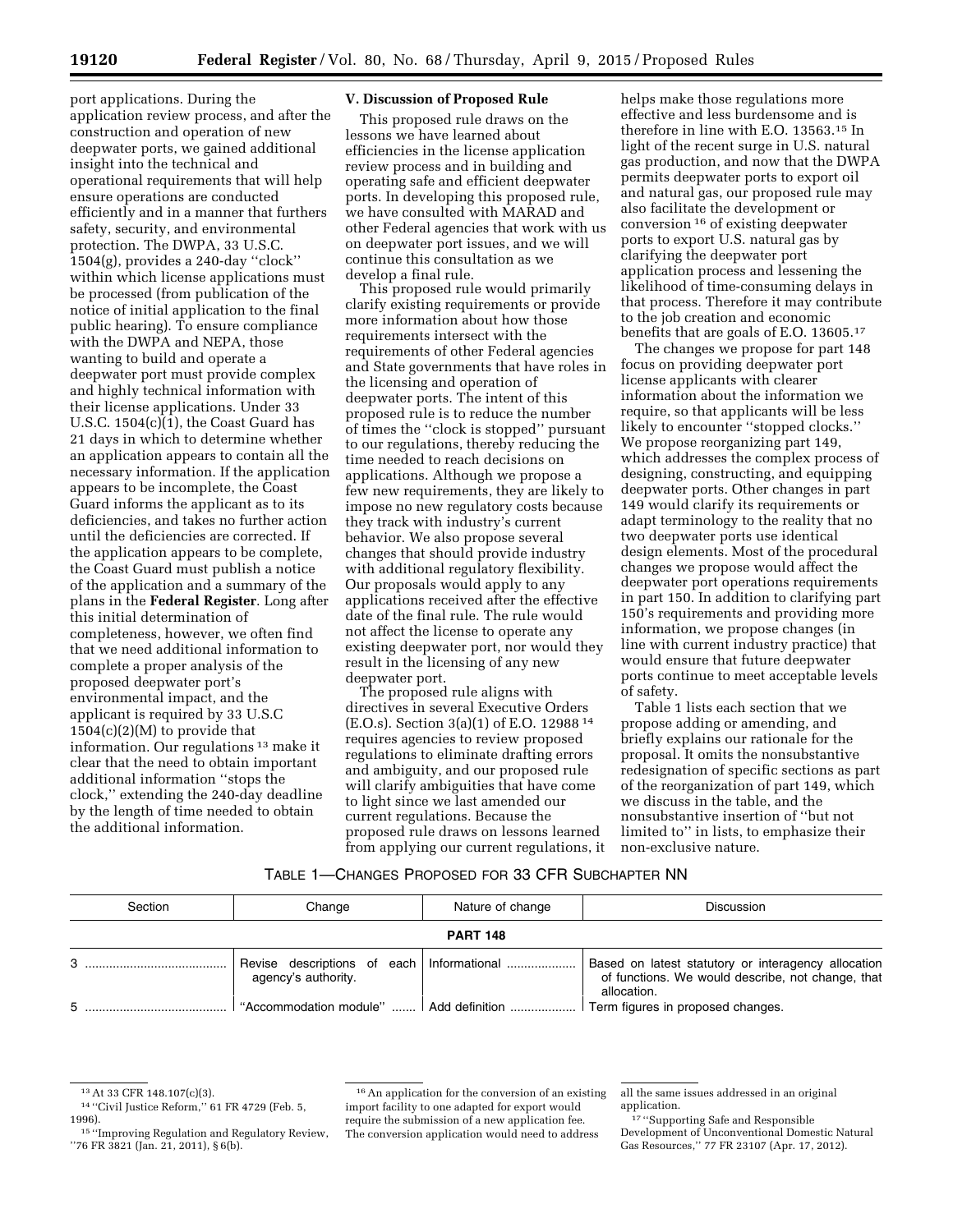▀

# TABLE 1—CHANGES PROPOSED FOR 33 CFR SUBCHAPTER NN—Continued

| Section | Change                                                                                                                                  | Nature of change                                                     | Discussion                                                                                                                                                                                                                                                                                                                                                                                                    |
|---------|-----------------------------------------------------------------------------------------------------------------------------------------|----------------------------------------------------------------------|---------------------------------------------------------------------------------------------------------------------------------------------------------------------------------------------------------------------------------------------------------------------------------------------------------------------------------------------------------------------------------------------------------------|
|         | "Construction"                                                                                                                          | Revise definition                                                    | Clarify that Coast Guard oversight applies through-<br>out the deepwater port lifecycle by emphasizing<br>that construction applies to any activity incidental<br>to building, repairing, or expanding a deepwater<br>port.                                                                                                                                                                                   |
|         | "Deepwater port"                                                                                                                        | Revise definition                                                    | Align with current statutory language, which allows<br>deepwater ports to export as well as import oil or<br>natural gas.                                                                                                                                                                                                                                                                                     |
|         | "Deepwater port security plan"<br>"Engineering geological sur-<br>vey".                                                                 | Add definition<br>Revise definition                                  | Term figures in proposed changes.<br>Clarify that the necessary analysis considers all ge-<br>ological factors and is not<br>limited to<br>hydrographics. Coast Guard's experience is that<br>the scope of this analysis has been confusing in<br>the past.                                                                                                                                                   |
|         | "Flexible riser and umbilical"                                                                                                          | Add definition                                                       | Term figures in proposed changes.                                                                                                                                                                                                                                                                                                                                                                             |
|         | "Lease block"                                                                                                                           | Revise definition                                                    | Simplify statutory citations.                                                                                                                                                                                                                                                                                                                                                                                 |
|         | "Major conversion"<br>"Marine Safety Unit (MSU)<br>Commander".                                                                          | Transfer definition<br>Add definition                                | Transfer from part 149 without substantive change.<br>Updated Coast Guard internal organization.                                                                                                                                                                                                                                                                                                              |
|         | "Marine site"                                                                                                                           | Revise language                                                      | Clarify meaning of "including."                                                                                                                                                                                                                                                                                                                                                                               |
|         | "Maritime Administration"                                                                                                               | Revise definition<br>Add definition                                  | Updated MARAD information.<br>Clarify that subchapter NN references to miles<br>mean nautical miles.                                                                                                                                                                                                                                                                                                          |
|         | "Operator"                                                                                                                              | Revise definition                                                    | Clarify that the operator may be the licensee's des-<br>ignee and not the licensee itself.                                                                                                                                                                                                                                                                                                                    |
|         | "Person in charge"                                                                                                                      | Revise definition<br>Add definition                                  | Clarify definition.<br>Add separate definition to help distinguish "person<br>in charge" from "PIC."                                                                                                                                                                                                                                                                                                          |
|         | "Pipeline"                                                                                                                              | Add definition                                                       | Define to distinguish portion of interest to Coast<br>Guard from equipment regulated by Pipeline and<br>Hazardous Materials Safety Administration.                                                                                                                                                                                                                                                            |
|         | "Pipeline end manifold"                                                                                                                 | Add definition                                                       | Define to distinguish portion of interest to Coast<br>Guard from equipment regulated by Pipeline and<br>Hazardous<br>Materials Safety Administration<br>(PHMSA).                                                                                                                                                                                                                                              |
|         | "Prevention, monitoring,<br>and<br>mitigation program".                                                                                 | Add definition                                                       | Term figures in proposed changes.                                                                                                                                                                                                                                                                                                                                                                             |
|         | "Safety zone"                                                                                                                           | Revise definition                                                    | Clarify that a deepwater port is the facility at issue.                                                                                                                                                                                                                                                                                                                                                       |
|         | "Service space"<br>"Single point mooring oil trans-<br>fer system".                                                                     | Transfer definition<br>Revise definition                             | Transfer from part 149 without substantive change.<br>Clarify and distinguish terms that are sometimes<br>confused.                                                                                                                                                                                                                                                                                           |
|         | "Single point mooring natural<br>gas transfer system".                                                                                  | Revise definition                                                    | Clarify and distinguish terms that are sometimes<br>confused.                                                                                                                                                                                                                                                                                                                                                 |
|         | "Sleeping space"<br>"Submerged<br>turret loading<br>buoy".                                                                              | Transfer definition<br>Add definition                                | Transfer from part 149 without substantive change.<br>Term figures in proposed changes.                                                                                                                                                                                                                                                                                                                       |
|         | Certifying entities (CEs)                                                                                                               | Revise definition<br>Provide additional regu-<br>latory flexibility. | Conform to definition used in 1 U.S.C. 3.<br>Operators are currently allowed to use CEs to assist<br>with post-licensing technical matters. We would<br>also allow license applicants to use CEs during<br>the application process, to help identify informa-<br>tion gaps and resolve technical questions.                                                                                                   |
|         | Describe MARAD as acting in<br>consultation with the Coast<br>Guard, instead of the Coast<br>Guard acting in concurrence<br>with MARAD. | Informational                                                        | We would more accurately reflect MARAD's lead<br>role for matters regarding the financial responsi-<br>bility of a deepwater port application.                                                                                                                                                                                                                                                                |
|         | Change "operator" to "li-<br>censee," as the party re-<br>sponsible for deepwater port<br>removal costs.                                | Clarification                                                        | Financial liability rests with a deepwater port's li-<br>censee, not with the operator, who may be only<br>the licensee's designee.                                                                                                                                                                                                                                                                           |
|         | Change "is" to "will be"<br>Provide additional information<br>about coastal zone manage-<br>ment.                                       | Style<br>Informational                                               | Style change.<br>We would give license applicants more detailed in-<br>formation, including a reference to applicable Na-<br>tional Oceanic and Atmospheric Administration<br>regulations, to help applicants more quickly estab-<br>lish compliance with 33 U.S.C. $1503(c)(9)$ 's re-<br>quirement for an approved coastal zone manage-<br>ment program under the Coastal Zone Manage-<br>ment Act of 1972. |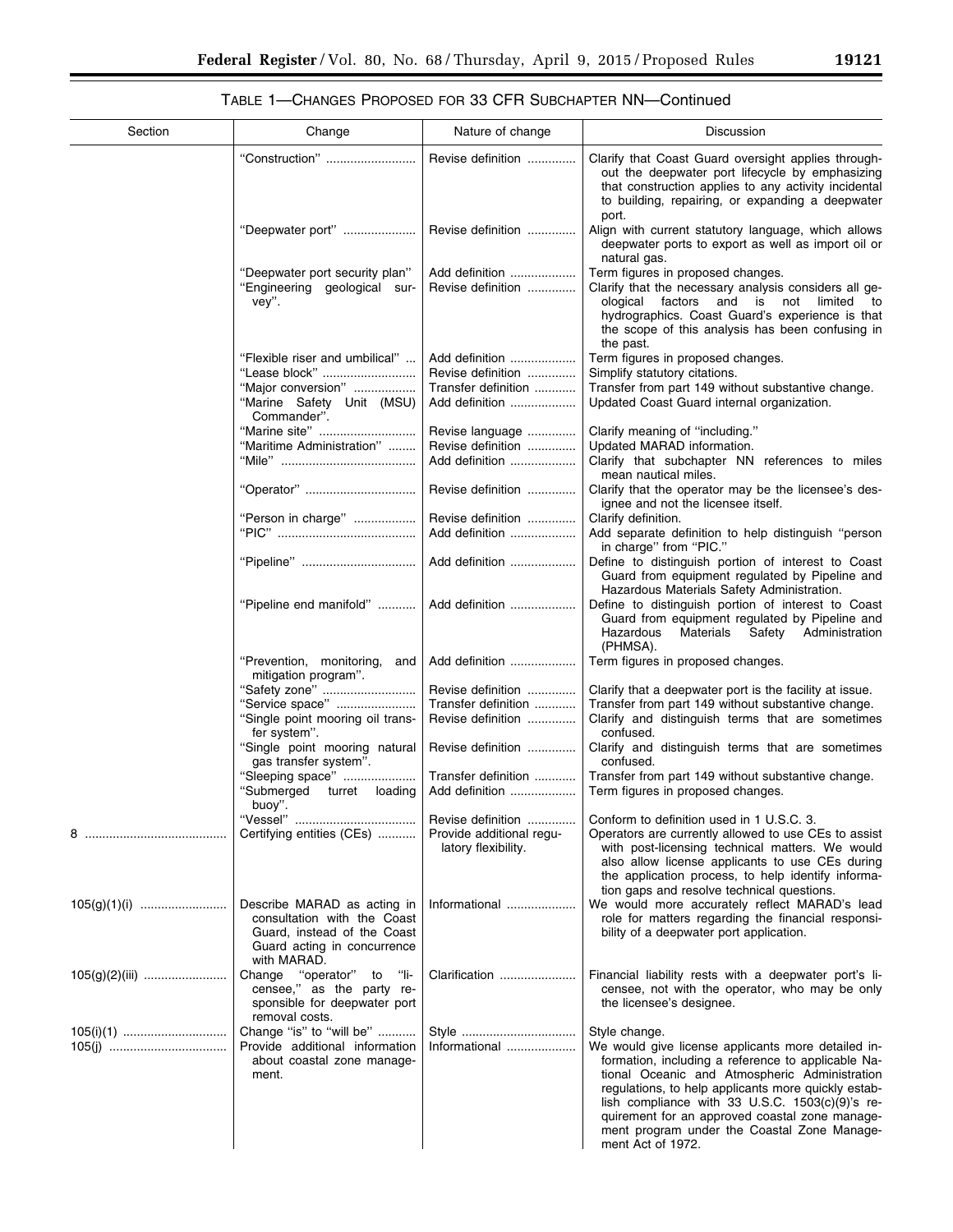-

٠

# TABLE 1—CHANGES PROPOSED FOR 33 CFR SUBCHAPTER NN—Continued

| Section | Change                                                                                                                       | Nature of change                                                                                   | Discussion                                                                                                                                                                                                                                                                                                                                                                                                                                                                                                                                                            |
|---------|------------------------------------------------------------------------------------------------------------------------------|----------------------------------------------------------------------------------------------------|-----------------------------------------------------------------------------------------------------------------------------------------------------------------------------------------------------------------------------------------------------------------------------------------------------------------------------------------------------------------------------------------------------------------------------------------------------------------------------------------------------------------------------------------------------------------------|
|         | Provide an alternative to the<br>use of a professional sur-<br>veyor.                                                        | Provide additional regu-<br>latory flexibility.                                                    | Delay in securing the services of a registered pro-<br>fessional surveyor has "stopped the clock" in at<br>least one instance. We would allow the use of<br>others with equivalent professional competency.                                                                                                                                                                                                                                                                                                                                                           |
|         | Revise provisions relating to<br>fixed and floating structures.                                                              | Clarification                                                                                      | We would delete language concerning connected<br>actions, because it is redundant with the require-<br>ment in 33 CFR 148.105(I) to provide data for on-<br>shore storage areas, pipelines, and refineries.                                                                                                                                                                                                                                                                                                                                                           |
|         | Revise provisions relating to<br>mooring<br>anchorages and<br>areas.                                                         | Clarification                                                                                      | We would clarify that anchorages and mooring<br>areas can be used during a deepwater port's con-<br>struction as well as after it becomes operational.                                                                                                                                                                                                                                                                                                                                                                                                                |
|         | Revise description of required<br>reconnaissance hydrographic<br>survey.                                                     | Clarification                                                                                      | We would delete some survey specifications be-<br>cause MARAD describes the specific information<br>it requires in the license conditions it sets for indi-                                                                                                                                                                                                                                                                                                                                                                                                           |
|         | Allow exceptions to 5-year limit<br>on age of data.                                                                          | Provide additional regu-<br>latory flexibility.                                                    | vidual deepwater ports.<br>The proposed change would allow the use of older<br>data, with Coast Guard approval, which would be<br>granted so long as newer data is provided for any<br>specific locations having a high degree of hydro-<br>graphic variability.                                                                                                                                                                                                                                                                                                      |
|         | Add language for meteorolog-<br>and<br>oceanographic<br>ical<br>("MetOcean") data.                                           | Revision                                                                                           | MetOcean data is essential for analyzing a pro-<br>posed deepwater port's environmental impact. If it<br>is not included with the license application, we<br>currently require the applicant to provide it as<br>"additional information" under 33 CFR 148.107.<br>We would add the need to include MetOcean<br>data in the initial application, to better inform ap-<br>plicants and reduce the likelihood of "clock stop-<br>page."                                                                                                                                 |
|         | Add language for vessel traffic<br>data.                                                                                     | Revision                                                                                           | Vessel traffic data is essential for analyzing a pro-<br>posed deepwater port's environmental impact and<br>for the Coast Guard's analysis of risk mitigation. If<br>it is not included with the license application, we<br>currently require the applicant to provide it as<br>"additional information" under 33 CFR 148.107.<br>We would add the need to include vessel traffic<br>data in the initial application, to better inform ap-<br>plicants and reduce the likelihood of "clock stop-<br>page."                                                            |
|         | Add language for engineering<br>geological survey (presently<br>soil survey) data.                                           | Revision                                                                                           | We would clarify that full geological information, not<br>just soil data, is essential for analyzing a pro-<br>posed deepwater port's environmental impact. If it<br>is not included with the license application, we<br>currently require the applicant to provide it as<br>"additional information" under 33 CFR 148.107.<br>We would add the need to include geological sur-<br>vey data in the initial application, to better inform<br>applicants and reduce the likelihood of "clock<br>stoppage."                                                              |
|         | Allow exceptions to 5-year limit<br>on age of data.<br>Provide an alternative to the<br>use of a professional engi-<br>neer. | Provide additional regu-<br>latory flexibility.<br>Provide additional regu-<br>latory flexibility. | The proposed change would allow the use of older<br>data, with Coast Guard approval.<br>Delay in securing the services of a professional en-<br>gineer has "stopped the clock" in at least one in-<br>stance. We would allow the use of others with<br>equivalent professional competency.                                                                                                                                                                                                                                                                            |
|         | Add "regasification" to existing<br>language.                                                                                | Revision                                                                                           | We would clarify that information about the methods<br>the applicant expects to use in regasifying natural<br>gas prior to transmission is essential for analyzing<br>a proposed deepwater port's environmental im-<br>pact. If it is not included with the license applica-<br>tion, we currently require the applicant to provide<br>it as "additional information" under 33 CFR<br>148.107. We would add the need to include re-<br>gasification data in the initial application, to better<br>inform applicants and reduce the likelihood of<br>"clock stoppage." |
|         | Add<br>recommendation<br>for<br>PHMSA consultation.                                                                          | Informational                                                                                      | We would provide license applicants with additional<br>information, and we would encourage them to<br>consult with PHMSA, to help facilitate an appli-<br>cant's ability to comply with PHMSA requirements<br>for pipeline safety.                                                                                                                                                                                                                                                                                                                                    |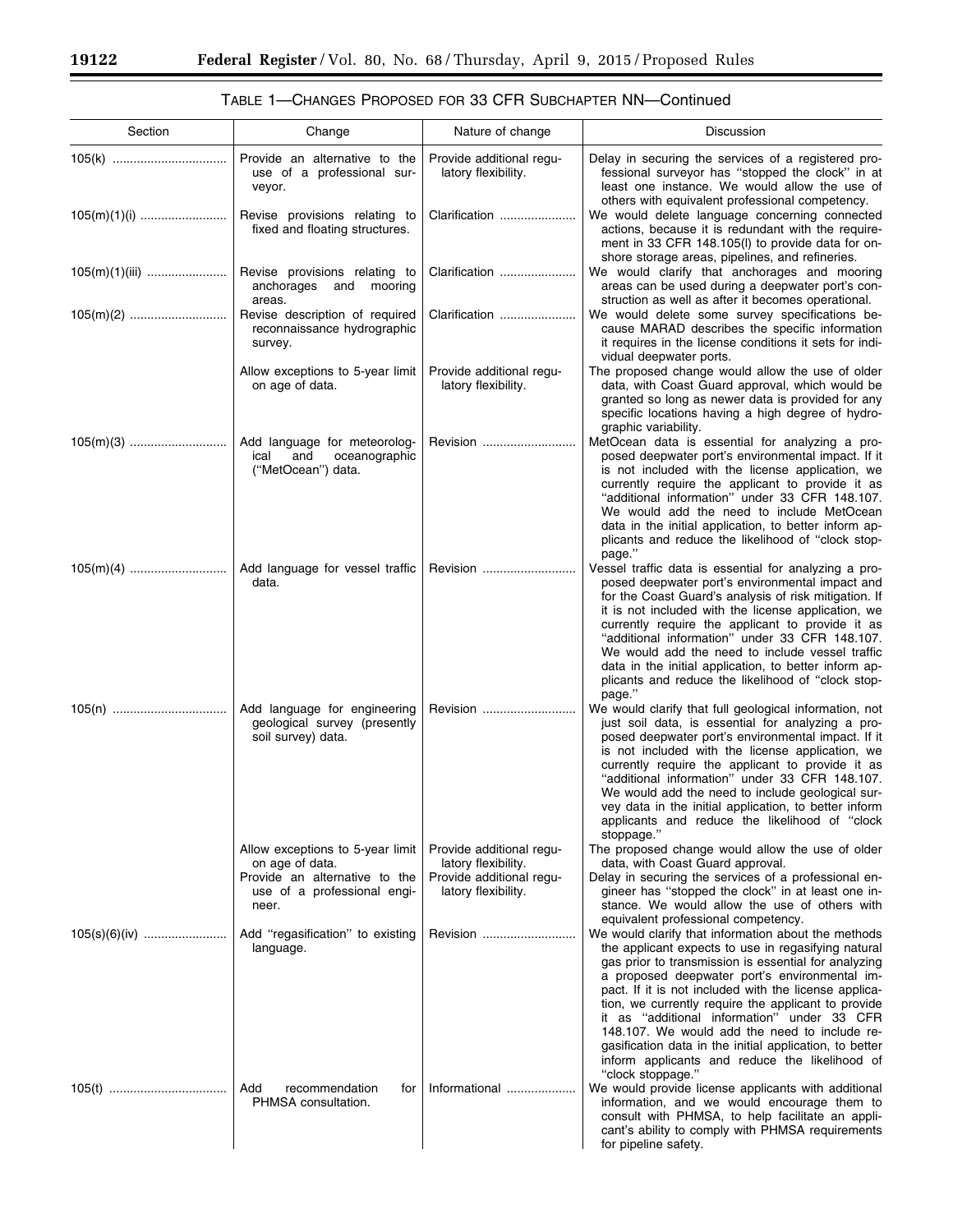# TABLE 1—CHANGES PROPOSED FOR 33 CFR SUBCHAPTER NN—Continued

| Section | Change                                                                                                                                                                                          | Nature of change | Discussion                                                                                                                                                                                                                                                                                                                                                                                                                                                                                                                                                                                                                                                                                                                                                                       |
|---------|-------------------------------------------------------------------------------------------------------------------------------------------------------------------------------------------------|------------------|----------------------------------------------------------------------------------------------------------------------------------------------------------------------------------------------------------------------------------------------------------------------------------------------------------------------------------------------------------------------------------------------------------------------------------------------------------------------------------------------------------------------------------------------------------------------------------------------------------------------------------------------------------------------------------------------------------------------------------------------------------------------------------|
|         | Add language for risk and con-<br>sequence assessment.                                                                                                                                          | Informational    | A license applicant's risk and consequence assess-<br>ment is essential for analyzing a proposed deep-<br>water port's environmental impact and is currently<br>subject to Coast Guard validation. We would pro-<br>vide additional information about methods that the<br>Coast Guard may use to conduct that validation,<br>including the conduct of an independent assess-<br>ment by a third party selected by the Coast<br>Guard. We would also restate the Coast Guard's<br>existing authority under 33 CFR 148.107 to re-<br>quire the applicant to provide "additional informa-<br>tion" when necessary.                                                                                                                                                                  |
|         | Add language for NEPA alter-<br>natives.                                                                                                                                                        | Clarification    | This paragraph currently requires license applicants<br>to provide an environmental analysis sufficient to<br>meet the requirements of NEPA. Under NEPA,<br>environmental analysis must include consideration<br>of a range of reasonable alternatives to key as-<br>pects of the action being analyzed. If alternatives<br>are not discussed in the initial license application,<br>we currently require the applicant to provide it as<br>"additional information" under 33 CFR 148.107.<br>We would clarify the need to discuss alternatives<br>in the initial application, to better inform applicants<br>and reduce the likelihood of "clock stoppage."                                                                                                                     |
|         | Add language for International<br>Convention for the Preven-<br>tion of Pollution from Ships,<br>1973, as modified by the<br>Protocol of 1978 relating to<br>that Convention (MARPOL<br>73/78). | Clarification    | A license to operate a deepwater port is granted<br>only if it is determined that the applicant "can and<br>will comply with applicable laws, regulations, and<br>license conditions." 33 $U.S.C.$ 1503(c)(2).<br>MARPOL, and MARPOL-implementing regulations<br>in 33 CFR part 158, are applicable to deepwater<br>ports, and a Certificate of Adequacy (COA) is re-<br>quired to demonstrate compliance with part 158. If<br>the COA is not requested in the initial license ap-<br>plication, we currently require the applicant to pro-<br>vide it as "additional information" under 33 CFR<br>148.107. We would clarify the need to request the<br>Certificate in the initial application, to better inform<br>applicants and reduce the likelihood of "clock<br>stoppage." |
|         | Add references to MARAD                                                                                                                                                                         | Clarification    | We would clarify that the Coast Guard may request<br>additional information on behalf of MARAD as<br>well as on the Coast Guard's own behalf.                                                                                                                                                                                                                                                                                                                                                                                                                                                                                                                                                                                                                                    |
|         | Revise (c) and add (d) and (e),<br>regarding "clock stoppage".                                                                                                                                  | Clarification    | Paragraph (c) of this section currently allows the<br>Coast Guard to suspend the processing of a li-<br>cense application indefinitely ("stop the clock") in<br>order to obtain additional information. We would<br>provide additional information to clarify and help<br>applicants better understand how "stopping the<br>clock" works. This proposed change should be<br>read along with the proposed change to 33 CFR<br>148.276 and 148.283 relating to suspension and<br>withdrawal of an application.                                                                                                                                                                                                                                                                     |
|         | Add "additional environmental<br>analysis" to<br>existing lan-<br>guage.                                                                                                                        | Clarification    | Under 33 U.S.C. 1504(h)(1), license applicants must<br>"reimburse the United States and the appropriate<br>adjacent coastal State for any additional costs in-<br>curred in processing an application." We would<br>add, as a clarification, the need for additional en-<br>vironmental analysis as an example of when addi-<br>tional costs will be incurred. A past applicant's<br>change in plans for the proposed deepwater port<br>raised the potential need for additional environ-<br>mental analysis.                                                                                                                                                                                                                                                                    |
| 209(a)  | Remove reference to inter-<br>agency memorandum of un-<br>derstanding (MOU).                                                                                                                    | Informational    | We would delete a reference to an expired MOU<br>that can no longer be consulted for the current list<br>of all Federal agencies involved with deepwater<br>ports.                                                                                                                                                                                                                                                                                                                                                                                                                                                                                                                                                                                                               |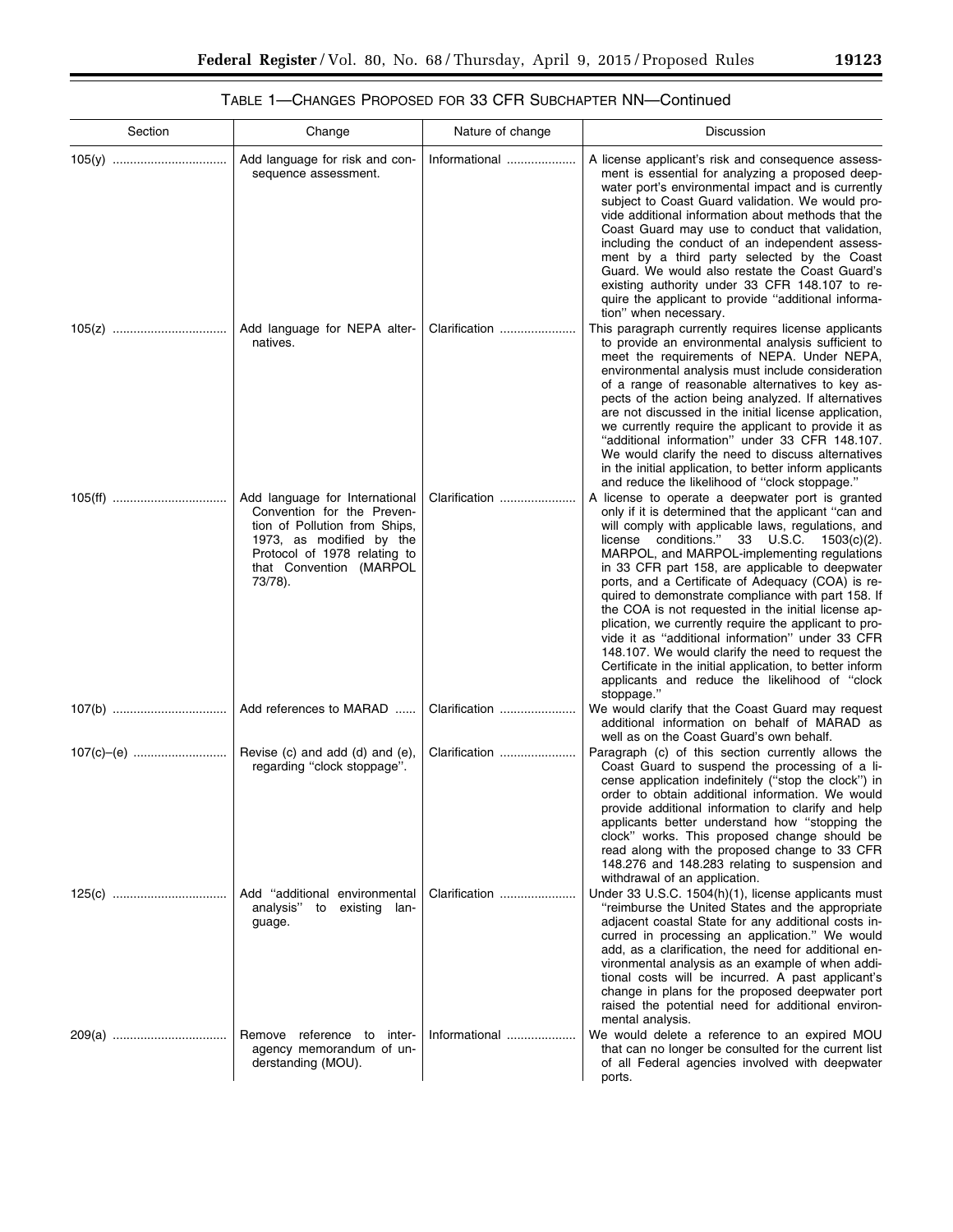| Section | Change                                                                                                                                                                                                            | Nature of change | Discussion                                                                                                                                                                                                                                                                                                                                                                                                                                                                                                   |
|---------|-------------------------------------------------------------------------------------------------------------------------------------------------------------------------------------------------------------------|------------------|--------------------------------------------------------------------------------------------------------------------------------------------------------------------------------------------------------------------------------------------------------------------------------------------------------------------------------------------------------------------------------------------------------------------------------------------------------------------------------------------------------------|
| 211(a)  | Revise language describing the<br>need for changes in applica-<br>tions.                                                                                                                                          | Clarification    | This paragraph currently requires a license applicant<br>to promptly notify the Coast Guard of any<br>changes to its application. We would clarify that<br>we consider any circumstance that makes state-<br>ments in the application no longer accurate to be<br>a "change" requiring prompt notification.                                                                                                                                                                                                  |
|         | Revise language describing<br>how changes are made in<br>applications.                                                                                                                                            | Clarification    | As currently worded, this paragraph may imply that<br>any substantial change requires a license appli-<br>cant to completely revise its application. We<br>would clarify that our existing practice generally is<br>to allow the applicant simply to amend its applica-<br>tion to make the change.                                                                                                                                                                                                          |
|         | Add<br>language<br>concerning<br>NEPA scoping and additional<br>public comment.                                                                                                                                   | Informational    | We would inform license applicants that under<br>NEPA and other existing laws, a substantial<br>change in an application could trigger the need<br>for additional NEPA scoping or additional public<br>comment on the application.                                                                                                                                                                                                                                                                           |
|         | Add provision for resubmission<br>of a withdrawn or denied ap-<br>plication.                                                                                                                                      | Informational    | We would provide additional information about the<br>conditions under which a license applicant can<br>address concerns raised by its initial application<br>and resubmit the application, with the Coast<br>Guard waiving certain Subpart B application re-<br>quirements for the re-application.                                                                                                                                                                                                           |
|         | Redesignate (d) as (c)(5) and<br>add "proposed deepwater"<br>to existing language.                                                                                                                                | Clarification    | We would clarify that (d) is a continuation of (c) and<br>relates to a proposed deepwater port.                                                                                                                                                                                                                                                                                                                                                                                                              |
|         | Revise description of respec-<br>tive<br>Coast Guard<br>and<br>MARAD roles in the designa-<br>tion of an Adjacent Coastal<br>State.                                                                               | Informational    | We would state that MARAD consults with the<br>Coast Guard, but makes the actual Adjacent<br>Coastal State designation.                                                                                                                                                                                                                                                                                                                                                                                      |
|         | Revise description of respec-<br>Coast<br>Guard<br>tive<br>and<br>MARAD roles in giving notice<br>of Adjacent Coastal State<br>hearings.                                                                          | Informational    | We would clarify that MARAD, not the Coast Guard,<br>has the existing responsibility for publishing no-<br>tices of public hearings or meetings in Adjacent<br>Coastal States.                                                                                                                                                                                                                                                                                                                               |
|         | Revise description of respec-<br>Coast Guard<br>and<br>tive<br>MARAD roles with respect to<br>formal evidentiary hearings.                                                                                        | Informational    | We would clarify that MARAD, not the Coast Guard,<br>has the existing responsibility for any formal evi-<br>dentiary hearings involving deepwater ports relat-<br>ing to specific and material factual issues related<br>to the licensing of a deepwater port. Existing<br>Coast Guard regulations, 33 CFR 148.230-<br>148.256, provide a regulatory framework for such<br>hearings; however, because MARAD, not the<br>Coast Guard, is the licensing authority, we pro-<br>pose deleting these regulations. |
| 276     | Revise section describing the   Informational<br>DWPA timeline for action on<br>a license application.                                                                                                            |                  | The revision would provide more information about<br>the DWPA timeline for processing license applica-<br>tions, and about suspensions of the timeline. We<br>informally provide this additional information<br>today. (The revisions do not alter the statutory<br>timeline.) This proposed change should be read<br>along with the proposed changes to 33 CFR<br>148.107 and 148.283 relating to suspension and<br>withdrawal of an application.                                                           |
|         | Provide additional information<br>about the time period when<br>the Governor of an Adjacent<br>Coastal State may transmit<br>his or her approval or dis-<br>approval of a proposed<br>deepwater port application. | Informational    | We would add more information about the existing<br>timeline for the Governor of an Adjacent Coastal<br>State to approve or disapprove a proposed deep-<br>water port application.                                                                                                                                                                                                                                                                                                                           |

# TABLE 1—CHANGES PROPOSED FOR 33 CFR SUBCHAPTER NN—Continued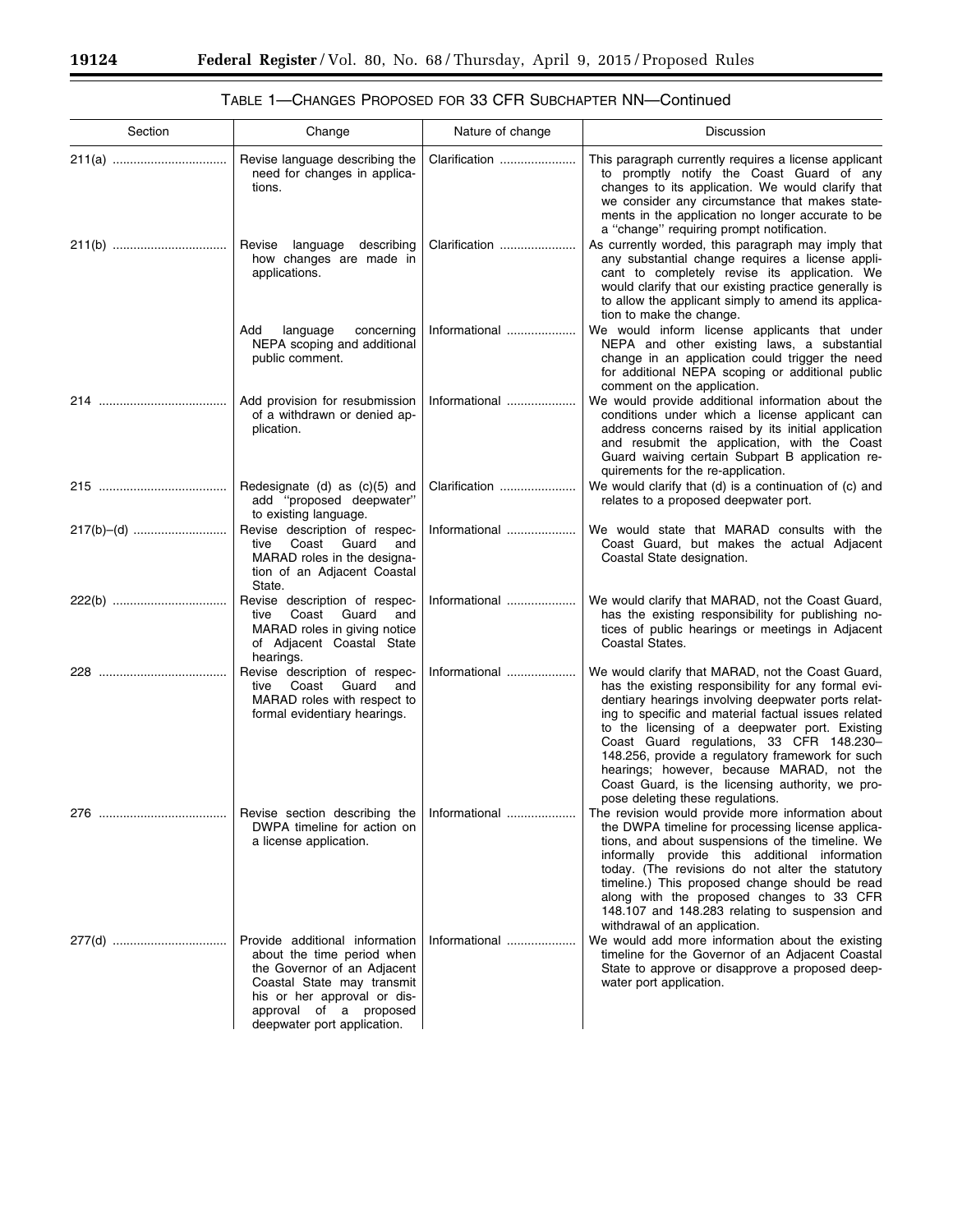$\equiv$ 

# TABLE 1—CHANGES PROPOSED FOR 33 CFR SUBCHAPTER NN—Continued

| Section   | Change                                                                                                                                    | Nature of change                    | Discussion                                                                                                                                                                                                                                                                                                                                                                                                                                                                                                                                                      |
|-----------|-------------------------------------------------------------------------------------------------------------------------------------------|-------------------------------------|-----------------------------------------------------------------------------------------------------------------------------------------------------------------------------------------------------------------------------------------------------------------------------------------------------------------------------------------------------------------------------------------------------------------------------------------------------------------------------------------------------------------------------------------------------------------|
|           | Substitute provisions for treat-<br>ing an application as with-<br>drawn for provisions con-<br>cerning an application's sus-<br>pension. | Procedural change                   | 33 CFR 148.107(c) and this section currently both<br>provide for indefinitely suspending the processing<br>of a license application if it is missing essential in-<br>formation. We would make it clear that, if there is<br>no reasonable progress in securing the missing<br>information, indefinite suspension may lead to the<br>application being treated as withdrawn. This pro-<br>posed change should be read along with the pro-<br>posed changes to 33 CFR 148.107 and 148.276<br>relating to suspension.                                             |
|           | Refer to Bureau of Offshore<br>Management<br>Energy<br>(BOEM) guidance.                                                                   | Informational                       | This paragraph currently requires a license applicant<br>to give notice of certain acoustic profiling activi-<br>ties, which must take place "within specified lim-<br>its." We would inform applicants that those limits<br>currently are provided by BOEM guidance, there-<br>by making it easier for applicants to determine<br>what limits are specified.                                                                                                                                                                                                   |
|           | Redesignate 33 CFR 148.600<br>and 148.605 as subpart G of<br>part 148.                                                                    | Nonsubstantive reorga-<br>nization. | We would give added prominence to these two sec-<br>tions, which have been of interest to several li-<br>cense applicants.                                                                                                                                                                                                                                                                                                                                                                                                                                      |
|           | Provide more information about<br>deepwater port financial li-<br>ability limits under the Oil<br>Pollution Act of 1990 (OPA<br>90).      | Informational                       | This section currently states that deepwater port fi-<br>nancial liability limits are set in accordance with<br>OPA 90 (33 U.S.C. 2704(d)(4)). Several license<br>applicants have requested more information, and<br>our proposed change would provide details on the<br>current process for setting limits.                                                                                                                                                                                                                                                    |
|           | Provide more information about<br>deepwater port financial li-<br>ability limits under OPA 90.                                            | Informational                       | This section currently refers to the provisions of<br>OPA 90 (33 U.S.C. 2704(d)(4)) for adjusting a<br>deepwater port's financial liability limit. We would<br>respond to several requests from license appli-<br>cants for more details on the current process for<br>adjusting limits. That process, with the relevant<br>risk and economic analysis criteria, was described<br>in the NPRM that proposed lowering the liability<br>limit for the Louisiana Offshore Oil Port (60 FR<br>7652 at 7653, Feb. 8, 1995; final rule 60 FR<br>39849, Aug. 4, 1995). |
| Subpart H | Redesignate current subpart G<br>as new subpart H of part 148.                                                                            | Nonsubstantive reorga-<br>nization. | This proposed change is necessitated by our pro-<br>posed designation of 33 CFR 148.600 and<br>148.605 as new subpart G.                                                                                                                                                                                                                                                                                                                                                                                                                                        |
|           |                                                                                                                                           | Clarification                       | We would more closely align the wording of this<br>section with terminology familiar to NEPA practi-<br>tioners. We would also clarify that license appli-<br>cants are currently required to consider a reason-<br>able range of alternatives to their proposed deep-<br>water port plans.                                                                                                                                                                                                                                                                     |
|           | Provide more information about   Informational<br>the scope of environmental<br>evaluation.                                               |                                     | We would provide license applicants with more<br>complete information about the scope of environ-<br>mental evaluation and align wording with termi-<br>nology familiar to NEPA practitioners.                                                                                                                                                                                                                                                                                                                                                                  |
| 715 intro | Add "reasonable range of alter-<br>natives" language.                                                                                     | Clarification                       | We would clarify that license applicants are required<br>to consider a reasonable range of alternatives to<br>their proposed deepwater port plans.                                                                                                                                                                                                                                                                                                                                                                                                              |
| 715(a)    | Provide more information about<br>the scope of environmental                                                                              | Informational                       | We would provide license applicants with more<br>complete information about the scope of environ-                                                                                                                                                                                                                                                                                                                                                                                                                                                               |
| 725 intro | evaluation.<br>Add "reasonable range of alter-<br>natives" language.                                                                      | Clarification                       | mental evaluation.<br>We would clarify that license applicants are required<br>to consider a reasonable range of alternatives to                                                                                                                                                                                                                                                                                                                                                                                                                                |
| 730 intro | Add "reasonable range of alter-<br>natives" language.                                                                                     | Clarification                       | their proposed deepwater port plans.<br>We would clarify that license applicants are required<br>to consider a reasonable range of alternatives to                                                                                                                                                                                                                                                                                                                                                                                                              |
| 730(a)    |                                                                                                                                           | Informational                       | their proposed deepwater port plans.<br>This paragraph currently refers to appropriate Adja-<br>cent Coastal State agencies. We would substitute<br>a specific cross reference to 33 CFR 148.105(j),<br>where we propose adding detailed information<br>about Adjacent Coastal States.                                                                                                                                                                                                                                                                          |
| 735 intro | Add "reasonable range of alter-<br>natives" language.                                                                                     | Clarification                       | We would clarify that license applicants are required<br>to consider a reasonable range of alternatives to<br>their proposed deepwater port plans.                                                                                                                                                                                                                                                                                                                                                                                                              |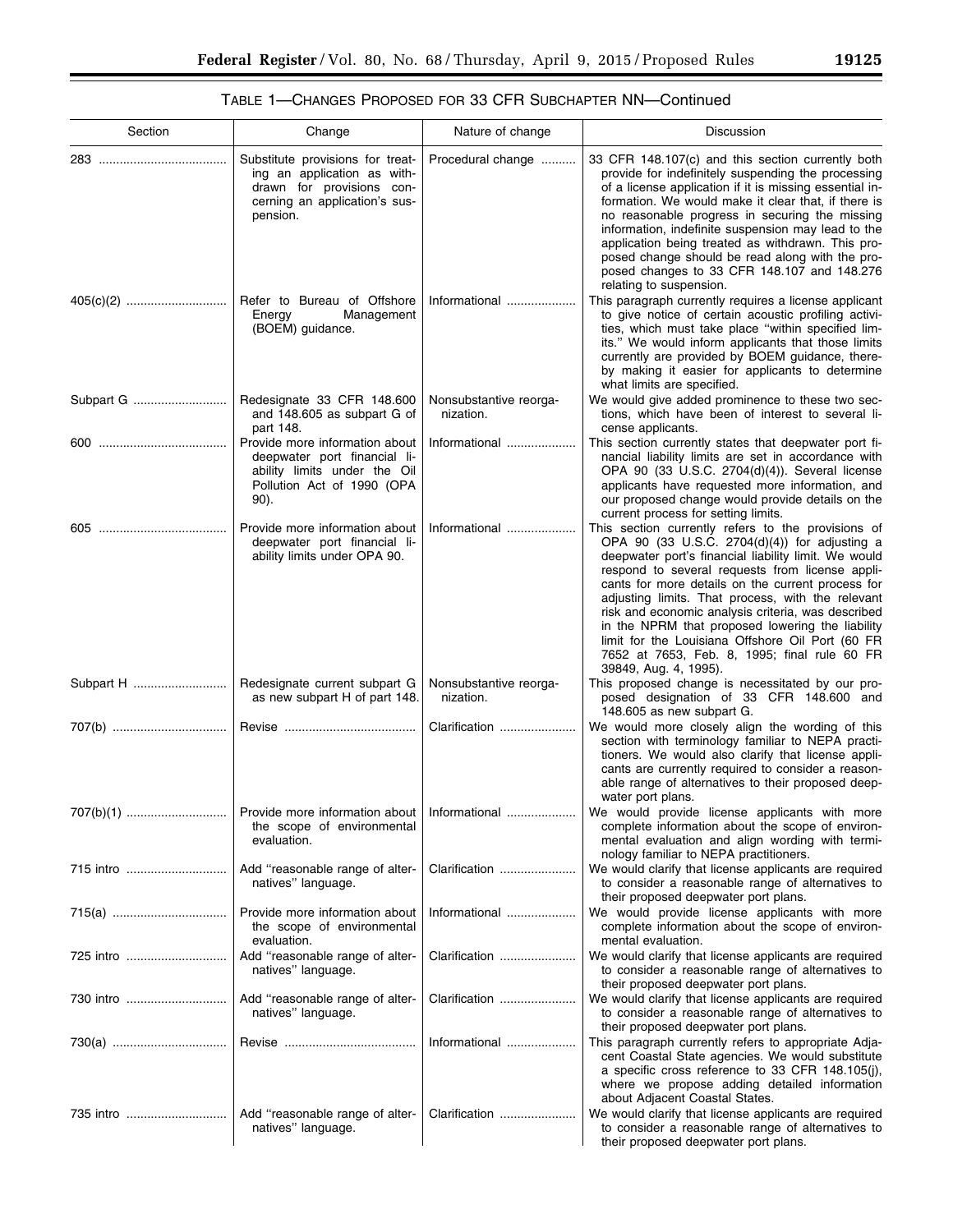▀

# TABLE 1—CHANGES PROPOSED FOR 33 CFR SUBCHAPTER NN—Continued

| Section                | Change                                                                     | Nature of change                                | Discussion                                                                                                                                                                                                                                                                                                                                                                                                                                                                                                                                                                                                                                |
|------------------------|----------------------------------------------------------------------------|-------------------------------------------------|-------------------------------------------------------------------------------------------------------------------------------------------------------------------------------------------------------------------------------------------------------------------------------------------------------------------------------------------------------------------------------------------------------------------------------------------------------------------------------------------------------------------------------------------------------------------------------------------------------------------------------------------|
|                        | Replace list with Web site ref-<br>erence.                                 | Informational                                   | This section currently contains a lengthy and non-<br>exclusive list of environmental statutes and E.O.s<br>of potential interest to license applicants. We<br>would replace that list with a reference to a Coast<br>Guard Web site where more current information is<br>maintained and available to the public.                                                                                                                                                                                                                                                                                                                         |
|                        |                                                                            | <b>PART 149</b>                                 |                                                                                                                                                                                                                                                                                                                                                                                                                                                                                                                                                                                                                                           |
| Part 149 organization  |                                                                            | Nonsubstantive reorga-<br>nization.             | We would reorganize this part, redesignating and<br>renaming some sections and providing a more se-<br>quential structure for existing deepwater port de-<br>sign, construction, and equipment requirements.<br>Subpart A would contain general information, sub-<br>part B would contain general requirements for de-<br>sign, construction, operations, and equipment re-<br>quirements, and the remaining subparts C<br>through F would contain specific equipment re-<br>quirements.                                                                                                                                                  |
| 5.                     | Replace definitions with cross<br>reference to 33 CFR 148.5.               | Nonsubstantive reorga-<br>nization.             | This section currently contains 4 definitions. We<br>would move all subchapter NN definitions to 33<br>CFR 148.5.                                                                                                                                                                                                                                                                                                                                                                                                                                                                                                                         |
|                        |                                                                            | Nonsubstantive reorga-<br>nization.             | This section currently describes the process for sub-<br>mitting deepwater port design or construction al-<br>terations. As part of the nonsubstantive reorga-<br>nization of part 149, we would delete this section<br>and transfer its substance to 33 CFR 149.54.                                                                                                                                                                                                                                                                                                                                                                      |
| 20(a) (current 610(a)) | Add "or submerged turret load-<br>ing (STL) buoy" to existing<br>language. | Technology update                               | We would insert a reference to STL buoys, which<br>are significant deepwater port components not in<br>existence when we last revised our regulations,<br>and the details of the construction of which we<br>currently require deepwater port operators to pro-<br>vide.                                                                                                                                                                                                                                                                                                                                                                  |
| 51 (current 615)       | Provide for use of foreign engi-<br>neers.                                 | Provide additional regu-<br>latory flexibility. | We would amend paragraph (b) to allow the use of<br>foreign engineers who may not be registered pro-<br>fessional engineers, if they possess equivalent<br>qualifications.                                                                                                                                                                                                                                                                                                                                                                                                                                                                |
| 52 (current 625)       |                                                                            | Provide additional regu-<br>latory flexibility. | We would insert a reference to CEs, reflecting our<br>proposal (see table entry for 33 CFR 148.8) to<br>allow greater use of CEs.                                                                                                                                                                                                                                                                                                                                                                                                                                                                                                         |
|                        |                                                                            | Clarification                                   | We would add language from current 33 CFR<br>149.650, to clarify the existing procedure by which<br>a license applicant works with the Coast Guard to<br>determine which deepwater port components re-<br>quire classification society certification. That de-<br>termination will likely be different for each deep-<br>water port, given the potential variability between<br>deepwater port designs. We would also add lan-<br>guage to encourage (but not require) early coordi-<br>nation between the applicant and the Coast<br>Guard, because of the potential value of early co-<br>ordination for expediting the design process. |
|                        |                                                                            | Nonsubstantive reorga-<br>nization.             | We would move the text from existing $§149.15$ to<br>the revised subpart B to consolidate requirements<br>for design into one subpart.                                                                                                                                                                                                                                                                                                                                                                                                                                                                                                    |
|                        |                                                                            | Informational                                   | We would add this section for the benefit of license<br>applicants, to provide them with more information<br>about our existing process for reviewing and ap-<br>proving a deepwater port's design, construction,<br>and commissioning.                                                                                                                                                                                                                                                                                                                                                                                                   |
|                        |                                                                            | Clarification                                   | We would add this section to clarify that our existing<br>practice is to allow a license applicant to use cer-<br>tifying entities during the design and construction<br>of a deepwater port as well as after the deep-<br>water port is licensed, and to describe the CE's<br>role in various phases of the deepwater port's life-<br>span.                                                                                                                                                                                                                                                                                              |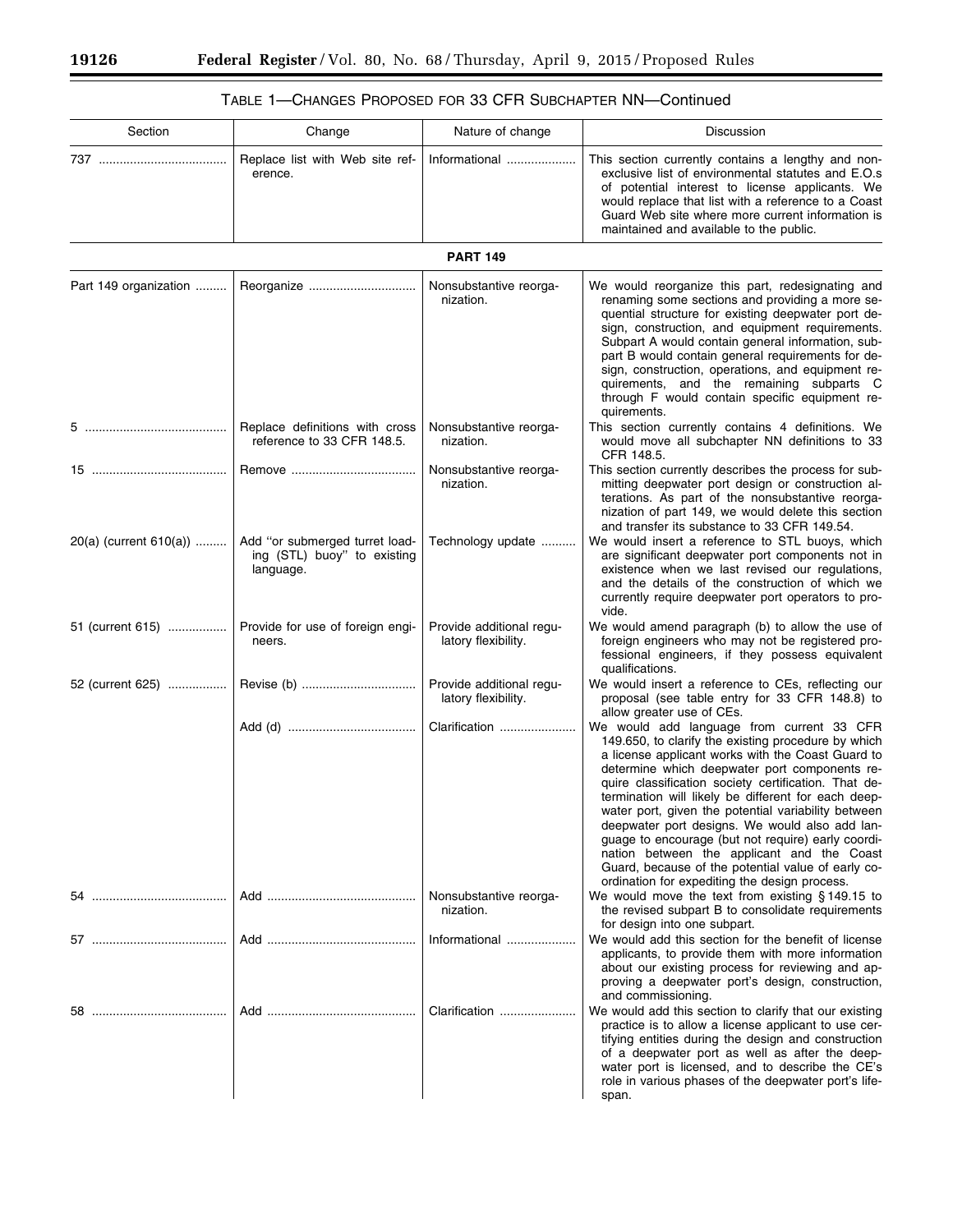# TABLE 1—CHANGES PROPOSED FOR 33 CFR SUBCHAPTER NN—Continued

| Section                                       | Change                                                                                                                                | Nature of change                    | Discussion                                                                                                                                                                                                                                                                                                                       |
|-----------------------------------------------|---------------------------------------------------------------------------------------------------------------------------------------|-------------------------------------|----------------------------------------------------------------------------------------------------------------------------------------------------------------------------------------------------------------------------------------------------------------------------------------------------------------------------------|
| 63(a) (current 660(a))                        | Substitute "manned deepwater<br>port" for "pumping platform<br>complex".                                                              | Clarification                       | The proposed change standardizes terminology ap-<br>plicable to all deepwater ports regardless of de-<br>sign or cargo. There is no change in applicability<br>because all manned deepwater ports are pumping<br>platform complexes.                                                                                             |
| 64(b) (current 140(b))                        | Add "facilities, vessels<br>ap-<br>proaching the safety zone"<br>to existing language.                                                | Clarification                       | Provides clarification of who the vessel would be in<br>communication with to ensure communications<br>are occurring between the vessel and the shore-<br>side facility for purposes of situational awareness.                                                                                                                   |
| 65 intro, (b) (current 665<br>$intro, (b)$ ). | Substitute "manned deepwater<br>port" for "pumping platform<br>complex".                                                              | Clarification                       | The proposed change standardizes terminology ap-<br>plicable to all deepwater ports regardless of de-<br>sign or cargo. There is no change in applicability<br>because all manned deepwater ports are pumping<br>platform complexes.                                                                                             |
| 67(a) (current 675(a))                        | Substitute "Each" for "For a,"<br>remove "each pumping plat-<br>form complex," and sub-<br>stitute "deepwater port" for<br>"complex". | Clarification                       | The proposed change standardizes terminology ap-<br>plicable to all deepwater ports regardless of de-<br>sign or cargo. There is no change in applicability<br>because the one existing manned deepwater port<br>is a pumping platform complex.                                                                                  |
| 68(a) (current 680(a))                        | Add "manned" before "deep-<br>water" in existing language.                                                                            | Clarification                       | We would clarify that this requirement applies only<br>to manned deepwater ports.                                                                                                                                                                                                                                                |
| 70 (current 690)                              | Substitute "specified" for "out-<br>lined".                                                                                           | Clarification                       | The requirements are specified and are not optional,<br>as "outlined" would imply.                                                                                                                                                                                                                                               |
| 77(a) (current 697(a))                        | Substitute<br>"operator's"<br>for<br>"owner's".                                                                                       | Clarification                       | We would clarify that because the operator is in<br>charge of day-to-day operations, the operator is<br>responsible for maintaining all documentation.                                                                                                                                                                           |
| 115 (current 110)                             | Substitute "remotely" for "from<br>the pumping platform com-<br>plex".                                                                | Clarification                       | This section currently requires pipeline end mani-<br>folds to have shutoff valves that can be operated<br>both manually and remotely from a pumping plat-<br>form complex. Since not every deepwater port<br>has a pumping platform complex, we would re-<br>place the reference to such a complex with the<br>word "remotely." |
| $130(a)$ (current $125(a)$ )                  | Substitute<br>"marine<br>transfer<br>area of a deepwater port" for<br>"pumping platform complex".                                     | Clarification                       | Only the single existing manned deepwater port has<br>a pumping platform complex. The proposed<br>change substitutes a generic term common to<br>manned or unmanned deepwater ports.                                                                                                                                             |
| 135 (current 130)                             | In (b) introductory language<br>add "described in paragraph<br>(a) of this section".                                                  | Clarification                       | Reference to paragraph (a) of same section.                                                                                                                                                                                                                                                                                      |
|                                               | In $(b)(1)$ and $(b)(2)$ substitute<br>"marine transfer area of a<br>deepwater port" for "pump-<br>ing platform complex".             | Clarification                       | The proposed change standardizes terminology ap-<br>plicable to all deepwater ports regardless of de-<br>sign or cargo. There is no change in applicability<br>because all marine transfer areas are pumping<br>platform complexes. Revised terminology provides<br>greater clarity.                                             |
|                                               | In $(b)(2)$ add "described"                                                                                                           | Clarification                       | Clarification and reference to paragraph (b)(3) of the<br>section.                                                                                                                                                                                                                                                               |
|                                               |                                                                                                                                       | Harmonization                       | We would adapt existing lifesaving equipment re-<br>quirements for mobile offshore drilling units<br>(MODUs).                                                                                                                                                                                                                    |
| 302 (current 402)                             |                                                                                                                                       | Clarification                       | We would transfer qualifying language from the end<br>to the beginning of the section.                                                                                                                                                                                                                                           |
| 303 (current 403)                             | Revise heading                                                                                                                        | Clarification                       | We would revise the heading to clarify who needs<br>the information provided by this section.                                                                                                                                                                                                                                    |
| 304 (current 404)                             |                                                                                                                                       | Clarification                       | We would revise the heading to clarify who needs<br>the information provided by this section.                                                                                                                                                                                                                                    |
| Current 306-315                               |                                                                                                                                       | Nonsubstantive reorga-<br>nization. | These sections currently describe survival craft and<br>rescue boat requirements. As part of the nonsub-<br>stantive reorganization of part 149, we would de-<br>lete these sections and transfer their substance to<br>33 CFR part 149, subpart D.                                                                              |
| 315(a) (current 415(a))                       | Substitute "manned deepwater<br>port" for "pumping platform<br>complex".                                                              | Clarification                       | The proposed change standardizes terminology ap-<br>plicable to all deepwater ports regardless of de-<br>sign or cargo. There is no change in applicability<br>because all manned deepwater ports are pumping<br>platform complexes.                                                                                             |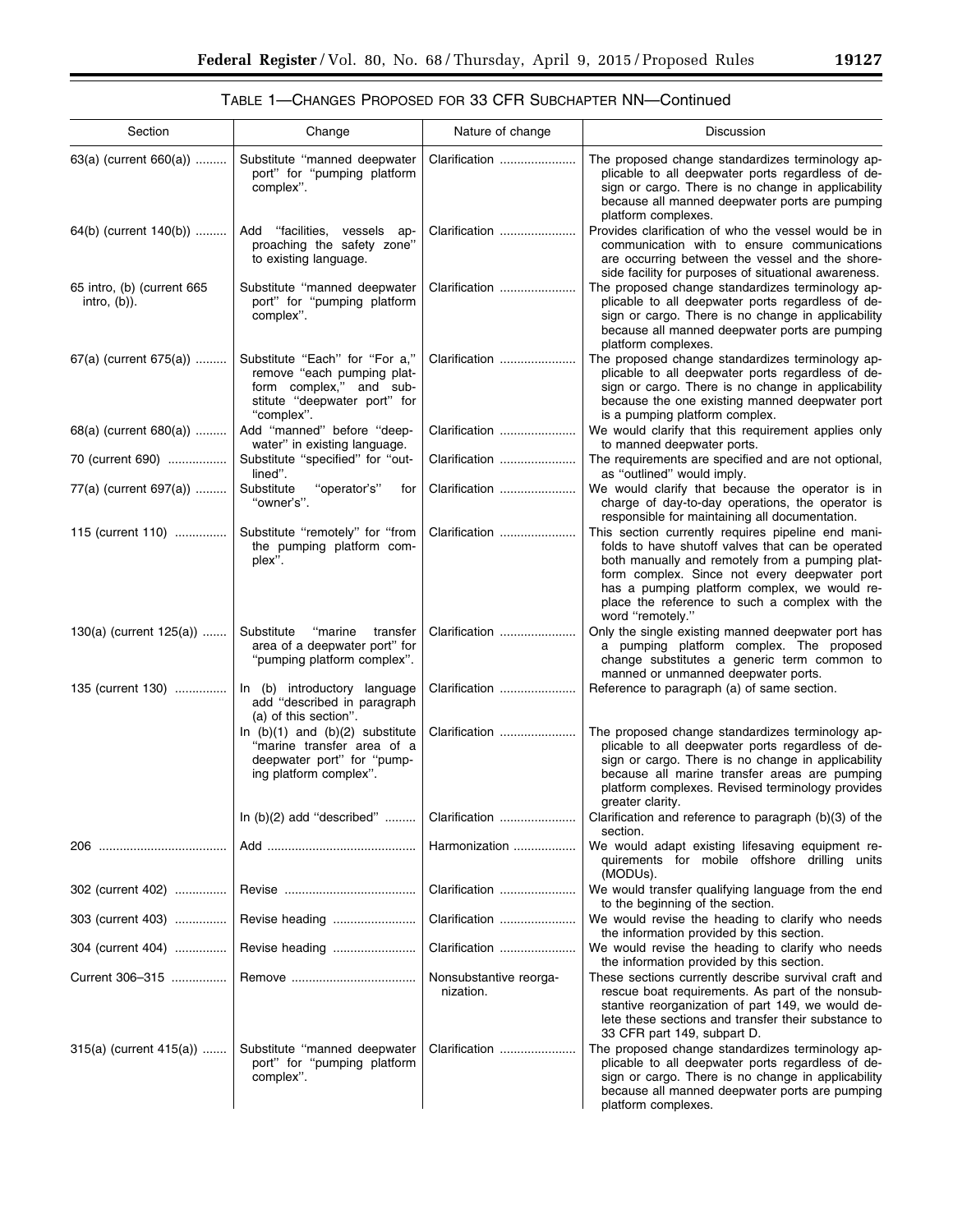#### Section **Nature of change** Nature of change Nature All Change Nature of change Nature 1 and Discussion 410(a) (current 510(a)) ....... Substitute ''Coast Guard District Commander in the area where the deepwater port will be built'' for ''Commandant (CG–5P)''. Clarification ...................... We would clarify that the District Commander approves applications to establish a private aid to navigation. 480(a) (current 580(a)) ....... Remove "of a pumping platform complex''. Clarification ...................... The proposed change standardizes terminology applicable to all deepwater ports regardless of design or cargo. 485(a) (current 585(a))  $\ldots$ ..... Substitute "deepwater port" for ''pumping platform complex''. Clarification ...................... The proposed change standardizes terminology applicable to all deepwater ports regardless of design or cargo. There is no change in applicability because all manned deepwater ports are pumping platform complexes. 650 ..................................... Remove .................................... Clarification; Nonsubstantive reorganization. We would transfer the substance of this provision to § 149.52(d), and revise it to apply to all deepwater ports regardless of design or cargo. **PART 150**  10 ....................................... In (b), remove reference to part 148 approval of manuals. Correction ........................ We would remove this incorrect reference. Approval of manuals is addressed in part 150. Revise (c) and redesignate (d) and (e). Clarification ...................... We would remove existing (c) because the process is described in detail in proposed § 150.25. Existing (d) and (e) would be redesignated as (c) and (d), respectively. Add new (e) ............................. Clarification ...................... The proposed change would make explicit in our regulations that the Coast Guard's current practice is to review the operations manual every five years, in conjunction with our review of the environmental impact statement (EIS) (the Council on Environmental Quality recommends that, as a rule of thumb, the EIS be carefully reexamined no later than once every five years—*see [https://](https://ceq.doe.gov/nepa/regs/40/30-40.HTM#32) [ceq.doe.gov/nepa/regs/40/30-40.HTM#32](https://ceq.doe.gov/nepa/regs/40/30-40.HTM#32)*). 15 ....................................... In (i)(4)(vii), substitute ''zones and areas described under subpart J of this part" for "a safety zone, area to be<br>avoided, and anchorage and anchorage area''. Clarification ...................... We would clarify that the procedures described must account for any protective zone or area that could apply, regardless of a deepwater port's design or cargo. Add new (o) ............................. Informational .................... Deepwater ports are ports subject to U.S. jurisdiction and used by oceangoing tankers greater than 400 gross tons, and as such their operators must comply with 33 CFR 158.135, which requires ports to hold certificates of adequacy (or waivers), evidencing their capability to receive regulated substances. For informational purposes, we would restate that requirement here. Revise (y) (current (x)) ............. Informational .................... Under 33 CFR 106.410 and 106.415, security plans must be periodically audited, and reviewed every 5 years by the Coast Guard. For informational purposes, we would restate those requirements here. Revise (bb) (current (aa)) ........ Clarification ............................. This change would reflect MARAD's current policy, requiring each deepwater port to maintain a prevention, monitoring, and mitigation program (PMMP) as a license condition. Add (cc) .................................... Clarification ...................... MARAD currently requires, as a license condition, each deepwater port to comply with 49 CFR 192.605 and with other applicable PHMSA regulations in 49 CFR parts 190–199. We would make that requirement explicit in our regulations. 25 ....................................... Revise heading ........................ Clarification ...................... We would amend for better clarity. Clarification  $\ldots$  $\ldots$  $\ldots$  $\ldots$  $\ldots$  We would clarify the existing local authority to approve or reject revisions to the operations manual. Revise (c)(2)(current (d)) ......... Clarification ........................ We would clarify the existing local authority to approve or reject revisions to the operations manual. Revise (e)(current (f)) ............... | Clarification ....................... | We would clarify the existing local authority to approve or reject revisions to the operations manual.

# TABLE 1—CHANGES PROPOSED FOR 33 CFR SUBCHAPTER NN—Continued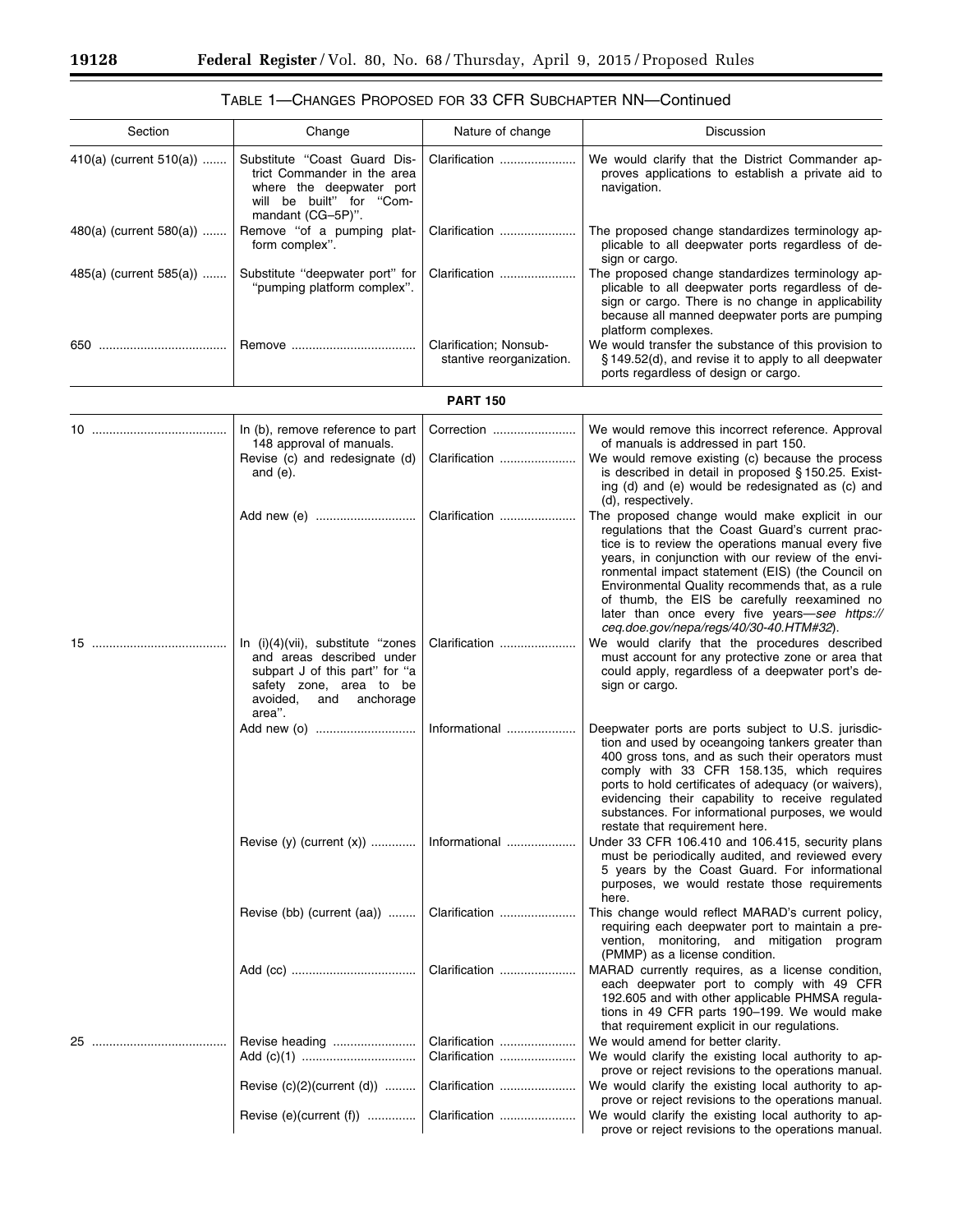# TABLE 1—CHANGES PROPOSED FOR 33 CFR SUBCHAPTER NN—Continued

| Section | Change                                                                                                            | Nature of change                                     | Discussion                                                                                                                                                                                                                                                                                                                                                                                                                                              |
|---------|-------------------------------------------------------------------------------------------------------------------|------------------------------------------------------|---------------------------------------------------------------------------------------------------------------------------------------------------------------------------------------------------------------------------------------------------------------------------------------------------------------------------------------------------------------------------------------------------------------------------------------------------------|
|         |                                                                                                                   | Clarification                                        | We would make explicit the existing authority of<br>other Federal agencies to propose operations                                                                                                                                                                                                                                                                                                                                                        |
|         |                                                                                                                   | Clarification                                        | manual amendments to the Coast Guard.<br>We would update Coast Guard organizational termi-<br>nology and clarify what our current process is for                                                                                                                                                                                                                                                                                                        |
|         | Add paragraph (b)                                                                                                 | Informational<br>Nonsubstantive reorga-<br>nization. | coordinating with other Federal agencies.<br>Updated Coast Guard internal organization.<br>We would consolidate current 33 CFR 150.40 and<br>150.45 into a single section dealing with devi-<br>ations from the operations manual. In new (b), we<br>would update references to Coast Guard internal<br>organization.                                                                                                                                   |
|         |                                                                                                                   | Nonsubstantive reorga-<br>nization.                  | We would transfer the substance of this section to<br>§150.40. Text from existing §150.45 now in pro-<br>posed $§ 150.40(b)$ .                                                                                                                                                                                                                                                                                                                          |
|         | Revise heading                                                                                                    | Clarification                                        | The proposed change would reduce the risk of con-<br>fusing a deepwater port with an Outer Continental<br>Shelf facility.                                                                                                                                                                                                                                                                                                                               |
|         |                                                                                                                   | Clarification                                        | We would make explicit the current Coast Guard<br>practice of sometimes allowing, for reasons of<br>government economy, representatives from other<br>Federal agencies to accompany Coast Guard in-                                                                                                                                                                                                                                                     |
|         |                                                                                                                   | Clarification                                        | spectors on inspection visits to deepwater ports.<br>We would clarify the existing procedure for pro-<br>posing a self-inspection program; to make it clear<br>that it is the operator, not the owner, who per-<br>forms the duties required by this section; and to<br>make explicit the existing Coast Guard regulatory<br>responsibility to validate the contents and results<br>of deepwater port self-inspections.                                 |
|         |                                                                                                                   | Procedural change                                    | We would add this section to require deepwater port<br>operators to notify the Coast Guard when a Fed-<br>eral or State agency schedules an inspection and<br>keep inspection records, both of which operators<br>currently do without their being formally required.<br>We would also make it explicit that, as a matter of<br>government economy, Coast Guard personnel<br>sometimes accompany Federal or State inspec-<br>tors on inspection visits. |
|         | Add "or of changes in class<br>status." to existing language.                                                     | Procedural change                                    | We would require deepwater port operators to notify<br>us of changes in the status of classification soci-<br>ety-approved components, which may present<br>safety issues that warrant adjustment to the deep-<br>water port's operations. Operators currently pro-<br>vide this notification without being formally re-<br>quired to do so.                                                                                                            |
|         |                                                                                                                   |                                                      | This section currently requires appropriate training<br>for deepwater port personnel. We would clarify<br>our expectation, which is in line with current prac-<br>tice at the one existing manned deepwater port,<br>that all personnel will receive basic safety training.                                                                                                                                                                             |
|         | Substitute "ships routing meas-<br>ures" for the example "(e.g.,<br>no anchoring area)" from<br>Table 150.380(a). | Clarification                                        | We would provide greater technical accuracy and<br>use familiar International Maritime Organization<br>terminology.                                                                                                                                                                                                                                                                                                                                     |
|         | "(for example an<br>Remove<br>SPM)"<br>from<br>Table<br>$150.380(a)$ .                                            | Clarification                                        | Because the surface components used by deep-<br>water ports vary so widely, we would remove an<br>example that may confuse some license appli-<br>cants.                                                                                                                                                                                                                                                                                                |
|         |                                                                                                                   | Clarification                                        | We would update references to Coast Guard inter-<br>nal organization.                                                                                                                                                                                                                                                                                                                                                                                   |
|         | Add "unless" clause                                                                                               | Provide additional regu-<br>latory flexibility.      | We would allow operations to continue during an<br>electrical storm so long as they are conducted in<br>compliance with appropriate safety provisions<br>contained in the operations manual.                                                                                                                                                                                                                                                            |
|         | Add reference to 33 CFR<br>66.01-11.                                                                              | Clarification                                        | Deepwater port lights are private aids to navigation<br>and therefore subject to 33 CFR 66.01-11. We<br>would make that explicit in deepwater port regula-<br>tions.                                                                                                                                                                                                                                                                                    |
|         | Add reference to 33 CFR 67.10                                                                                     | Clarification                                        | Would clarify that other existing Coast Guard regu-<br>lations for sound signals still apply.                                                                                                                                                                                                                                                                                                                                                           |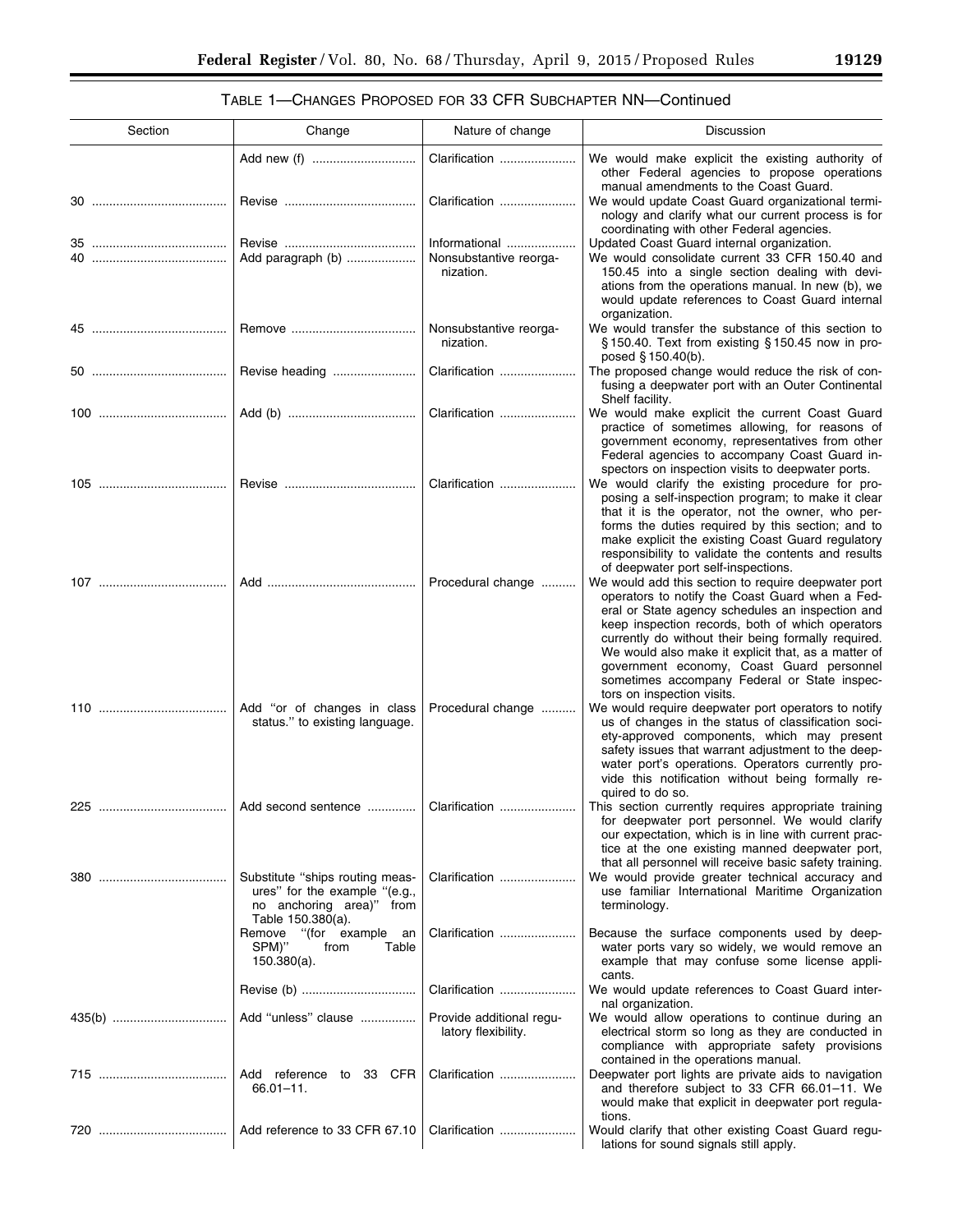| Section | Change                    | Nature of change  | <b>Discussion</b>                                                                                                                                                                                                                                                                                                                                                                                                                                                                                                                                                                                                                                        |
|---------|---------------------------|-------------------|----------------------------------------------------------------------------------------------------------------------------------------------------------------------------------------------------------------------------------------------------------------------------------------------------------------------------------------------------------------------------------------------------------------------------------------------------------------------------------------------------------------------------------------------------------------------------------------------------------------------------------------------------------|
| 812     | Add "and the environment" | Clarification     | Coast Guard marine casualty regulations that cur-<br>rently apply to vessels and facilities, including<br>deepwater ports, protect environmental safety as<br>well as the safety of life and property; see, e.g.,<br>33 CFR 140.1, 46 CFR 4.03-1. We would make<br>explicit the need to consider environmental dam-<br>age in connection with this section.                                                                                                                                                                                                                                                                                              |
| 830     | Revise                    | Procedural change | This section currently requires the one existing oil<br>deepwater port to report oil pollution incidents in<br>accordance with 33 CFR part 135, for which the<br>underlying authority may have been repealed.<br>(See Coast Guard notice of inquiry, 76 FR 67385;<br>Nov. 1, 2011; a follow-on rulemaking has begun<br>under RIN 1625-AA03 and docket number                                                                                                                                                                                                                                                                                             |
| 915(a)  | Add "or the environment"  | Clarification     | USCG-2004-17697.) We would require reports to<br>be made in accordance with 33 CFR part 153<br>subpart B, which has reporting requirements simi-<br>lar to those in part 135. We would also restate the<br>existing 33 CFR 135.307 requirements for the<br>contents of pollution reports.<br>Coast Guard marine casualty regulations that cur-<br>rently apply to vessels and facilities, including<br>deepwater ports, protect environmental safety as<br>well as the safety of life and property; see, e.g.,<br>33 CFR 140.1, 46 CFR 4.03-1. We would make<br>explicit the need to consider environmental dam-<br>age in connection with this section. |

## **V. Regulatory Analyses**

The Coast Guard developed this proposed rule after considering the statutes and E.O.s related to rulemaking that are discussed in this part.

#### *A. Regulatory Planning and Review*

Executive Orders 12866 (''Regulatory Planning and Review'') and 13563 (''Improving Regulation and Regulatory Review'') direct agencies to assess the costs and benefits of available regulatory alternatives and, if regulation is necessary, to select regulatory approaches that maximize net benefits (including potential economic, environmental, public health and safety effects, distributive impacts, and equity). Executive Order 13563 emphasizes the importance of quantifying both costs and benefits, of reducing costs, of harmonizing rules, and of promoting flexibility. This notice of proposed rulemaking has been designated a ''significant regulatory action'' although not economically significant, under section 3(f) of E.O. 12866. Accordingly, the notice of

proposed rulemaking has been reviewed by the Office of Management and Budget (OMB).

The Coast Guard proposes revisions to its regulations for the licensing, construction, design, equipment, and operation of deepwater ports, which are offshore fixed or floating structures, other than vessels, used as ports or terminals for the import or export of oil and natural gas. The proposed revisions would provide additional information, clarify existing regulations, provide additional regulatory flexibility, and add new requirements to ensure safety.

One objective of the proposed rule is to ensure that adequate information is submitted with a deepwater port application. Through the experience of processing past applications, Coast Guard and other Federal agencies have identified additional, specific types of information that are necessary to ensure a timely review of, and decision on, deepwater port applications. For past applications, this additional information has been requested during the review process, causing delays in the review

and approval of applications. Specifying that the additional information is required at the beginning of the process will not increase the application process burden, but is expected to result in more efficient and timely reviews of any future applications.

Further, the proposed rule codifies various technical and operational requirements. During the application review process, and after the actual construction and operation of new deepwater ports, the Coast Guard gained additional insight into the technical and operational requirements that will help ensure operations are conducted efficiently and in a manner that furthers safety, security, and environmental protection. These technical and operational requirements are currently standard industry practice or are existing requirements (*e.g.,* from another agency, etc.). The proposed rule consolidates these requirements to facilitate understanding and compliance of deepwater port owners and operators.

Table 2 below provides a summary of the final rule's costs and benefits.

#### TABLE 2—SUMMARY OF THE PROPOSED RULE'S IMPACTS

| Category | Summary                                                                                                                                                                                                                                                                                                                                      |
|----------|----------------------------------------------------------------------------------------------------------------------------------------------------------------------------------------------------------------------------------------------------------------------------------------------------------------------------------------------|
|          | Deepwater ports in waters beyond the territorial limits of the United States.<br>Future deepwater port applicants 3 existing deepwater ports.<br>No additional costs identified.<br>More efficient and timely reviews of deepwater port applications.<br>Consolidation of technical and operating requirements for existing deepwater ports. |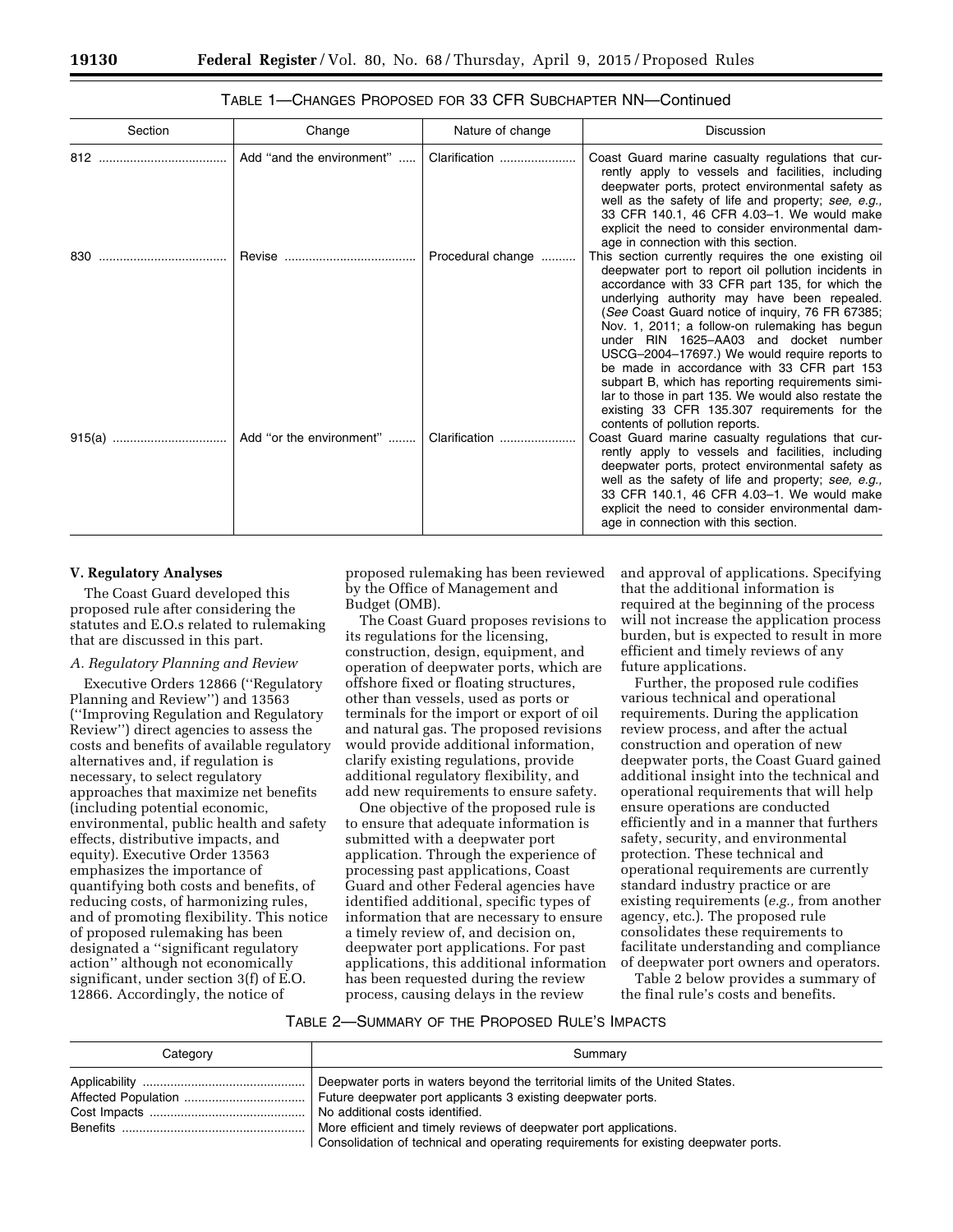## TABLE 2—SUMMARY OF THE PROPOSED RULE'S IMPACTS—Continued

| Category | Summary                                                                                                                                                                                                                                                                                                                                                                                                                                           |
|----------|---------------------------------------------------------------------------------------------------------------------------------------------------------------------------------------------------------------------------------------------------------------------------------------------------------------------------------------------------------------------------------------------------------------------------------------------------|
|          | Potential cost savings from the following provisions:<br>1. § 148.8 Nominate CE.<br>2. §148.105 Equivalent means of certifying accuracy of maps.<br>$3.$ § 148.707.<br>4. § 149.51 Allows foreign national engineers.<br>5. § 149.52 Allows for adoption of classification society standards.<br>6. §150.435 Authorizes continuation of cargo transfer operations during electrical storm.<br>7. §150.15 Limits scope of audits to modifications. |

#### Affected Population

One oil deepwater port began operation before 2006. Since 2006, the Coast Guard has processed, or is processing, eight deepwater port applications to site, construct, and operate deepwater ports. After review of those applications, two LNG deepwater ports have been constructed, one has been issued a license to construct, and one has initial approval through a favorable ROD from MARAD. The applicants for the other four applications have withdrawn their applications. The population of currently operating deepwater ports is three: the one pre-2006 oil port and two LNG ports.

The potential number of additional deepwater port applications over the next 10 years is dependent on changing market conditions and economic forces. The existing deepwater ports were built when the forecasts for imports of LNG to the United States, such as those made by the Energy Information Administration (EIA), were predicting high levels of LNG imports. With recent changes in the natural gas and oil markets, EIA now projects continued decline in LNG imports and increasing volumes of LNG exports.18 The financial and technical feasibility of using deepwater ports for LNG exports has not yet been demonstrated, making a projection of the number of future deepwater port applications difficult. The Coast Guard, for the purpose of this rulemaking, estimates that it will receive at least one future deepwater port application in the next 10 years, based on the one entity that has expressed interest in submitting a new application. The Coast Guard is proposing changes to enhance the efficiency and timeliness of any future applications.

## **Costs**

Table 3 details numerous proposed changes in the regulation with an assessment of the cost impacts of the

change. These changes fall into the following categories:

• May result in possible time or cost savings as they allow for greater flexibility in complying with existing requirements.

• Clarify information to be submitted with the deepwater port application. These information requirements do not result in additional costs to industry as this information has been required under existing 33 CFR 148.107 in the past during application processing and review. Based on experience with each of the previous applicant reviews, the Coast Guard has consistently requested this information at some point in the processing of the application. The proposed regulatory changes clarify that the information is required up front to allow for the more timely review of the application, thus saving the applicant the time and expense of additional submissions.

• Implementation may be optional.

• Clarify the Coast Guard's existing need for certain additional information that it specifies during the license process and which the license applicant provides; the intended impact of the clarification is to notify the applicant that, in the interest of expeditious processing of the application, this information should be provided up front. As the information is already being provided, there is no new cost impact.

• May be administrative and would not result in costs. Many of these changes clarify the relationship between various Federal agencies with responsibility for deepwater ports application, licensing, and review. These types of changes do not impose any behavioral changes by applicants of deepwater ports. These changes are labeled ''Administrative,'' described as clarifications, and will have no cost impact. Other ''Administrative'' proposed changes reword definitions or delete outdated references. Overall, Coast Guard has not identified additional costs associated with complying with the proposed rule, and sees potential for some minor cost

savings. Table 3 provides a detailed list of the changes proposed by the Coast Guard. The changes with potential cost savings include the following:

• Proposed § 148.8 allows an applicant to nominate a CE during the application processing phase. Currently, an applicant nominates a CE later in the application process. By allowing the nomination earlier, we believe that the applicants will have potential cost savings by identifying potential problems or challenges earlier in the process rather than later, when more work has been done on the application.

• Proposed § 148.105 allows for equivalent means of certifying the accuracy of maps. Applicants have experienced delays when certified geologists were not available to certify the accuracy of maps. The Coast Guard had no alternative but to stop the clock, often delaying application processing by several months. The intent of this proposed revision is to permit the use of specialists who do not possess a professional certification, but are able to provide proof of equivalent technical expertise and experience, to certify work studies and reports required to satisfactorily process a deepwater port application. Allowing certifications by technical personnel possessing alternate credentialing will help to eliminate extensive delays in projects, waiting for expertise that is limited and in high demand. Also, proposed § 148.105 allows for the use of data older than 5 years under certain conditions. Use of older data could result in potential cost savings due to the avoidance of gathering new data.

• Proposed § 148.214 allows for resubmission of a modified application without incurring a fee. Under the existing process, an application can be re-submitted after modification, but the applicant must pay the filing fee.

• Proposed § 149.51 allows foreignnational engineers to submit design and construction plans on behalf of the licensee. The potential cost savings come from the flexibility of allowing the applicant to contract services from a larger pool of engineers. The applicant

<sup>18</sup>*[http://www.eia.gov/forecasts/aeo/pdf/](http://www.eia.gov/forecasts/aeo/pdf/0383(2014).pdf) [0383\(2014\).pdf.](http://www.eia.gov/forecasts/aeo/pdf/0383(2014).pdf)*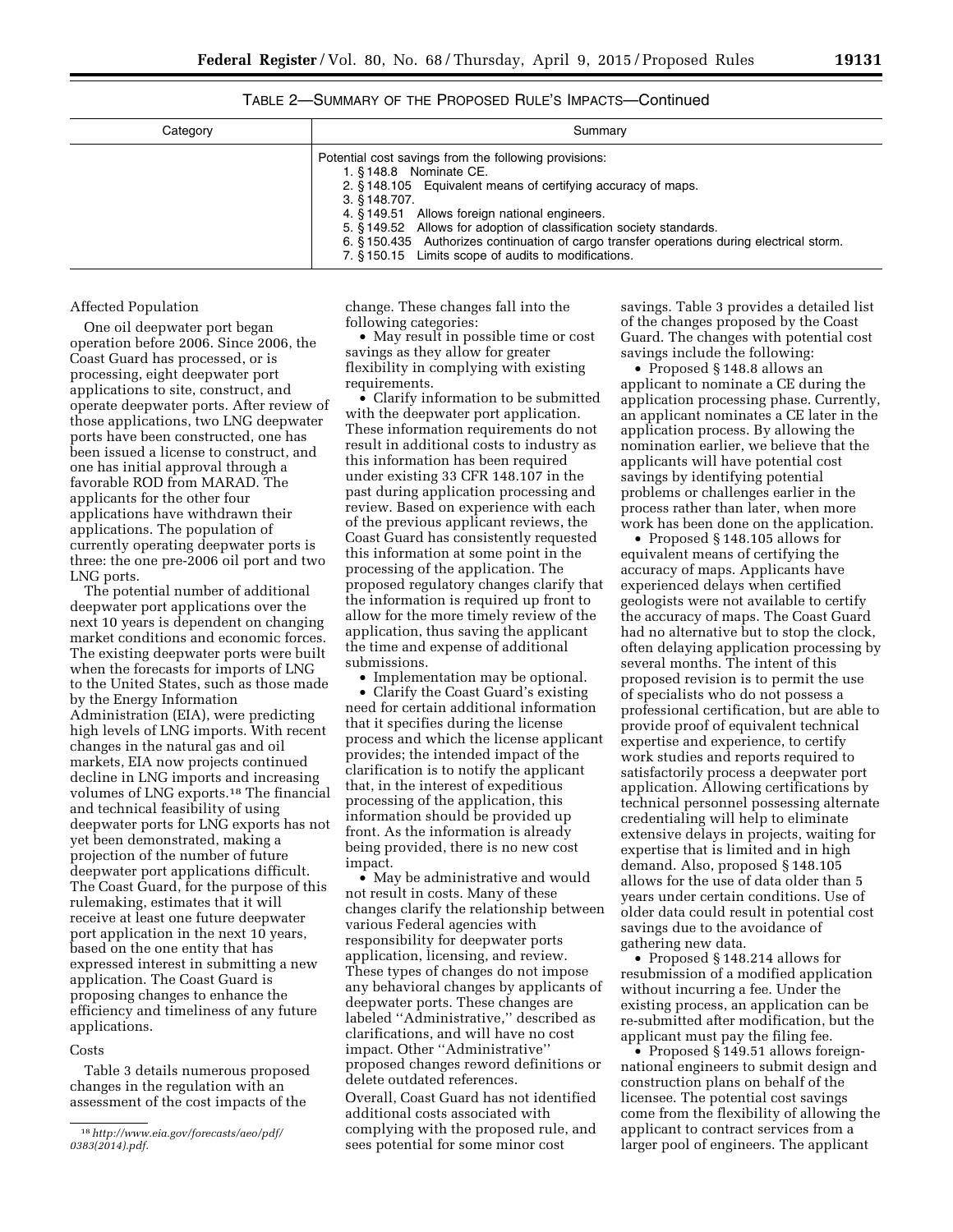may have existing relationships with foreign engineers as the construction of LNG ports is multinational. Thus, the expertise of the foreign engineer may allow for more rapid review, greater institutional knowledge, and prior professional relationships which could result in potential cost savings.

• Proposed § 149.52 allows for adoption of classification society standards. Many maritime companies rely on classification standards to satisfy insurance, safety management system (SMS), and other requirements. The Coast Guard's adoption of classification society standards eliminates the potential for duplicate effort. The Coast Guard recognizes that work already completed by a classification society can be used in the application process. An example is the APL submerged

turret loading buoy system to import natural gas. The first natural gas deepwater port was Gulf Gateway, which used the APL submerged turret loading buoy system. There were no existing classification standards that addressed these types of ports or their components. Classification societies (American Bureau of Shipping (ABS) and Det Norske Veritas (DNV)) had to develop standards as the post-licensing review and approval process was taking place. Additional review on the part of the Coast Guard to grant equivalency approvals for some major port components and systems (emergency alarms, shutoffs, etc.) caused some delays in schedule. The classification societies have developed a highly detailed body of information on the submerged turret loading buoy-type

deepwater ports, as well as practical experience with the actual deepwater port operations. This information, adopted as classification society standards, will improve and expedite the post-licensing engineering review and approval process.

• Proposed § 150.435 authorizes continuation of cargo transfer operations during an electrical storm. The potential cost savings derives from the ability to continue safe operations during certain electrical storms in accordance with the deepwater port's plans. The LNG port operators have stated that they cannot shut down operations during electrical storms as this will lead to potentially hazardous situations due to static electricity build-up.

| TABLE 3—ASSESSMENT OF IMPACTS OF THE PROPOSED RULE |  |
|----------------------------------------------------|--|
|----------------------------------------------------|--|

| Description of change                                                                                                                                                                                                                                                                                                        | Type of change                                                                                | Cost impact                      |  |
|------------------------------------------------------------------------------------------------------------------------------------------------------------------------------------------------------------------------------------------------------------------------------------------------------------------------------|-----------------------------------------------------------------------------------------------|----------------------------------|--|
| §148.3 What Federal agencies are responsible for implementing the Deepwater Port Act?                                                                                                                                                                                                                                        |                                                                                               |                                  |  |
| Clarify the Coast Guard's role as the lead agency re-<br>sponsible for preparing the environmental impact anal-<br>ysis under NEPA, compliance with NEPA and other<br>relevant environmental laws, and matters relating to<br>navigation safety and security, engineering and safety<br>standards, and facility inspections. | Administrative: Clarification<br>of existing role.                                            | No cost.                         |  |
| PHMSA is the Federal agency with jurisdiction over the<br>construction and operation of pipeline components of<br>a deepwater port.                                                                                                                                                                                          | Administrative: Clarification<br>of existing authority of<br>PHMSA.                           | No cost.                         |  |
| Expands the description of responsibilities for the Coast<br>Guard and cooperating Federal agencies.                                                                                                                                                                                                                         | Administrative: Clarification<br>of existing authority of<br>cooperating Federal<br>agencies. | No cost.                         |  |
| Delete the reference to an expired Interagency MOU be-<br>tween the Coast Guard and MARAD.                                                                                                                                                                                                                                   | Administrative: Deletion of<br>outdated reference.                                            | No cost.                         |  |
| §148.5 How are terms used in this subchapter defined?                                                                                                                                                                                                                                                                        |                                                                                               |                                  |  |
| Definition clarifies the requirements of a security plan's<br>scope and contents and would align with 33 CFR sub-<br>chapter H.                                                                                                                                                                                              | Administrative: Definition                                                                    | No cost.                         |  |
| Definition specifies the components that comprise the<br>flexible riser and umbilical portion of a STL buoy sys-<br>tem.                                                                                                                                                                                                     | Administrative: Definition                                                                    | No cost.                         |  |
| Definition clarifies that the operator of a deepwater port<br>may be either the person who receives the license to<br>operate (licensee), or the licensee's designated rep-<br>resentative who is responsible for the day to day oper-<br>ation of the deepwater port.                                                       | Administrative: Move<br>Administrative: Definition                                            | No cost.<br>No cost.             |  |
| Definition clarifies jurisdictional boundaries regarding<br>Federal agency oversight of deepwater pipelines be-<br>tween the Coast Guard and PHMSA regarding over-<br>sight of deepwater port pipelines.                                                                                                                     | Administrative: Definition                                                                    | No cost.                         |  |
| Definition clarifies that the PLEM includes the last down-<br>stream valve prior to the deepwater port pipeline.                                                                                                                                                                                                             | Administrative: Definition                                                                    | No cost.                         |  |
| Definition to account for a new proposed post-licensing<br>requirement.                                                                                                                                                                                                                                                      | Administrative: Definition                                                                    | No cost.                         |  |
| Definition distinguishes between deepwater ports that<br>use STL buoys to affect cargo transfer and deepwater<br>ports that use single point moorings for cargo transfer<br>operations.                                                                                                                                      | Administrative: Move<br>Administrative: Move<br>Administrative: Definition                    | No cost.<br>No cost.<br>No cost. |  |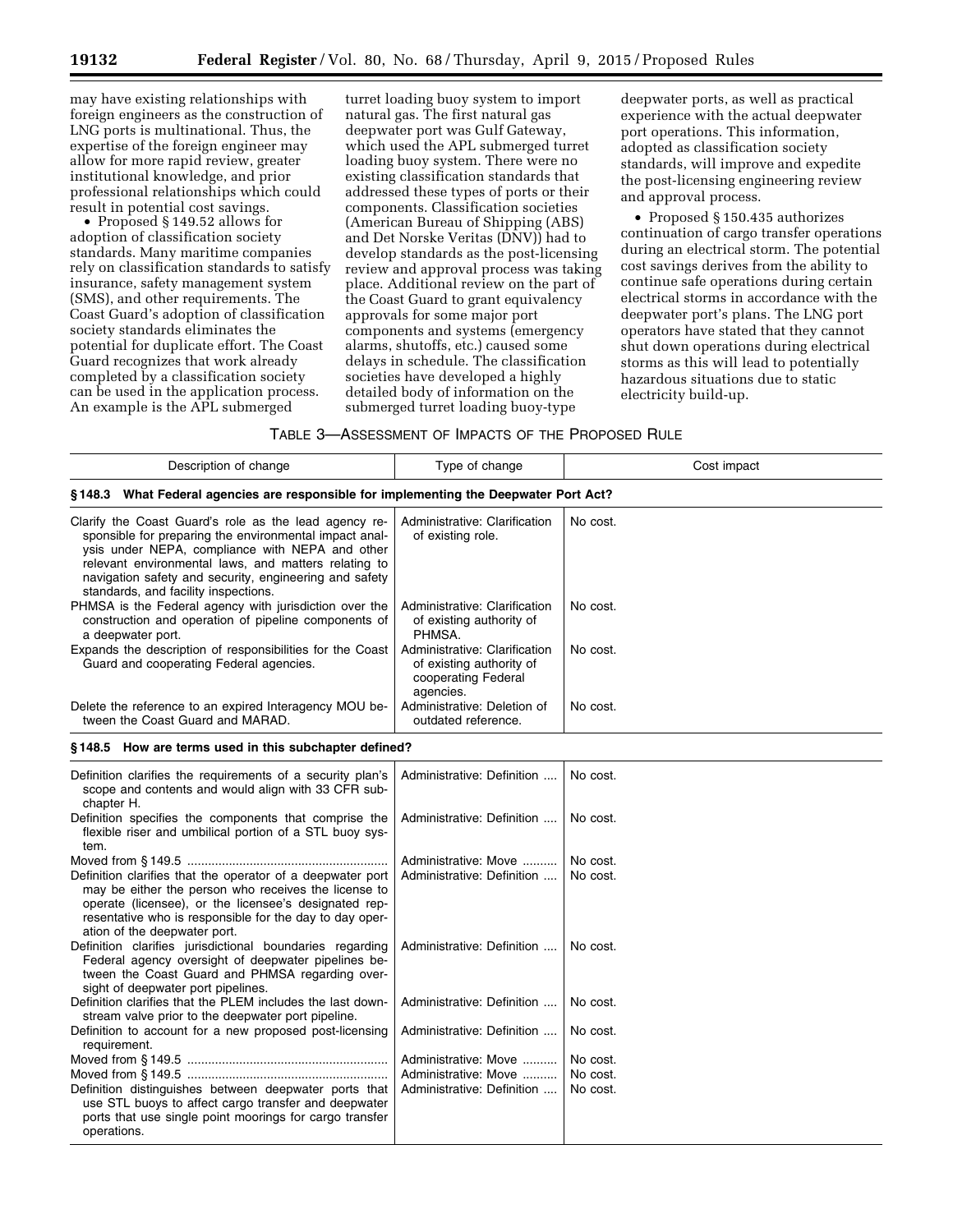▀

# TABLE 3—ASSESSMENT OF IMPACTS OF THE PROPOSED RULE—Continued

| Description of change                                                                                                                                                                                                                                                                       | Type of change                                                                  | Cost impact                                                                                                                                                                                                                                                                                                                                                                        |  |
|---------------------------------------------------------------------------------------------------------------------------------------------------------------------------------------------------------------------------------------------------------------------------------------------|---------------------------------------------------------------------------------|------------------------------------------------------------------------------------------------------------------------------------------------------------------------------------------------------------------------------------------------------------------------------------------------------------------------------------------------------------------------------------|--|
| §148.8 How are certifying entities designated and used for purposes of this subchapter?                                                                                                                                                                                                     |                                                                                 |                                                                                                                                                                                                                                                                                                                                                                                    |  |
| Allows the applicant to nominate a CE during the appli-<br>cation processing phase in order to begin the tech-<br>nical review necessary for the approval of design,<br>construction, installation, operation, maintenance and<br>decommissioning plans for any proposed deepwater<br>port. | Administrative: Provides<br>flexibility in nominating<br>CE earlier in process. | Possible time and cost savings. The CE can be nomi-<br>nated and chosen during MARAD evaluation period<br>rather than waiting until after the ROD, allowing an<br>earlier start to certification. The CE could begin a<br>technical review during MARAD evaluation period to<br>identify potential problems and solutions before work<br>has progressed further on an application. |  |

# **§ 148.105 What must I include in my application?**

| Clarifies that MARAD, and not the Coast Guard, is the<br>lead agency responsible for matters regarding the<br>DWPA financial responsibility aspect of a deepwater<br>port application.                                                                                                                                                                         | Administrative: Clarification<br>of MARAD and the Coast<br>Guard's existing roles re:<br>DWPA financial responsi-<br>bility.                             | No cost.                                                                                                                                                                                                                                                                                                                                                                                                                                                                                                                                                                                                                                                  |
|----------------------------------------------------------------------------------------------------------------------------------------------------------------------------------------------------------------------------------------------------------------------------------------------------------------------------------------------------------------|----------------------------------------------------------------------------------------------------------------------------------------------------------|-----------------------------------------------------------------------------------------------------------------------------------------------------------------------------------------------------------------------------------------------------------------------------------------------------------------------------------------------------------------------------------------------------------------------------------------------------------------------------------------------------------------------------------------------------------------------------------------------------------------------------------------------------------|
| Removes and replaces "operator" with "licensee" as the<br>responsible party for costs associated with removal of<br>port components.                                                                                                                                                                                                                           | Administrative: Clarification<br>of who is financially re-<br>sponsible party.                                                                           | No cost.                                                                                                                                                                                                                                                                                                                                                                                                                                                                                                                                                                                                                                                  |
| Clarifies that the applicant must provide with its applica-<br>tion a completed consistency certification stating that<br>the proposed deepwater port complies with each af-<br>fected State's Coastal Management Program per 15<br>CFR part 930, subpart D.                                                                                                   | Administrative: Clarification<br>of need for consistency<br>certificate to comply with<br>existing Coastal Zone<br>Management Program re-<br>quirements. | No cost.                                                                                                                                                                                                                                                                                                                                                                                                                                                                                                                                                                                                                                                  |
| Allows an applicant to provide an equivalent means of<br>certifying the accuracy of the leasing maps or protrac-<br>tion diagrams, as an alternative to using a profes-<br>sional surveyor.                                                                                                                                                                    | Administrative: Provides<br>flexibility in means of cer-<br>tifying accuracy of maps<br>and diagrams.                                                    | Possible time and cost savings. As the Coast Guard<br>processed applications, it became aware of the lim-<br>ited availability of registered professional surveyors<br>authorized to certify Outer Continental Shelf leasing<br>maps or protraction diagrams. This resulted in delays<br>in application processing. By allowing for equivalent<br>means of certification, this proposed change would<br>broaden the spectrum of persons who would be able<br>to provide the necessary professional competency to<br>certify the accuracy or correctness of the leasing<br>maps or protraction diagrams, and minimize delays in<br>application processing. |
| Requires the site plan showing proposed anchorage and<br>mooring areas to also include areas associated with<br>construction and installation of deepwater port compo-<br>nents (e.g., pipelaying) in addition to deepwater port<br>operations.                                                                                                                | Clarifies information needed<br>to support application.                                                                                                  | No cost. Information has been required from all past<br>applicants. Clarifying information needed up front<br>does not result in additional cost but instead helps<br>prevent delays.                                                                                                                                                                                                                                                                                                                                                                                                                                                                     |
| Allow exceptions to 5-year limit on age of data for cer-<br>tain hydrographic data.                                                                                                                                                                                                                                                                            | Administrative: Provides<br>flexibility by allowing the<br>use of data older than 5<br>years under certain cir-<br>cumstances.                           | Potential time and cost savings. The proposed change<br>would allow the use of older data, with Coast Guard<br>approval. Use of older information may result in costs<br>avoided to develop new data.                                                                                                                                                                                                                                                                                                                                                                                                                                                     |
| Requires an applicant to provide MetOcean data that in-<br>cludes prevailing winds, currents, waves and storm<br>history in the affected area of the proposed deepwater<br>port site.                                                                                                                                                                          | Clarifies information needed<br>to support application.                                                                                                  | No cost. Information has been required from all past<br>applicants. Clarifying information needed up front<br>does not result in additional cost but instead helps<br>prevent delays.                                                                                                                                                                                                                                                                                                                                                                                                                                                                     |
| Requires an applicant to provide vessel traffic data to<br>support analysis of navigational safety and security<br>hazards.                                                                                                                                                                                                                                    | Clarifies information needed<br>to support application.                                                                                                  | No cost. Information has been required from all past<br>applicants. Clarifying information needed up front<br>does not result in additional cost but instead helps<br>prevent delays.                                                                                                                                                                                                                                                                                                                                                                                                                                                                     |
| Clarifies that geological survey data includes not just soil<br>analysis, but also the overall physical characteristics<br>of the ocean bottom (e.g., soil mechanics).                                                                                                                                                                                         | Clarifies information needed<br>to support application.                                                                                                  | No cost. Information has been required from all past<br>applicants. Clarifying information needed up front<br>does not result in additional cost but instead helps<br>prevent delays.                                                                                                                                                                                                                                                                                                                                                                                                                                                                     |
| Formalizes the independent risk and consequence as-<br>sessment process that has been customarily sub-<br>mitted as a supplement to the application.                                                                                                                                                                                                           | Clarifies information needed  <br>to support application.                                                                                                | No cost. Formalizes existing process (information al-<br>ready submitted as a supplement).                                                                                                                                                                                                                                                                                                                                                                                                                                                                                                                                                                |
| Requires the applicant to identify in the environmental<br>evaluation section of the application a reasonable<br>range of alternatives to the proposed action to include<br>deepwater port location, pipeline routes and landfall<br>locations (if applicable), construction methods, and<br>deepwater port design and technologies used during<br>operations. | Clarifies information needed<br>to support application.                                                                                                  | No cost. Information has been required from all past<br>applicants. Clarifying information needed up front<br>does not result in additional cost but instead helps<br>prevent delays.                                                                                                                                                                                                                                                                                                                                                                                                                                                                     |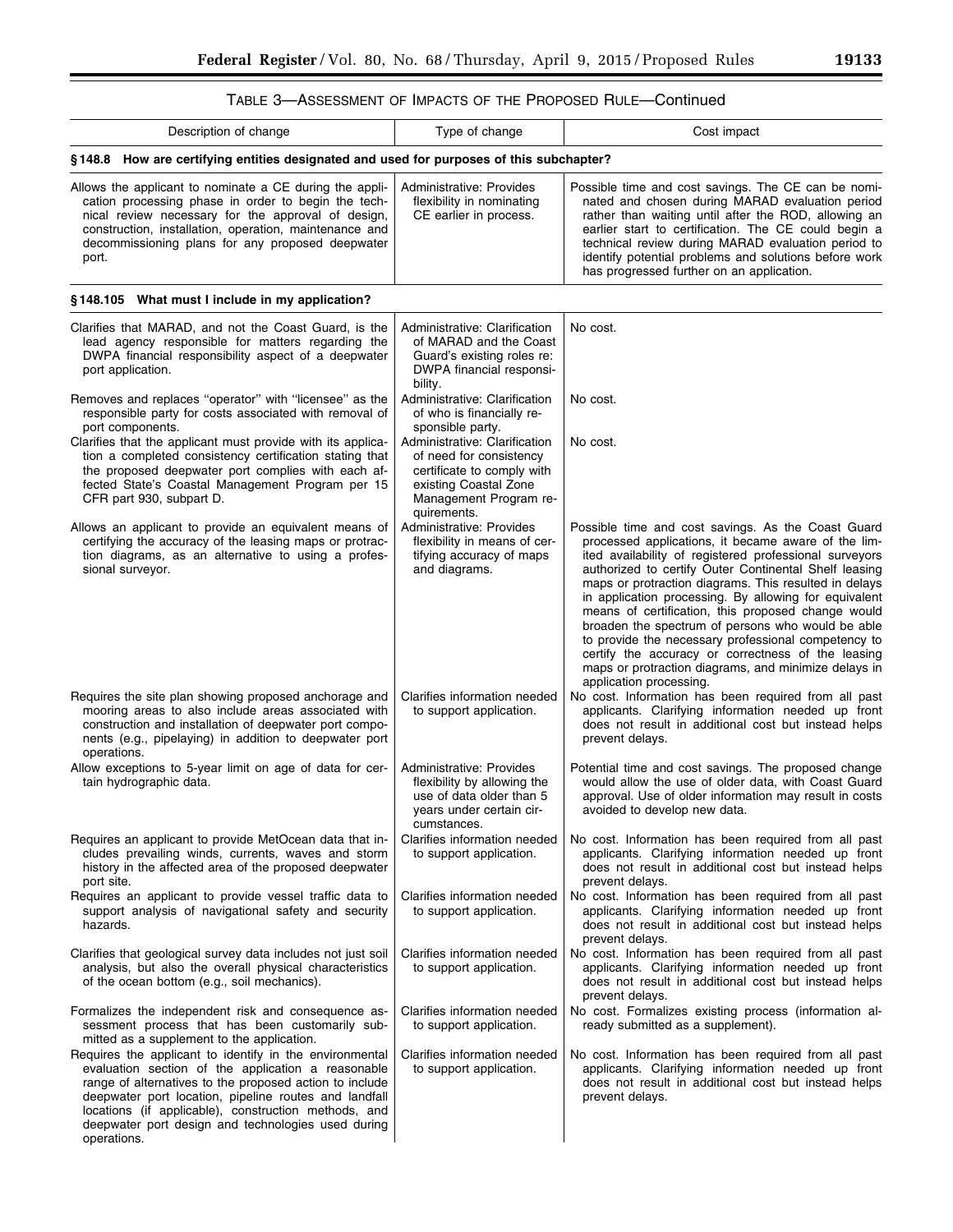| Description of change                                                                                                                                                                                    | Type of change                                                                      | Cost impact                                                                                                                                                                                                                                          |
|----------------------------------------------------------------------------------------------------------------------------------------------------------------------------------------------------------|-------------------------------------------------------------------------------------|------------------------------------------------------------------------------------------------------------------------------------------------------------------------------------------------------------------------------------------------------|
| Requires the applicant to include in the deepwater port<br>application a request for a COA as defined at 33 CFR<br>158.120 or a request for waiver if compliance is im-<br>practicable or unreasonable.  | Clarifies information needed<br>to support application.                             | No cost. Information already compiled and submitted by<br>all applicants to comply with MARPOL and APPS.                                                                                                                                             |
| §148.107 What happens if I supplement my application?                                                                                                                                                    |                                                                                     |                                                                                                                                                                                                                                                      |
| Allows for suspension of timeline if information required<br>is not provided in a timely manner.                                                                                                         | Administrative: Formalizes<br>existing process for sus-<br>pending timeline.        | No cost. Existing process for suspending timelines al-<br>ready in use when applicable.                                                                                                                                                              |
|                                                                                                                                                                                                          | Administrative: Removes<br>and replaces with (d) and<br>(e).                        | No cost.                                                                                                                                                                                                                                             |
|                                                                                                                                                                                                          | Administrative: Removes<br>and replaces with (d) and<br>(e).                        | No cost.                                                                                                                                                                                                                                             |
|                                                                                                                                                                                                          | Administrative: Removes<br>and replaces with (d) and<br>(e).                        | No cost.                                                                                                                                                                                                                                             |
|                                                                                                                                                                                                          | Administrative: Formalizes<br>existing process for sus-<br>pending timeline.        | No cost.                                                                                                                                                                                                                                             |
|                                                                                                                                                                                                          | Administrative: Formalizes<br>existing process for sus-<br>pending timeline.        | No cost.                                                                                                                                                                                                                                             |
| §148.125 What are the application fees?                                                                                                                                                                  |                                                                                     |                                                                                                                                                                                                                                                      |
| Adds environmental analysis as examples of costs for<br>application and post-license review.                                                                                                             | Administrative: Adding envi-<br>ronmental analysis as ex-<br>ample.                 | No cost. Formalizes current industry practice. Clarifies<br>current practice when processing deepwater port ap-<br>plications that costs for environmental analyses must<br>be paid by applicant prior to commencing operation<br>of deepwater port. |
| §148.209 How is the application processed?                                                                                                                                                               |                                                                                     |                                                                                                                                                                                                                                                      |
|                                                                                                                                                                                                          | Administrative: Removes<br>reference to outdated<br>MOU.                            | No cost.                                                                                                                                                                                                                                             |
| §148.211 What must I do if I need to change my application?                                                                                                                                              |                                                                                     |                                                                                                                                                                                                                                                      |
| Formalizes process in the case of a significant change<br>or required information.                                                                                                                       | Administrative: Formalizes<br>existing process.                                     | No cost.                                                                                                                                                                                                                                             |
| §148.214 May I resubmit my application?                                                                                                                                                                  |                                                                                     |                                                                                                                                                                                                                                                      |
| Formalizes process for re-submittal of application. Al-<br>lows for resubmission of application with no filing fee.                                                                                      | Administrative: Formalizes<br>process to allow for re-<br>submittal of application. | Potential cost savings. Formalizes process that allows<br>for resubmission of modified application with no filing<br>fee.                                                                                                                            |
| §148.217 How can a State be designated as an Adjacent Coastal State?                                                                                                                                     |                                                                                     |                                                                                                                                                                                                                                                      |
| States that MARAD determines whether a State should<br>be considered an Adjacent Coastal State, and that<br>MARAD, in consultation with the Coast Guard, would<br>designate the Adjacent Coastal States. | Administrative: Clarifies re-<br>spective duties of Coast<br>Guard and MARAD.       | No cost.                                                                                                                                                                                                                                             |
| §148.228 What if a formal evidentiary hearing is necessary?                                                                                                                                              |                                                                                     |                                                                                                                                                                                                                                                      |
| Establishes procedures to be used for a formal evi-<br>dentiary hearing.                                                                                                                                 | Administrative: Provides<br>procedures for existing                                 | No cost.                                                                                                                                                                                                                                             |
|                                                                                                                                                                                                          | hearings.<br>Administrative: Removes<br>superseded requirements.                    | No cost.                                                                                                                                                                                                                                             |
| §§ 148.230 through 148.256                                                                                                                                                                               |                                                                                     |                                                                                                                                                                                                                                                      |
|                                                                                                                                                                                                          | Administrative: Removes<br>superseded requirements.                                 | No cost.                                                                                                                                                                                                                                             |
| §148.276 What is the timeline for approving or denying an application?                                                                                                                                   |                                                                                     |                                                                                                                                                                                                                                                      |

# TABLE 3—ASSESSMENT OF IMPACTS OF THE PROPOSED RULE—Continued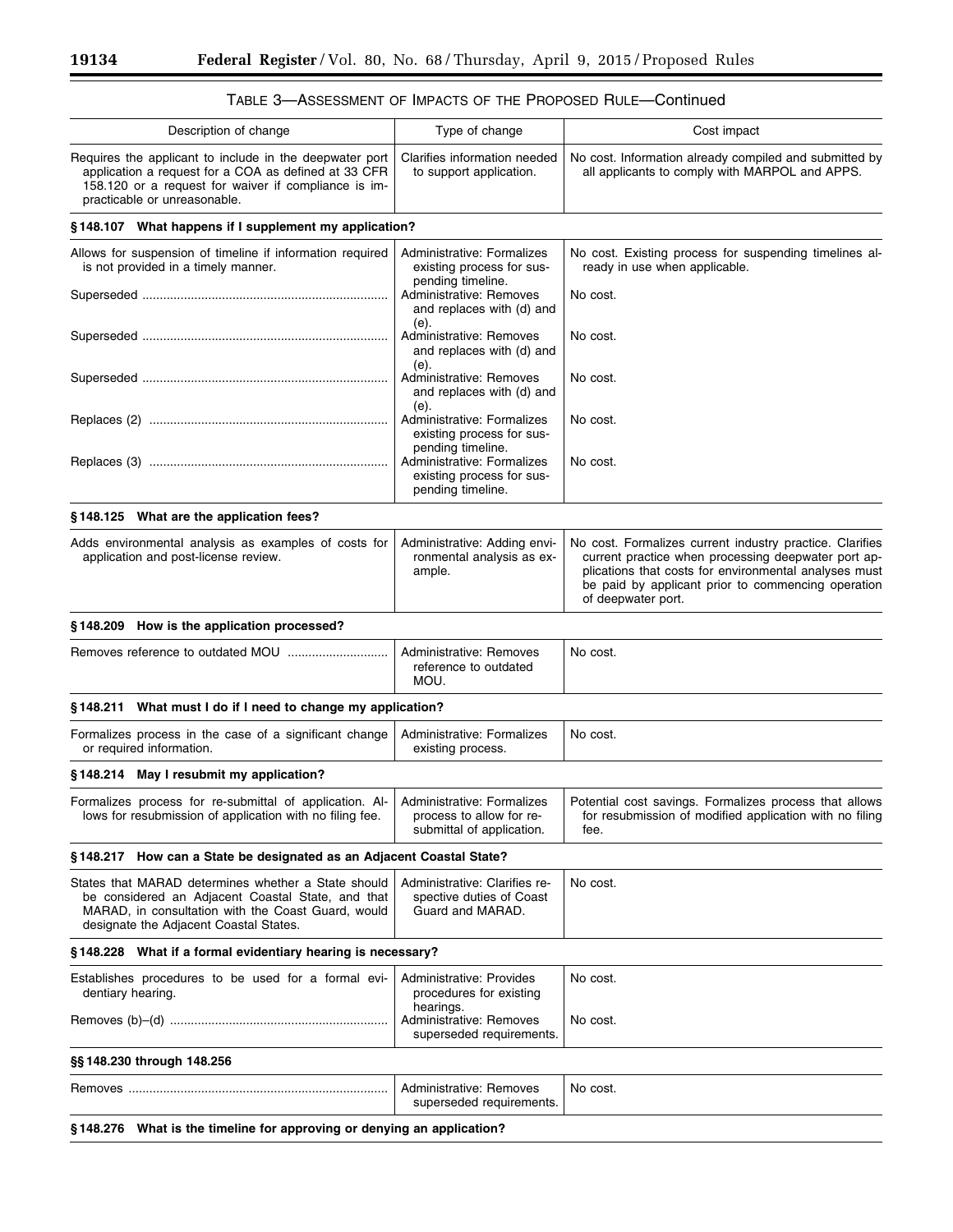| TABLE 3—ASSESSMENT OF IMPACTS OF THE PROPOSED RULE—Continued |  |  |
|--------------------------------------------------------------|--|--|
|                                                              |  |  |

| Description of change                                                                                                                                                                                                                                                                                                                                                                                                                 | Type of change                                                                                                                                                                                          | Cost impact                                                                                                                                                                                                                                                                                          |
|---------------------------------------------------------------------------------------------------------------------------------------------------------------------------------------------------------------------------------------------------------------------------------------------------------------------------------------------------------------------------------------------------------------------------------------|---------------------------------------------------------------------------------------------------------------------------------------------------------------------------------------------------------|------------------------------------------------------------------------------------------------------------------------------------------------------------------------------------------------------------------------------------------------------------------------------------------------------|
| Describes timeline for action on a license including the<br>publishing of a notice of application.<br>Describes MARAD public hearings in Adjacent Coastal<br>States.                                                                                                                                                                                                                                                                  | Administrative: Clarifies tim-<br>ing for publication of no-<br>tice of application.<br>Administrative: Clarifies<br>process for Adjacent<br>Coastal State public<br>hearings.                          | No cost.<br>No cost.                                                                                                                                                                                                                                                                                 |
| §148.283 When may the application process be stopped and an application be treated as withdrawn?                                                                                                                                                                                                                                                                                                                                      |                                                                                                                                                                                                         |                                                                                                                                                                                                                                                                                                      |
| Clarifies that MARAD and Commandant will provide a<br>joint written notice to the applicant of action taken<br>under this section.<br>Clarifies when a suspended application is considered<br>withdrawn.                                                                                                                                                                                                                              | Administrative: Clarification<br>of joint written notice pro-<br>cedure.<br>Administrative: Substitutes<br>"withdrawn" for "sus-<br>pended" to describe<br>when an application proc-<br>ess is stopped. | No cost.<br>No cost.                                                                                                                                                                                                                                                                                 |
| §148.405 What are the procedures for notifying the Commandant (CG-5P) of proposed site evaluation and pre-construction testing?                                                                                                                                                                                                                                                                                                       |                                                                                                                                                                                                         |                                                                                                                                                                                                                                                                                                      |
| Clarifies that BOEM quidelines for geological and geo-<br>physical surveys should be applied when the applicant<br>plans to use bottom and sub-bottom acoustic profiling<br>during deepwater port site evaluation and pre-con-<br>struction activities.                                                                                                                                                                               | Information for submission<br>with application: Clarifies<br>use of BOEM guidelines<br>for certain data.                                                                                                | No cost. Does not add a new requirement, but clarifies<br>what standards would be sufficient for the Coast<br>Guard to properly evaluate an applicant's deepwater<br>port site evaluation and pre-construction testing<br>plans. Applicants currently use BOEM guidelines.                           |
| §148.605 What are the procedures under OPA 90 for adjusting a deepwater port's limit of liability under 33 U.S.C. 2704(d)(2)?                                                                                                                                                                                                                                                                                                         |                                                                                                                                                                                                         |                                                                                                                                                                                                                                                                                                      |
| Clarifies that Coast Guard may lower the OPA 90 limit of<br>liability for deepwater ports under 33 U.S.C.<br>2704(d)(2) on a port-by-port basis, after evaluating oil<br>spill risk and economic analyses.                                                                                                                                                                                                                            | Administrative: Clarifies<br>process for existing au-<br>thority for CG to lower<br>the OPA 90 limit of liabil-<br>ity for deepwater ports.                                                             | No cost. Explains process to lower oil spill liability lim-<br>its. Requires no change of behavior.                                                                                                                                                                                                  |
| Discusses that the OPA 90 limit of liability of a deep-<br>water port will not be reduced to less than \$50 million,<br>and may be increased following a reduction, as the<br>Coast Guard deems appropriate, if the design, con-<br>struction, or operation of the deepwater port changes,<br>or if oil spill incidents related to the deepwater port, or<br>to deepwater ports generally, indicate that a higher<br>limit is needed. | Administrative: Sets min-<br>imum level for OPA 90<br>limit of liability adjust-<br>ments and describes<br>process for increases as<br>appropriate.                                                     | No cost. Explains OPA 90 liability adjustments. Re-<br>quires no change of behavior.                                                                                                                                                                                                                 |
| Describes that requests for adjustments to the OPA 90<br>deepwater port limit of liability may be submitted with<br>a license application or upon receipt of a license from<br>MARAD to construct and operate the proposed deep-                                                                                                                                                                                                      | Administrative: Clarifies<br>process for existing au-<br>thority for CG to lower<br>OPA 90 limit of liability.                                                                                          | No cost. Explains OPA 90 liability adjustments. Re-<br>quires no change of behavior.                                                                                                                                                                                                                 |
| water port.<br>Describes the contents of requests to adjust the limit of<br>liability under 33 U.S.C. 2704(d)(2), including a risk<br>analysis of the deepwater port to determine its max-<br>imum most probable oil discharge and an economic<br>analysis to determine the removal costs and damages<br>of such a spill.                                                                                                             | Additional Information: Lists<br>information required to<br>support an adjustment to<br>liability.                                                                                                      | No cost. The industry is currently required by OPA 90<br>to perform this risk analysis.                                                                                                                                                                                                              |
| §148.707 What type of criteria will be used in an environmental evaluation and how will they be applied?                                                                                                                                                                                                                                                                                                                              |                                                                                                                                                                                                         |                                                                                                                                                                                                                                                                                                      |
| (b) Expands the list of resource areas which will be con-<br>sidered in the environmental impact analysis to in-<br>clude, without being limited to, threatened species;<br>marine protected areas; marine, coastal, and migra-<br>tory birds; marine mammals; and fisheries.                                                                                                                                                         | Additional Information:<br>Clarifies existing require-<br>ments for NEPA submis-<br>sions.                                                                                                              | No cost. The intent of this revision is to clarify that the<br>existing NEPA and DWPA requirements must be<br>met. This has always been required under NEPA and<br>DWPA in order to develop and publish the EIS, and<br>to initiate Endangered Species Act Section 7 con-<br>sultation w/NFMS & FWS. |
| 148.715 How is an environmental review conducted?                                                                                                                                                                                                                                                                                                                                                                                     |                                                                                                                                                                                                         |                                                                                                                                                                                                                                                                                                      |
| Adds the following to the existing list of factors: geo-<br>graphic relevance, age of data, and methods of data<br>analysis.                                                                                                                                                                                                                                                                                                          | Administrative: Specifies<br>data already required and<br>data quality for Coast<br>Guard review.                                                                                                       | No cost.                                                                                                                                                                                                                                                                                             |
| §148.737 What environmental statutes must an applicant follow?                                                                                                                                                                                                                                                                                                                                                                        |                                                                                                                                                                                                         |                                                                                                                                                                                                                                                                                                      |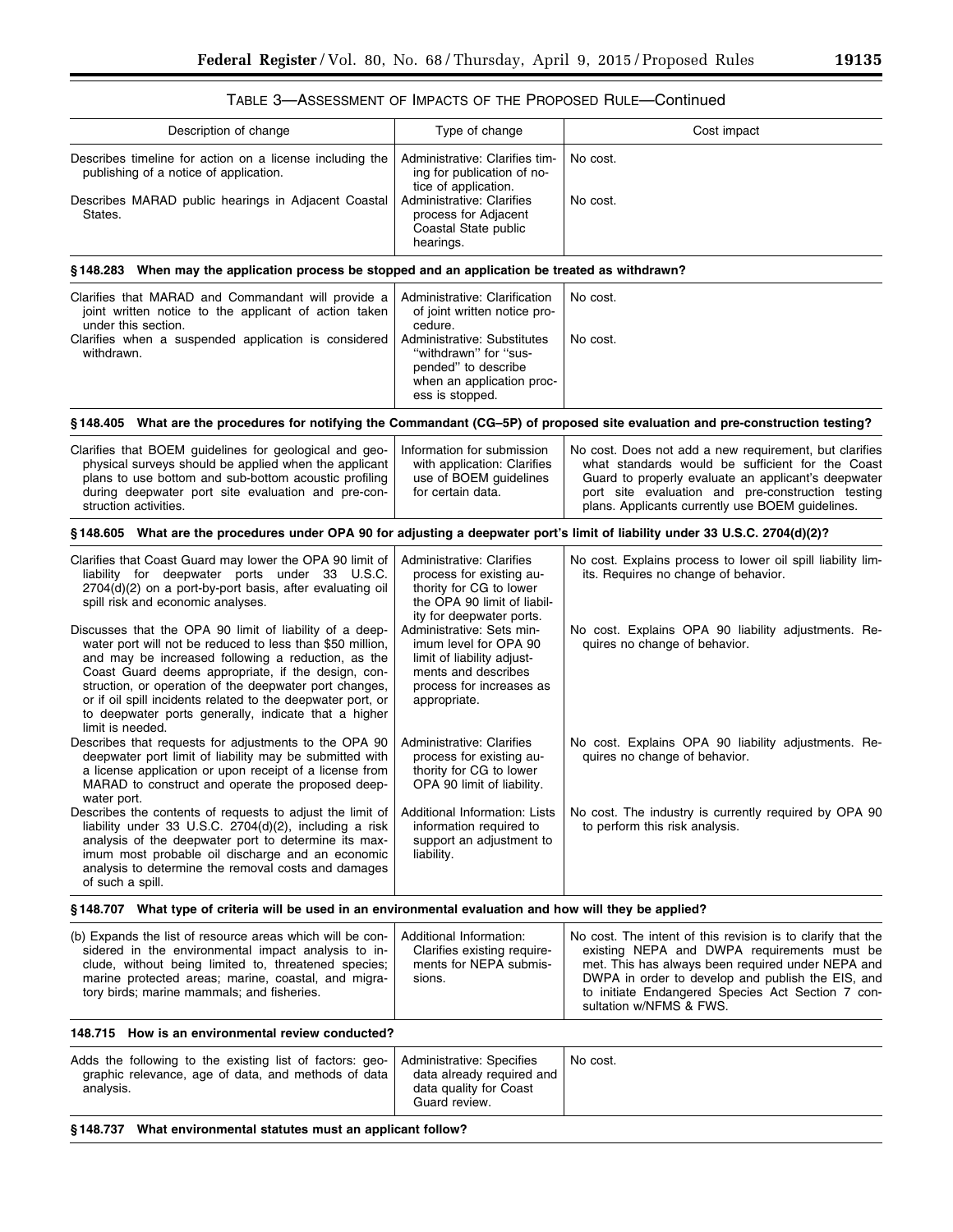| TABLE 3—ASSESSMENT OF IMPACTS OF THE PROPOSED RULE—Continued |  |  |
|--------------------------------------------------------------|--|--|
|--------------------------------------------------------------|--|--|

| Description of change                                                                                                                                                                                                                                                                                                                                                                              | Type of change                                                                                                                      | Cost impact                                                                                                                                                                                                                                                                      |
|----------------------------------------------------------------------------------------------------------------------------------------------------------------------------------------------------------------------------------------------------------------------------------------------------------------------------------------------------------------------------------------------------|-------------------------------------------------------------------------------------------------------------------------------------|----------------------------------------------------------------------------------------------------------------------------------------------------------------------------------------------------------------------------------------------------------------------------------|
| Removes the list of environmental statutes and execu-<br>tive orders and replaces it with a reference to the list<br>on the Commandant Web site.                                                                                                                                                                                                                                                   | Administrative: Replaces<br>list of statutes with ref-<br>erence to Web site so list<br>can be kept current.                        | No cost.                                                                                                                                                                                                                                                                         |
| §149.5 What definitions apply to this part?                                                                                                                                                                                                                                                                                                                                                        |                                                                                                                                     |                                                                                                                                                                                                                                                                                  |
|                                                                                                                                                                                                                                                                                                                                                                                                    | Administrative: Moved                                                                                                               | No cost.                                                                                                                                                                                                                                                                         |
| §149.15 What is the process for submitting alterations and modifications affecting the design and construction of a deepwater port?                                                                                                                                                                                                                                                                |                                                                                                                                     |                                                                                                                                                                                                                                                                                  |
| Contains procedures for preparation and submission of<br>plans pertaining to design, construction and operation<br>of the deepwater port, and the Coast Guard's review<br>and approval of these proposed plans.                                                                                                                                                                                    | Administrative: Removed to<br>§149.54.                                                                                              | No cost.                                                                                                                                                                                                                                                                         |
| §149.20 What must the District Commander be notified of and when?                                                                                                                                                                                                                                                                                                                                  |                                                                                                                                     |                                                                                                                                                                                                                                                                                  |
| Adds that the District Commander must be notified of<br>the construction of a STL buoy.                                                                                                                                                                                                                                                                                                            | Administrative: Clarifies ex-<br>isting practice by adding<br>STL buoy.                                                             | No cost. Current industry practice that all STL buoy ap-<br>plicants notify District Commander.                                                                                                                                                                                  |
| §149.51 What construction drawings and specifications are required?                                                                                                                                                                                                                                                                                                                                |                                                                                                                                     |                                                                                                                                                                                                                                                                                  |
| Allows a foreign national engineer, possessing qualifica-<br>tions equivalent to those required in the United States<br>for a professional engineer, to submit design and con-<br>struction plans on behalf of the licensee.                                                                                                                                                                       | Qualifications: Allows equiv-<br>alent qualifications for<br>foreign national engineer.                                             | Potential cost savings due to flexibility.                                                                                                                                                                                                                                       |
| §149.52 What are the design standards?                                                                                                                                                                                                                                                                                                                                                             |                                                                                                                                     |                                                                                                                                                                                                                                                                                  |
| Clarifies what the appropriate classification society re-<br>quirements are for deepwater ports. This proposed<br>change would be added to explicitly allow for the<br>adoption of classification society standards generally<br>used within the offshore industry that are at least<br>equivalent to rules established by any recognized<br>classification society recognized by the Coast Guard. | Classification standards: Al-<br>lows the use of classifica-<br>tion society standards as<br>generally used within the<br>industry. | Provides alternative for compliance that has potential<br>cost savings due to use of existing industry classi-<br>fication society standards by recognizing work al-<br>ready completed by a classification society, elimi-<br>nating the potential for duplicating effort.      |
| §149.54 What is the process for submitting alterations and modifications affecting the design, construction, and operations of a<br>deepwater port?                                                                                                                                                                                                                                                |                                                                                                                                     |                                                                                                                                                                                                                                                                                  |
|                                                                                                                                                                                                                                                                                                                                                                                                    | Administrative: Moves exist-<br>ing text from other sec-<br>tion.                                                                   | No cost.                                                                                                                                                                                                                                                                         |
| §149.57 What is the review and approval process for the design, construction, and commissioning for Deepwater Ports for oper-<br>ation?                                                                                                                                                                                                                                                            |                                                                                                                                     |                                                                                                                                                                                                                                                                                  |
| Provides standardization of the deepwater port commis-<br>sioning process, ensures all levels of the Coast Guard<br>with deepwater port responsibilities are appraised of a<br>deepwater port's pending operational approval, and<br>clarifies for the licensee the identity of the responsible<br>Coast Guard official with daily operational oversight.                                          | Administrative: Describes<br>process, clarifies respon-<br>sibilities.                                                              | No cost. Uses existing Coast Guard resources.                                                                                                                                                                                                                                    |
| §149.58 What is the role of the certifying entity in the review and approval process for the design, construction, and commissioning<br>for Deepwater Ports for operation?                                                                                                                                                                                                                         |                                                                                                                                     |                                                                                                                                                                                                                                                                                  |
| Describes the scope and duration of a CE's responsi-<br>bility during each phase of design, construction, and<br>operations, and would apply to all nominated CEs<br>whether nominated under proposed § 148.8 or not.                                                                                                                                                                              | Certifying entity: Describes<br>scope and duration of CE<br>responsibility.                                                         | No cost. Current industry practice. Clarifies the role of<br>the technical contractor they have already been em-<br>ploying to develop the application to assume the role<br>as CE for the design, construction, installation, and<br>commencement of deepwater port operations. |

**§ 149.115 What are the requirements for pipeline end manifold shutoff valves?**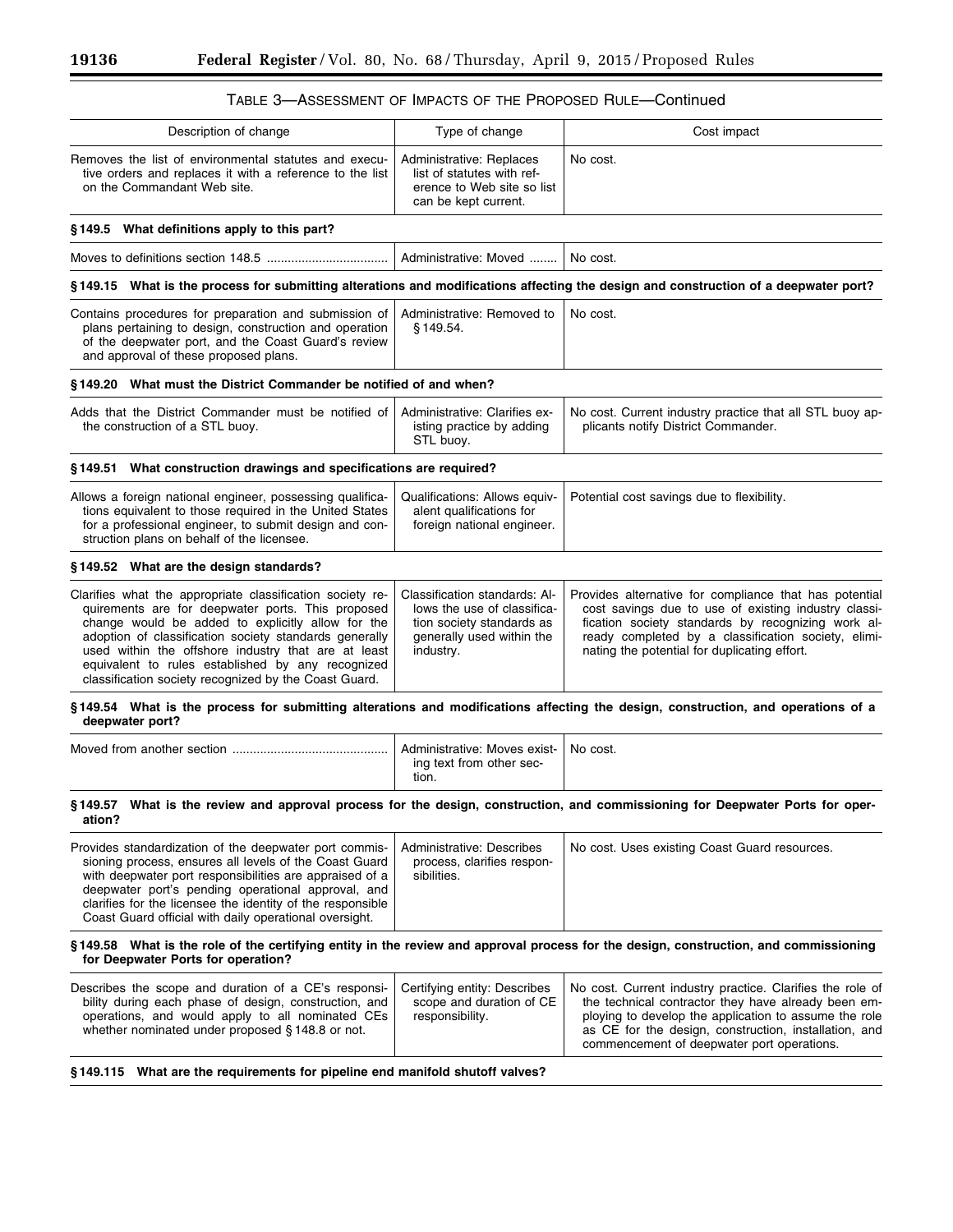# TABLE 3—ASSESSMENT OF IMPACTS OF THE PROPOSED RULE—Continued

| Type of change                                                                                                                                                                                                                                                                                                                                                     | Cost impact                                                                                                                                                                                                                                                                                                                                                                                                                                                                                                                                                                                                                                                                                                                                                                          |
|--------------------------------------------------------------------------------------------------------------------------------------------------------------------------------------------------------------------------------------------------------------------------------------------------------------------------------------------------------------------|--------------------------------------------------------------------------------------------------------------------------------------------------------------------------------------------------------------------------------------------------------------------------------------------------------------------------------------------------------------------------------------------------------------------------------------------------------------------------------------------------------------------------------------------------------------------------------------------------------------------------------------------------------------------------------------------------------------------------------------------------------------------------------------|
| Equipment requirement:<br>Pipeline end manifold's<br>shutoff valve must be op-<br>erable from remote loca-<br>tion.                                                                                                                                                                                                                                                | No cost. Formalizes current industry practice. Re-<br>motely-operated shutoff valves are already required<br>to be installed on all currently active deepwater ports.<br>(i.e., 49 CFR 193 (PHMSA) for LNG deepwater<br>ports), as well as be designed and maintained in ac-<br>cordance with Classification Society Rules (ABS and<br>DNV).                                                                                                                                                                                                                                                                                                                                                                                                                                         |
|                                                                                                                                                                                                                                                                                                                                                                    |                                                                                                                                                                                                                                                                                                                                                                                                                                                                                                                                                                                                                                                                                                                                                                                      |
| Survival craft: Aligns re-<br>quirements with MODU<br>CFRs.                                                                                                                                                                                                                                                                                                        | No cost. Formalizes current industry practice. LOOP is<br>the only manned deepwater port and is currently<br>equipped w/SOLAS-compliant survival craft, thus al-<br>ready complying with this regulation change. The<br>cost for operating and maintaining these craft is al-<br>ready factored into port operational budget. Future<br>manned deepwater ports are also expected to com-<br>ply with SOLAS survival craft requirements.                                                                                                                                                                                                                                                                                                                                              |
|                                                                                                                                                                                                                                                                                                                                                                    |                                                                                                                                                                                                                                                                                                                                                                                                                                                                                                                                                                                                                                                                                                                                                                                      |
| Administrative: Removed                                                                                                                                                                                                                                                                                                                                            | No cost.                                                                                                                                                                                                                                                                                                                                                                                                                                                                                                                                                                                                                                                                                                                                                                             |
|                                                                                                                                                                                                                                                                                                                                                                    |                                                                                                                                                                                                                                                                                                                                                                                                                                                                                                                                                                                                                                                                                                                                                                                      |
| Operations manual: 5-year<br>cycle to resubmit oper-<br>ational manual for review.                                                                                                                                                                                                                                                                                 | No cost. Formalizes current industry practice and rec-<br>ognizes established procedure. Deepwater port oper-<br>ators have been submitting their operations manuals<br>on a 5-year cycle for nearly 10 years to comply with<br>MTSA requirements, permits, and requirements from<br>other Federal agencies.                                                                                                                                                                                                                                                                                                                                                                                                                                                                         |
|                                                                                                                                                                                                                                                                                                                                                                    |                                                                                                                                                                                                                                                                                                                                                                                                                                                                                                                                                                                                                                                                                                                                                                                      |
| Operations manual: Speci-<br>fies inclusion of existing<br>COA in manual.                                                                                                                                                                                                                                                                                          | No cost. Formalizes current industry practice.                                                                                                                                                                                                                                                                                                                                                                                                                                                                                                                                                                                                                                                                                                                                       |
| Audit program for port se-<br>curity plan: Establishes a<br>requirement for annual<br>audit of port security<br>plan. Results are sub-<br>mitted as attachment to<br>existing annual self-in-<br>spection report.<br>Audit program for port se-<br>curity plan: Establishes<br>requirement for audit of<br>security plan if there is a<br>change in ownership, op- | No cost. The deepwater port security plan is a subset<br>of the operations manual. As stated above, LOOP<br>and the LNG deepwater port operators are already<br>employing contractors to conduct and produce port<br>security assessments and to update the operations<br>and security plans as needed. This regulatory revi-<br>sion is formalizing what is current industry practice<br>and meets the approval of the cognizant COTP.<br>No cost. Formalizes current industry practice. Existing<br>Coast Guard deepwater port regulations $(\S 150.15(x))$<br>require the operator to maintain a security plan<br>"comparable to part 106." Part 106, in turn, requires<br>the security plan to be audited annually and to be<br>submitted to Coast Guard for re-approval every 5 |
|                                                                                                                                                                                                                                                                                                                                                                    | §149.206 What are the requirements for survival craft and rescue boats?<br>§150.10 What are the general requirements for operations manuals?<br>erations or modification                                                                                                                                                                                                                                                                                                                                                                                                                                                                                                                                                                                                             |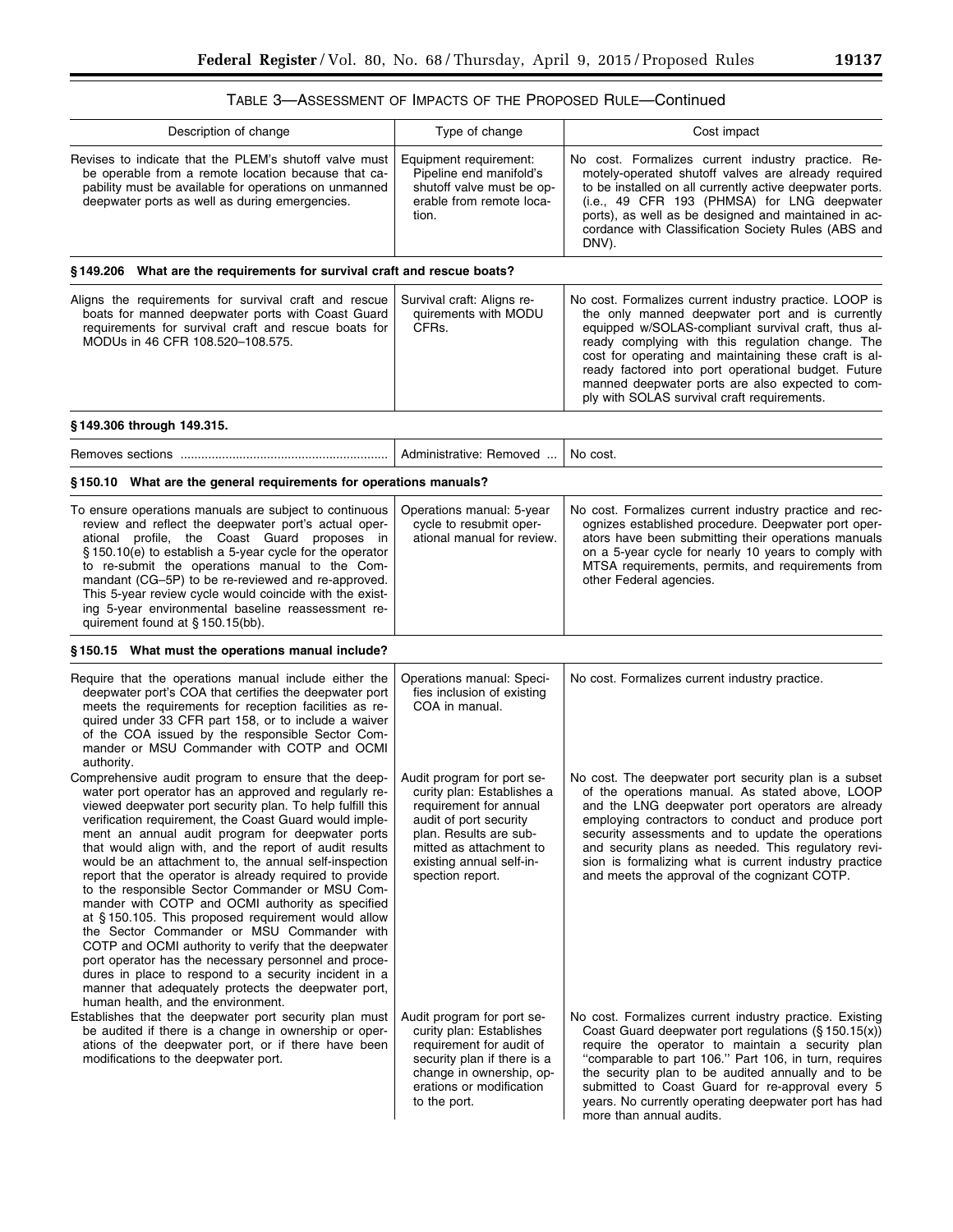$\equiv$ 

|                                                                                                                                                                                                                                                                                                                                                                                                                                                                                                                                                                                                                  |                                                                                                                                                                                                                                                               | TABLE 3—ASSESSMENT OF IMPACTS OF THE PROPOSED RULE—CONTINUED                                                                                                                                                                                                                                                                                    |  |
|------------------------------------------------------------------------------------------------------------------------------------------------------------------------------------------------------------------------------------------------------------------------------------------------------------------------------------------------------------------------------------------------------------------------------------------------------------------------------------------------------------------------------------------------------------------------------------------------------------------|---------------------------------------------------------------------------------------------------------------------------------------------------------------------------------------------------------------------------------------------------------------|-------------------------------------------------------------------------------------------------------------------------------------------------------------------------------------------------------------------------------------------------------------------------------------------------------------------------------------------------|--|
| Description of change                                                                                                                                                                                                                                                                                                                                                                                                                                                                                                                                                                                            | Type of change                                                                                                                                                                                                                                                | Cost impact                                                                                                                                                                                                                                                                                                                                     |  |
| Limits the scope of audits of the port security plan to<br>only those sections affected by the modifications.                                                                                                                                                                                                                                                                                                                                                                                                                                                                                                    | Audit program for port se-<br>curity plan: Clarifies exist-<br>ing requirements in<br>$106.415(b)(3)$ .                                                                                                                                                       | Clarifies<br>No<br>cost.<br>existing<br>requirements<br>in<br>$106.415(b)(3)$ .                                                                                                                                                                                                                                                                 |  |
| Requires submittal of the proposed amendment to the<br>cognizant Sector Commander or MSU Commander<br>with COTP and OCMI authority, with copy to the Com-<br>mandant for review and approval.                                                                                                                                                                                                                                                                                                                                                                                                                    | Audit program for port se-<br>curity plan: Establishes<br>process if audit results<br>require amendment.                                                                                                                                                      | No cost. Formalizes current industry practice. Existing<br>Coast Guard deepwater port regulations (§150.15(x))<br>require the operator to maintain a security plan<br>"comparable to part 106." Part 106, in turn, requires<br>the security plan to be audited annually and to be<br>submitted to Coast Guard for re-approval every 5<br>years. |  |
| Establishes that the Sector Commander or MSU Com-<br>mander with COTP and OCMI authority will normally<br>perform an annual security inspection to verify the<br>findings in the audit. The Sector Commander or MSU<br>Commander with COTP and OCMI authority will per-<br>form a more detailed deepwater port security plan re-<br>view at prescribed 5-year intervals following initial ap-<br>proval of the deepwater port security plan and will in-<br>clude onsite inspection of personnel assignments and<br>qualifications, observance of security drills, and other<br>security exercises as necessary. | Security plans: Establishes<br>requirement for Sector<br>Commander or MSU<br>Commander with COTP<br>and OCMI authority to<br>perform annual security<br>inspection and 5-year se-<br>curity plan review.                                                      | No cost. Formalizes current industry practice. Existing<br>Coast Guard deepwater port regulations (§150.15(x))<br>require the operator to maintain a security plan<br>"comparable to part 106." Part 106, in turn, requires<br>the security plan to be audited annually and to be<br>submitted to Coast Guard for re-approval every 5<br>years. |  |
| Adopts the use of a formal PMMP. Currently, every li-<br>censed deepwater port has a PMMP as a condition of<br>the MARAD-issued license by making the PMMP a re-<br>quirement of the operations manual.                                                                                                                                                                                                                                                                                                                                                                                                          | Operations manual: Re-<br>quires that existing<br>PMMP be incorporated<br>as part of the operations<br>manual.                                                                                                                                                | No cost. Current industry practice as every deepwater<br>port has a PMMP to get a license. This also har-<br>monizes with MARAD requirements.                                                                                                                                                                                                   |  |
| Requires the operator to develop a manual that address-<br>es deepwater port pipeline operations, maintenance<br>and emergencies. This manual, which would be an<br>appendix to the operations manual, would incorporate<br>procedures that meet the requirements of PHMSA<br>regulations.                                                                                                                                                                                                                                                                                                                       | Procedural manual for pipe-<br>lines: Requires develop-<br>ment of a procedures<br>manual for pipelines in-<br>corporating existing<br>PHMSA requirements.                                                                                                    | No cost. Formalizes current industry practice and is<br>also currently required as a condition of the MARAD-<br>issued license for PHMSA approval. Has been sub-<br>mitted by all applicants for deepwater ports.                                                                                                                               |  |
| §150.25 When will the Coast Guard require amendments to the operations manual?                                                                                                                                                                                                                                                                                                                                                                                                                                                                                                                                   |                                                                                                                                                                                                                                                               |                                                                                                                                                                                                                                                                                                                                                 |  |
| Amends the regulation to clarify that if the responsible<br>Sector Commander or MSU Commander with COTP<br>and OCMI authority determines that the licensee's<br>proposed amendments to the operations manual are<br>inadequate, the COTP may return the proposed<br>amendments to the licensee for revision.<br>Explicitly enables other Federal agencies to propose<br>amendments of the operations manual to Com-<br>mandant.                                                                                                                                                                                  | Administrative: Clarifies re-<br>sponsibility of Sector<br>Commander or MSU<br>Commander with COTP<br>and OCMI authority with<br>respect to operations<br>manual amendments.<br>Administrative: Enables<br>other Federal agencies to<br>propose amendments to | No cost.<br>No cost.                                                                                                                                                                                                                                                                                                                            |  |
|                                                                                                                                                                                                                                                                                                                                                                                                                                                                                                                                                                                                                  | operations manual.                                                                                                                                                                                                                                            |                                                                                                                                                                                                                                                                                                                                                 |  |
| §150.30 How may the licensee propose an amendment to the operations manual?                                                                                                                                                                                                                                                                                                                                                                                                                                                                                                                                      |                                                                                                                                                                                                                                                               |                                                                                                                                                                                                                                                                                                                                                 |  |
| Adds new paragraph (a) to state that the applicant must<br>provide Commandant with a copy of the proposed<br>amendment. Commandant would then notify MARAD<br>prior to approval of significant changes to the deep-<br>water port's operations.                                                                                                                                                                                                                                                                                                                                                                  | Amendment to Operations<br>Manual: Process for sub-<br>mittal and notification of<br>amendment.                                                                                                                                                               | No cost. Formalizes current industry practice. These<br>types of changes requiring Coast Guard review and<br>approval are already routinely submitted electroni-<br>cally to Coast Guard.                                                                                                                                                       |  |
| §150.100 What are the requirements for inspecting deepwater ports?                                                                                                                                                                                                                                                                                                                                                                                                                                                                                                                                               |                                                                                                                                                                                                                                                               |                                                                                                                                                                                                                                                                                                                                                 |  |
| Adds new paragraph (b) to affirm that other Federal<br>agency representatives may accompany Coast Guard<br>personnel during an inspection of a deepwater port to<br>verify compliance in those areas of operations over<br>which each agency has jurisdiction.                                                                                                                                                                                                                                                                                                                                                   | Administrative: Clarifies that<br>representatives from<br>other Federal agencies<br>can accompany Coast<br>Guard personnel during<br>an inspection.                                                                                                           | No cost.                                                                                                                                                                                                                                                                                                                                        |  |
| §150.105 What are the requirements for annual self-inspection?                                                                                                                                                                                                                                                                                                                                                                                                                                                                                                                                                   |                                                                                                                                                                                                                                                               |                                                                                                                                                                                                                                                                                                                                                 |  |

| TABLE 3—ASSESSMENT OF IMPACTS OF THE PROPOSED RULE—Continued |  |
|--------------------------------------------------------------|--|
|--------------------------------------------------------------|--|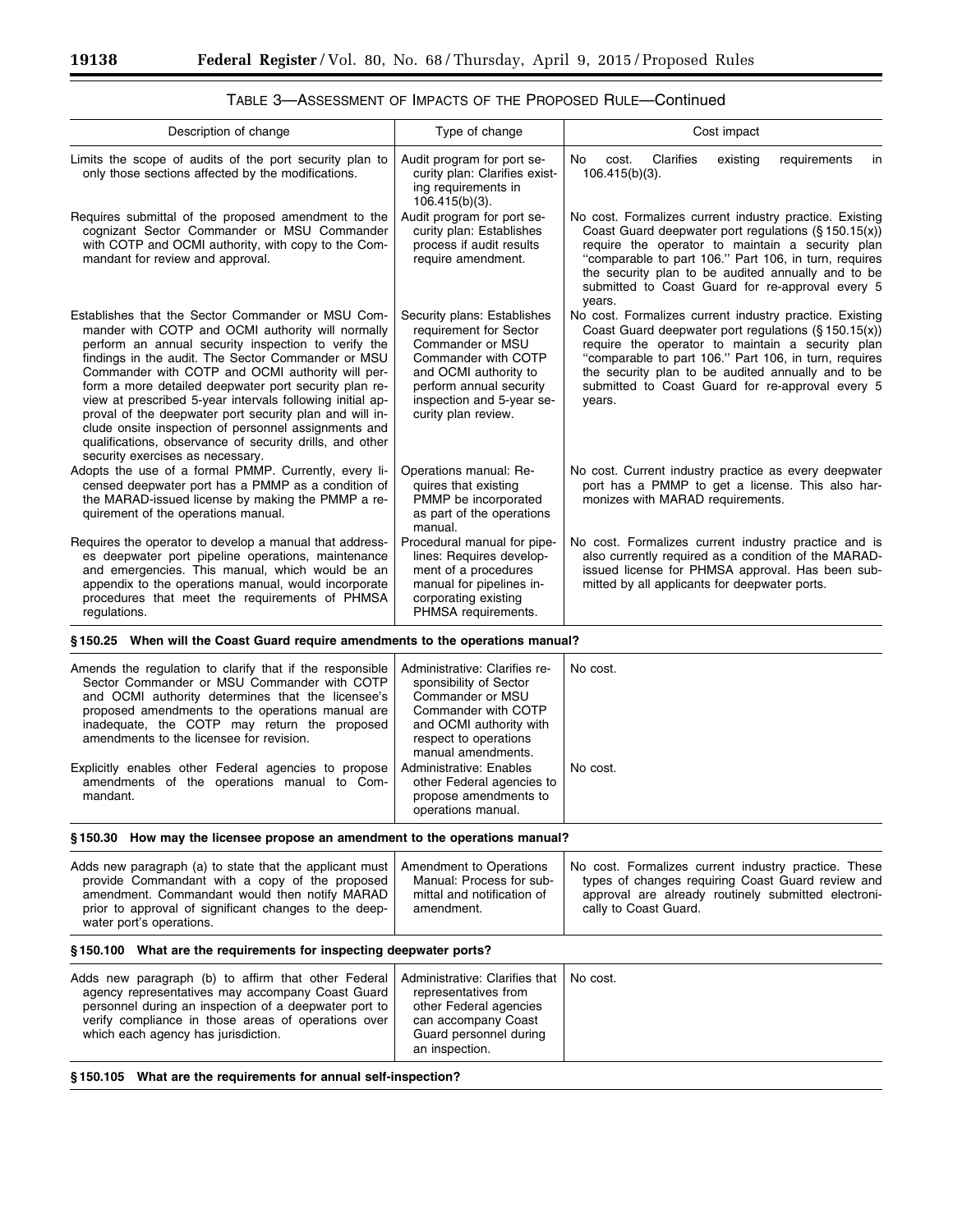## TABLE 3—ASSESSMENT OF IMPACTS OF THE PROPOSED RULE—Continued

| Description of change                                                                                                                                                                                                                                                                                                                                                                                                                                                                                                                                                   | Type of change                                                                                                                                                                                             | Cost impact                                                                                                                                                                                                                                   |
|-------------------------------------------------------------------------------------------------------------------------------------------------------------------------------------------------------------------------------------------------------------------------------------------------------------------------------------------------------------------------------------------------------------------------------------------------------------------------------------------------------------------------------------------------------------------------|------------------------------------------------------------------------------------------------------------------------------------------------------------------------------------------------------------|-----------------------------------------------------------------------------------------------------------------------------------------------------------------------------------------------------------------------------------------------|
| Revises the procedures for development and approval of<br>a deepwater port self-inspection program by which<br>deepwater ports may, prior to commencement of oper-<br>ations, submit a self-inspection program to the respon-<br>sible Sector Commander or MSU Commander with<br>COTP and OCMI authority for consideration and ap-<br>proval.                                                                                                                                                                                                                           | Self-inspection Program:<br>Clarifies existing proce-<br>dures for development of<br>self-inspection program.                                                                                              | No cost. Clarifies existing procedures for development<br>of self-inspection program.                                                                                                                                                         |
| Requires that the responsible Sector Commander or<br>MSU Commander with COTP and OCMI authority<br>validate the results of each inspection. If the Sector<br>Commander or MSU Commander with COTP and<br>OCMI authority determines the deepwater port is not<br>operating in conformity with its operations manual or<br>license, the Sector Commander or MSU Commander<br>with COTP and OCMI authority must direct appro-<br>priate corrective action and notify Commandant (CG-<br>5P) and, if there is a possible violation of a license<br>condition, notify MARAD. | <b>Administrative: Clarifies</b><br>procedures for validation<br>of inspections.                                                                                                                           | No cost.                                                                                                                                                                                                                                      |
| §150.107 What notice must be given in the event of inspections?                                                                                                                                                                                                                                                                                                                                                                                                                                                                                                         |                                                                                                                                                                                                            |                                                                                                                                                                                                                                               |
| Requires that the operator notify the responsible Sector<br>Commander or MSU Commander with COTP and<br>OCMI authority when a Federal or State agency<br>schedules an inspection, and retain the record of re-<br>sults of any Federal or State agency inspection, and<br>make those records available for review upon request<br>from the responsible Sector Commander or MSU<br>Commander with COTP and OCMI authority or his or<br>her designated representative.                                                                                                    | Notification of inspection:<br>Operator must notify Sec-<br>tor Commander or MSU<br>Commander with COTP<br>and OCMI authority of<br>Federal or State inspec-<br>tion and retain records of<br>inspections. | No cost. Formalizes current industry practice. These<br>types of changes requiring Coast Guard review and<br>approval are already routinely submitted to Coast<br>Guard.                                                                      |
| §150.110 What are the notification requirements upon receipt of classification society certifications?                                                                                                                                                                                                                                                                                                                                                                                                                                                                  |                                                                                                                                                                                                            |                                                                                                                                                                                                                                               |
| Requires that the deepwater port operator notify the re-<br>sponsible Sector Commander or MSU Commander<br>with COTP and OCMI authority of any changes to the<br>deepwater port's classification status to ensure the<br>deepwater port's operations are carried out in a man-<br>ner that is safe for personnel and protective of the en-<br>vironment.                                                                                                                                                                                                                | Notification of classification<br>status: Operator must no-<br>tify Sector Commander or<br><b>MSU Commander with</b><br>COTP and OCMI author-<br>ity of changes to classi-<br>fication status.             | No cost. Formalizes current industry practice. These<br>types of changes requiring Coast Guard review and<br>approval are already routinely submitted to Coast<br>Guard.                                                                      |
| §150.225 What training and instruction are required?                                                                                                                                                                                                                                                                                                                                                                                                                                                                                                                    |                                                                                                                                                                                                            |                                                                                                                                                                                                                                               |
| Ensures that all employees, regardless of status, receive<br>basic safety training as soon as practicable after re-<br>porting to the deepwater port.                                                                                                                                                                                                                                                                                                                                                                                                                   | Training: Requires that all<br>employees receive basic<br>safety training.                                                                                                                                 | No cost. Consolidates existing training requirements<br>that are currently scattered throughout part 150. All<br>deepwater ports currently require basic safety train-<br>ing for all crew and persons other than crew on<br>deepwater ports. |
| §150.435 When are cargo transfers not allowed?                                                                                                                                                                                                                                                                                                                                                                                                                                                                                                                          |                                                                                                                                                                                                            |                                                                                                                                                                                                                                               |
| Authorizes continuation of cargo transfers during an<br>electrical storm in the vicinity of the deepwater port so<br>long as the operations manual contains approved pro-<br>cedures, with which the deepwater port operator is in<br>compliance, to ensure the safety of personnel, equip-<br>ment and the environment.                                                                                                                                                                                                                                                | Cargo transfers: Allows<br>continuation of cargo<br>transfers during electrical<br>storms if certain proce-<br>dures are used.                                                                             | Potential cost savings due to flexibility in continuing op-<br>erations. Also, LNG ports must maintain operations<br>to avoid possible hazardous situations.                                                                                  |
| §150.830 Reporting a pollution incident.                                                                                                                                                                                                                                                                                                                                                                                                                                                                                                                                |                                                                                                                                                                                                            |                                                                                                                                                                                                                                               |
| Requires that the person in charge report oil pollution in-<br>cidents involving a deepwater port according to<br>§§ 135.305 and 135.307.                                                                                                                                                                                                                                                                                                                                                                                                                               | Notification of oil pollution<br>incidents: Requires that<br>person in charge report<br>oil pollution incidents.                                                                                           | No cost. Already required in §135.307.                                                                                                                                                                                                        |

Benefits

Part 148

The benefits of the proposed rule are summarized below. See Table 4 for more detailed marginal benefit analysis.

The main purpose of the revisions to 33 CFR part 148 in this proposed rule is to clarify the deepwater port

application process. The roles of the Coast Guard, MARAD, BOEM, and other Federal agencies would be further clarified to insure applicants better understand the application process. The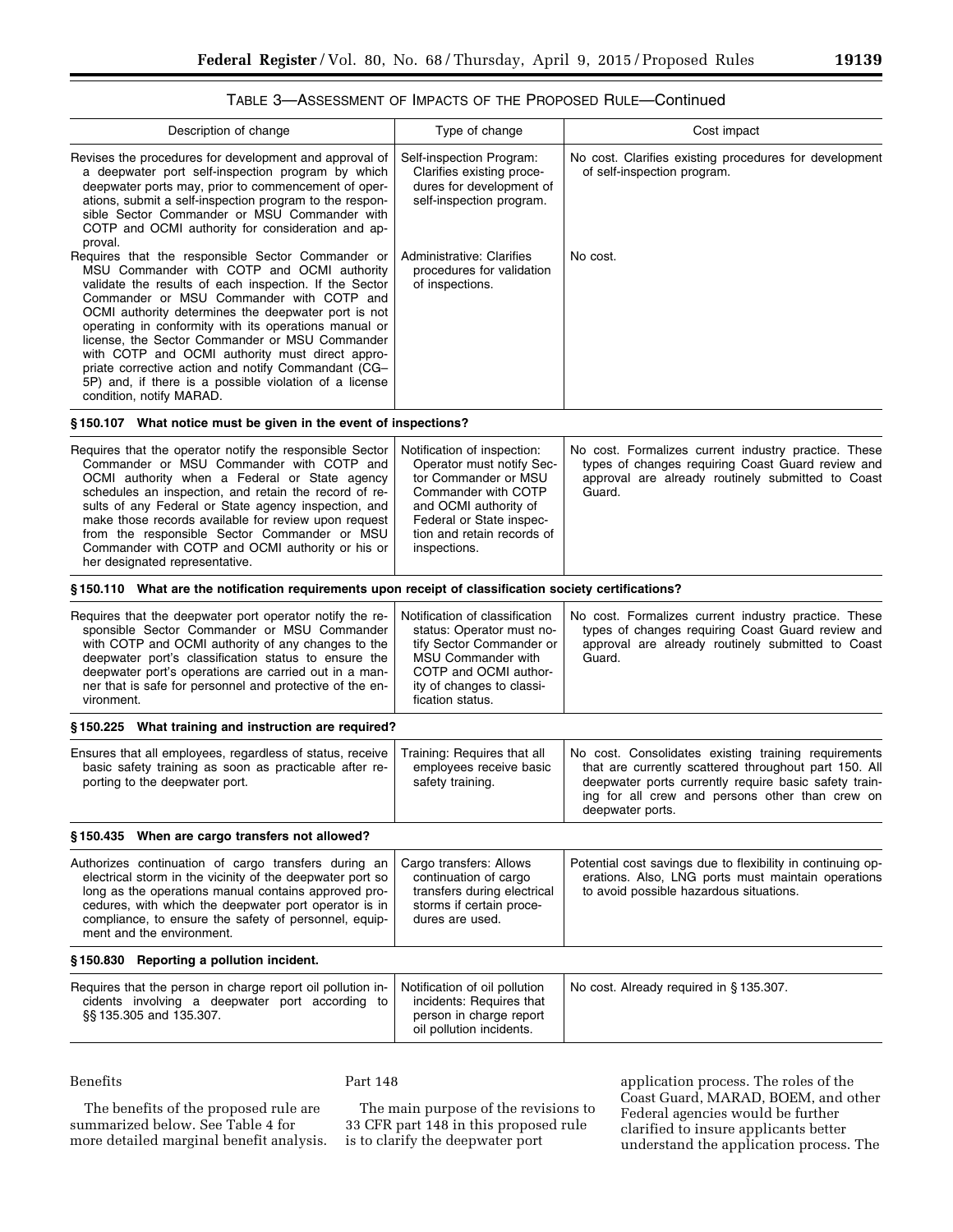Coast Guard also proposed to revise the definitions used in parts 148, 149, and 150 to reflect actual operations.

The benefits for 33 CFR part 148 would come from incorporating lessons learned from the history of deepwater port applications. The Coast Guard frequently finds that applications cannot be fully processed without timeconsuming delays to obtain additional data from applicants. The result may require the Coast Guard to ''stop the

clock'' on the application review process. This proposed rule will likely reduce the periods when the ''clock is stopped,'' and expedite the application process.

Part 149

The proposed changes in 33 CFR part 149 are mainly technical and administrative in nature to clarify the review and approval process. The proposed changes would allow for

increased flexibility in the review and approval process and for certifying entities.

Part 150

The proposed changes to part 150 of Title 33 would consolidate operational requirements and codify current industry practice to improve understanding of, and compliance with, good operational practices.

| Section                                                                                          | Description of change                                                                                                                                                                                                                                                                       | Beneficial impact of change                                                                                                                                                                                                                                                                                                                                                                                                                                                                                                                                                        |
|--------------------------------------------------------------------------------------------------|---------------------------------------------------------------------------------------------------------------------------------------------------------------------------------------------------------------------------------------------------------------------------------------------|------------------------------------------------------------------------------------------------------------------------------------------------------------------------------------------------------------------------------------------------------------------------------------------------------------------------------------------------------------------------------------------------------------------------------------------------------------------------------------------------------------------------------------------------------------------------------------|
| §148.3 What Federal<br>agencies are responsible<br>for implementing the<br>Deepwater Port Act?   | Describes Coast Guard's role as the lead agency re-<br>sponsible for NEPA compliance. Also describes the<br>responsibilities of PHMSA and other federal agen-<br>cies. Deletes reference to expired MOU.                                                                                    | Clarifies for applicant the roles and responsibilities of<br>Coast Guard and other Federal agencies to enhance<br>understanding of application process.                                                                                                                                                                                                                                                                                                                                                                                                                            |
| §148.5 How are terms in<br>this subchapter defined?                                              | Administrative definitions and reorganization                                                                                                                                                                                                                                               | Clarification of various terms.                                                                                                                                                                                                                                                                                                                                                                                                                                                                                                                                                    |
| §148.8 How are certifying<br>entities designated and<br>used for purposes of this<br>subchapter. | Allows the applicant to nominate a CE during the appli-<br>cation processing phase in order to begin the tech-<br>nical review necessary for the approval of design,<br>construction, installation, operation, maintenance and<br>decommissioning plans for any proposed deepwater<br>port. | Possible time and cost savings. The CE can be nomi-<br>nated and chosen during the MARAD evaluation pe-<br>riod, rather than waiting until after the ROD, allowing<br>earlier start to certification. The CE could begin tech-<br>nical review during MARAD evaluation period to iden-<br>tify potential problems and solutions before work has<br>progressed on a application.                                                                                                                                                                                                    |
| $§ 148.105$ What must I in-<br>clude in my application?                                          |                                                                                                                                                                                                                                                                                             | Clarifies roles of Coast Guard and MARAD, and who is<br>a financially responsible party, and provides consist-<br>ency with Coastal Zone Management Act procedures<br>to enhance understanding of application process.                                                                                                                                                                                                                                                                                                                                                             |
| $§ 148.105$ What must I in-<br>clude in my application?                                          | Provides flexibility in means of certifying accuracy of<br>maps and diagrams.                                                                                                                                                                                                               | Possible time and cost savings. As the Coast Guard<br>processed applications, it became aware of the un-<br>availability of registered professional surveyors au-<br>thorized to certify Outer Continental Shelf leasing<br>maps or protraction diagrams. This resulted in delays<br>in application processing. By allowing for equivalent<br>certifications, this proposed change would broaden<br>the spectrum of persons who could certify the accu-<br>racy or correctness of the leasing maps or protraction<br>diagrams, and minimize delays in application proc-<br>essing. |
| §148.105 What must I in-<br>clude in my application?                                             | Allows use of data older than 5 years under certain cir-<br>cumstances.                                                                                                                                                                                                                     | Potential time and cost savings. The proposed change<br>would allow the use of older data, with Coast Guard<br>approval. Use of older information may result in costs<br>avoided to develop new data.                                                                                                                                                                                                                                                                                                                                                                              |
| $§ 148.105$ What must I in-<br>clude in my application?                                          | Specifies various information to be included with appli-<br>cation.                                                                                                                                                                                                                         | Clarifies information to be included with the application<br>to prevent "stopping the clock" if information is re-<br>quested during application review.                                                                                                                                                                                                                                                                                                                                                                                                                           |
| §148.107 What happens if<br>I supplement my applica-<br>tion?                                    | Various Administrative changes, including formalizing<br>existing process for suspending timeline.                                                                                                                                                                                          | Clarifies existing process and enhances understanding<br>by removing outdated discussion.                                                                                                                                                                                                                                                                                                                                                                                                                                                                                          |
| §148.125 What are the ap-<br>plication fees?                                                     | Administrative change that adds environmental analysis<br>as examples of costs for application and post-license<br>review.                                                                                                                                                                  | Clarifies the existing practice that environmental anal-<br>ysis costs are part of application and post-license re-<br>view.                                                                                                                                                                                                                                                                                                                                                                                                                                                       |
| §148.209 How is the appli-<br>cation processed?                                                  | Administrative change that removes reference to out-<br>dated MOU.                                                                                                                                                                                                                          | Clarifies existing process by removing outdated ref-<br>erences.                                                                                                                                                                                                                                                                                                                                                                                                                                                                                                                   |
| §148.211 What must I do<br>if I need to change my ap-<br>plication?                              | Formalizes existing process in the case of a significant<br>change or required information.                                                                                                                                                                                                 | Clarifies existing process to enhance understanding of<br>application process.                                                                                                                                                                                                                                                                                                                                                                                                                                                                                                     |
| §148.214 May I resubmit<br>my application?                                                       | Formalizes process to allow for re-submittal of applica-<br>tion.                                                                                                                                                                                                                           | Potential cost savings. The proposed change allows for<br>the resubmission of an application after a modifica-<br>tion with no filing fee. The existing process allows re-<br>submission, but a filing fee for the re-submittal ap-<br>plies.                                                                                                                                                                                                                                                                                                                                      |
| §148.217 How can a State<br>be designated as an Adja-<br>cent Coastal State?                     | Clarifies respective duties of Coast Guard and MARAD                                                                                                                                                                                                                                        | Clarifies existing process to enhance understanding of<br>application process.                                                                                                                                                                                                                                                                                                                                                                                                                                                                                                     |
| §148.228 What if a formal<br>evidentiary hearing is nec-<br>essary?                              | Provides procedures for existing hearings and removes<br>superseded requirements.                                                                                                                                                                                                           | Clarifies existing process to enhance understanding of<br>application process.                                                                                                                                                                                                                                                                                                                                                                                                                                                                                                     |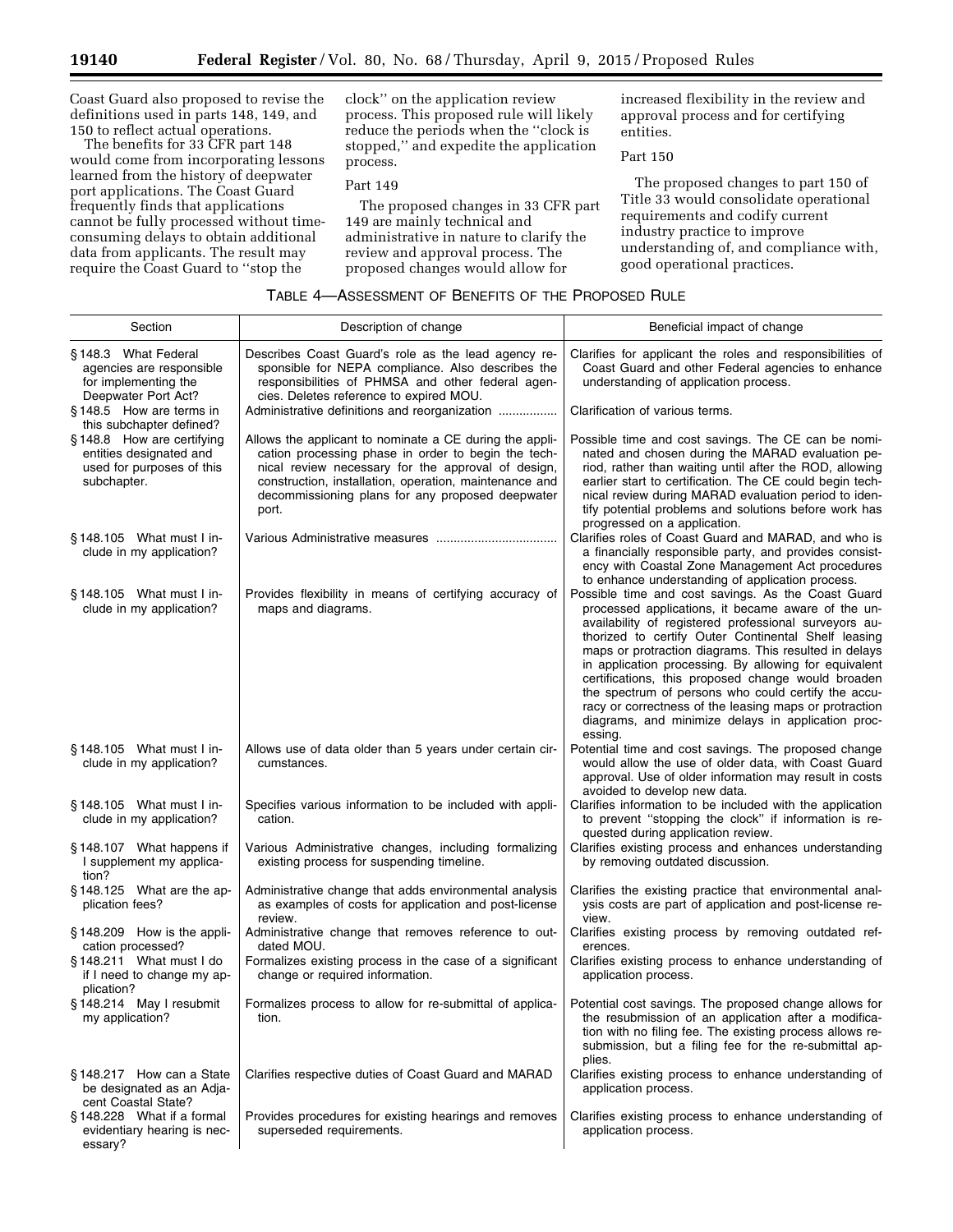| TABLE 4-ASSESSMENT OF BENEFITS OF THE PROPOSED RULE-Continued |  |
|---------------------------------------------------------------|--|
|---------------------------------------------------------------|--|

| Section                                                                                                                                                                  | Description of change                                                                                                                                                                                                                                                                                                                                                                              | Beneficial impact of change                                                                                                                                                                |
|--------------------------------------------------------------------------------------------------------------------------------------------------------------------------|----------------------------------------------------------------------------------------------------------------------------------------------------------------------------------------------------------------------------------------------------------------------------------------------------------------------------------------------------------------------------------------------------|--------------------------------------------------------------------------------------------------------------------------------------------------------------------------------------------|
| §§ 148.230 through 148.256                                                                                                                                               |                                                                                                                                                                                                                                                                                                                                                                                                    | Clarifies existing process to enhance understanding of                                                                                                                                     |
|                                                                                                                                                                          |                                                                                                                                                                                                                                                                                                                                                                                                    | application process.                                                                                                                                                                       |
| $§148.276$ What is the<br>timeline for approving or<br>denying an application?                                                                                           | Describes timing for publication of notice of application<br>and process for Adjacent Coastal State public hear-<br>ings.                                                                                                                                                                                                                                                                          | Clarifies existing process to enhance understanding of<br>application process.                                                                                                             |
| §148.283 When may the<br>application process be<br>stopped and an applica-<br>tion be treated as with-<br>drawn?                                                         | Describes that MARAD and Commandant will provide<br>joint written statement to the applicant of action taken<br>under this section.                                                                                                                                                                                                                                                                | Clarifies existing process to enhance understanding of<br>application process.                                                                                                             |
| §148.405 What are the<br>procedures for notifying<br>the Commandant (CG-5P)<br>of proposed site evalua-<br>tion and pre-construction<br>testing?                         | Clarifies that BOEM guidelines for geological and geo-<br>physical surveys should be applied when the appli-<br>cant plans to use bottom and sub-bottom acoustic<br>profiling during deepwater port site evaluation and<br>pre-construction activities.                                                                                                                                            | Clarifies existing process to enhance understanding of<br>application process.                                                                                                             |
| § 148.605 What are the<br>procedures under OPA 90<br>for adjusting a deepwater<br>port's limit of liability under<br>33 U.S.C. 2704(d)(2)?                               | Clarifies process for existing authority for Coast Guard<br>to lower the OPA 90 limit of liability for deepwater<br>ports; sets minimum level for OPA 90 limit of liability<br>adjustments and describes process for increases as<br>appropriate; lists information required to support an<br>adjustment to liability.                                                                             | Clarifies existing process to enhance understanding of<br>application process.                                                                                                             |
| §148.707 What type of cri-<br>teria will be used in an en-<br>vironmental evaluation<br>and how will they be ap-<br>plied?                                               | Clarifies existing requirements for NEPA submissions                                                                                                                                                                                                                                                                                                                                               | Clarifies information to be included with the Application<br>to prevent "stopping the clock" if information is re-<br>quested during application review.                                   |
| §148.707 What type of cri-<br>teria will be used in an en-<br>vironmental evaluation<br>and how will they be ap-<br>plied?                                               | Deletes requirement to consider future environmental<br>regulations as unreasonable.                                                                                                                                                                                                                                                                                                               | Possible time and cost savings. Consideration of future<br>environmental regulations time consuming and re-<br>quires speculation. Allows focus on complying with<br>existing regulations. |
| §148.715 How is an envi-<br>ronmental review con-<br>ducted?                                                                                                             | Adds the following to the existing list of factors: Geo-<br>graphic relevance, age of data, and methods of data<br>analysis.                                                                                                                                                                                                                                                                       | Clarifies information to be included with the application<br>to prevent "stopping the clock" if information is re-<br>quested during application review.                                   |
| $§ 148.737$ What environ-<br>mental statutes must an<br>applicant follow?                                                                                                | Replaces list of statutes with reference to Web site so<br>list can be kept current.                                                                                                                                                                                                                                                                                                               | Allows for easier update of list of statutes that applicant<br>must follow.                                                                                                                |
| §149.5 What definitions<br>apply to this part?<br>$§ 149.20$ What must the                                                                                               | Adds that the District Commander must be notified of                                                                                                                                                                                                                                                                                                                                               | Administrative to enhance understanding of application<br>process by consolidating definitions.<br>Clarifies existing requirement by adding STL.                                           |
| District Commander be<br>notified of and when?                                                                                                                           | the construction of a submerged turret loading (STL)<br>buoy.                                                                                                                                                                                                                                                                                                                                      |                                                                                                                                                                                            |
| §149.51 What construction<br>drawings and specifica-<br>tions are required?                                                                                              | Allows a foreign national engineer, possessing quali-<br>fications equivalent to those required in the United<br>States for a professional engineer, to submit design<br>and construction plans on behalf of the licensee.                                                                                                                                                                         | Potential cost savings due to flexibility by allowing<br>equivalent qualifications for foreign national engineer<br>thereby avoiding potential delays.                                     |
| $§ 149.52$ What are the de-<br>sign standards?                                                                                                                           | Clarifies what the appropriate classification society re-<br>quirements are for deepwater ports. This proposed<br>change would be added to explicitly allow for the<br>adoption of classification society standards generally<br>used within the offshore industry that are at least<br>equivalent to rules established by any recognized<br>classification society recognized by the Coast Guard. | Potential cost savings due to use of existing industry<br>classification society standards.                                                                                                |
| $§ 149.54$ What is the proc-<br>ess for submitting alter-<br>ations and modifications<br>affecting the design, con-<br>struction, and operations<br>of a deepwater port? |                                                                                                                                                                                                                                                                                                                                                                                                    | Reorganizes text to enhance understanding.                                                                                                                                                 |
| §149.57 What is the re-<br>view and approval process<br>for the design, construc-<br>tion, and commissioning<br>for Deepwater Ports for<br>operation?                    | Provides standardization of the deepwater port commis-<br>sioning process, ensures all levels of the Coast<br>Guard with deepwater port responsibilities are ap-<br>praised of a deepwater port's pending operational ap-<br>proval, and clarifies for the licensee the identity of the<br>responsible Coast Guard official with daily oper-<br>ational oversight.                                 | Describes the review and approval process and clari-<br>fies responsibilities to facilitate understanding of the<br>process.                                                               |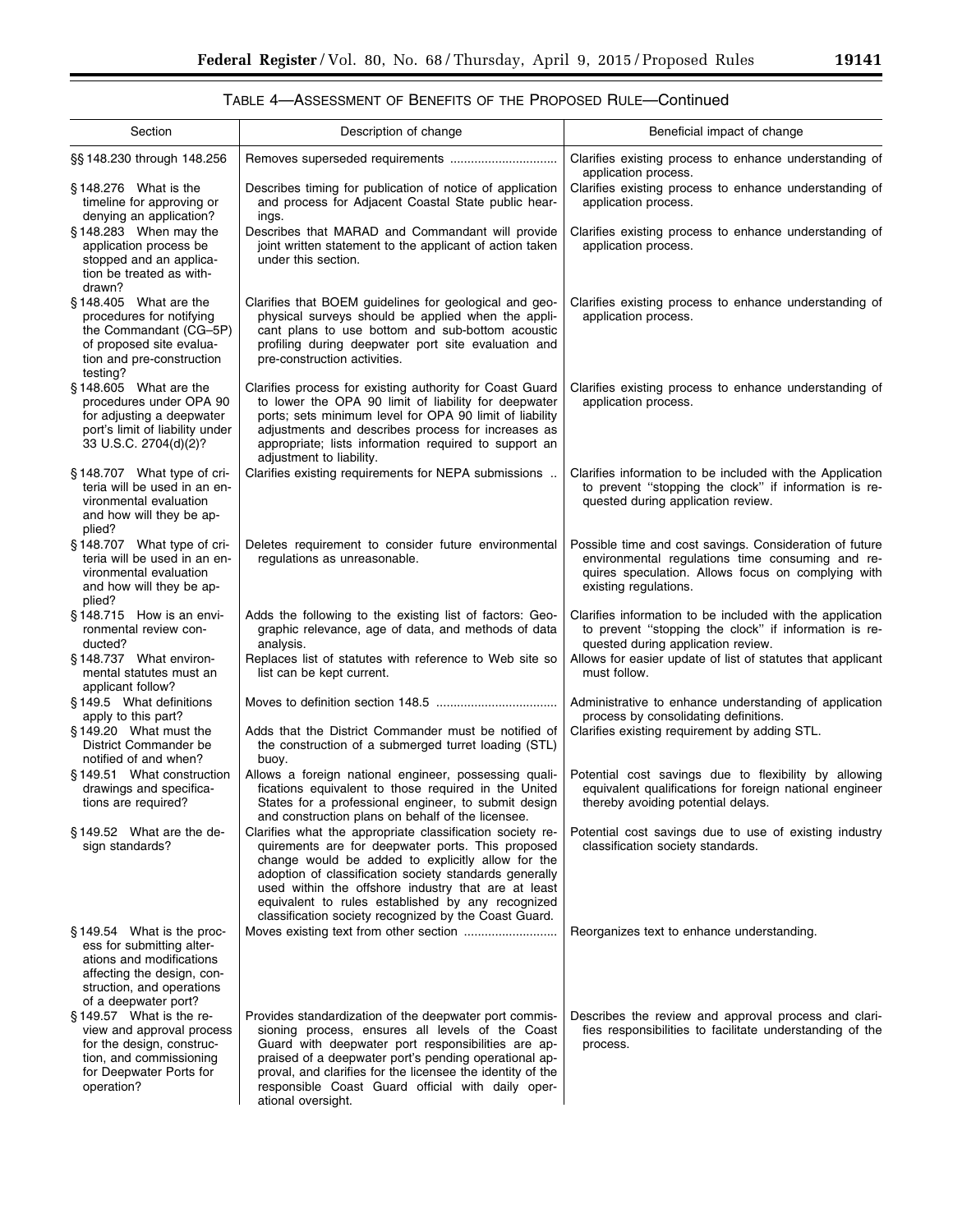| Section                                                                                                                                                                                     | Description of change                                                                                                                                                                                                                                                                                                                                                                                                                                                                                               | Beneficial impact of change                                                                                                                                             |
|---------------------------------------------------------------------------------------------------------------------------------------------------------------------------------------------|---------------------------------------------------------------------------------------------------------------------------------------------------------------------------------------------------------------------------------------------------------------------------------------------------------------------------------------------------------------------------------------------------------------------------------------------------------------------------------------------------------------------|-------------------------------------------------------------------------------------------------------------------------------------------------------------------------|
| §149.58 What is the role<br>of the certifying entity in<br>the review and approval<br>process for the design,<br>construction, and commis-<br>sioning for Deepwater<br>Ports for operation? | Describes the scope and duration of a CE's responsi-<br>bility during each phase of design, construction, and<br>operations, and would apply to all nominated CEs<br>whether nominated under proposed §148.8 or not.<br>(discussed previously under "B. Part 148, 2. Applica-<br>tion Information and Review").                                                                                                                                                                                                     | Clarifies scope and duration of CE's responsibility to<br>enhance understanding of how the CE assists the<br>application process.                                       |
| §149.115 What are the re-<br>quirements for pipeline<br>end manifold shutoff<br>valves?                                                                                                     | Revises to indicate that the pipeline end manifold's<br>shutoff valve must be operable from a remote loca-<br>tion because that capability must be available for op-<br>erations on unmanned deepwater ports as well as<br>during emergencies.                                                                                                                                                                                                                                                                      | Clarifies existing requirements to improve ability to re-<br>spond to emergencies and on unmanned facilities<br>through the use of remote shutoff valves.               |
| §149.206 What are the re-<br>quirements for survival<br>craft and rescue boats?                                                                                                             | Aligns the requirements for survival craft and rescue<br>boats for manned deepwater ports with Coast Guard<br>regulations for the survival craft and rescue boat re-<br>quirements for Mobile Offshore Drilling Units (MODU)<br>in 46 CFR 108.520-108.575.                                                                                                                                                                                                                                                          | Enhances understanding by aligning requirements with<br>MODU CFR.                                                                                                       |
| $§150.10$ What are the gen-<br>eral requirements for oper-<br>ations manuals?                                                                                                               | To ensure operations manuals are subject to contin-<br>uous review and reflect the deepwater port's actual<br>operational profile, the Coast Guard proposes in<br>§ 150.10(e) to establish a five-year cycle for the oper-<br>ator to re-submit the operations manual to the Com-<br>mandant (CG-5P) to be re-reviewed and re-ap-<br>proved. This 5-year review cycle would coincide with<br>the existing five-year environmental baseline reas-<br>sessment requirement found at §150.15(bb).                      | Clarifies requirements for operations manual review to<br>enhance understanding of process.                                                                             |
| $§ 150.15$ What must the<br>operations manual in-<br>clude?                                                                                                                                 | Specifies details of operations manual including inclu-<br>sion of existing COA and existing PMMP. Describes<br>the annual audit of deepwater port security plan and<br>clarifies scope of audits audit to modification.<br>Requires development of a procedures manual for<br>pipelines incorporating existing PHMSA requirements.<br>Establishes requirement for Sector Commander or<br>MSU Commander with COTP and OCMI authority to<br>perform annual security inspection and 5-year secu-<br>rity plan review. | Potential time and cost savings. Streamlines approval<br>by ensuring that manual meets existing COA, MTSA,<br>and PMMP/PHMSA requirements.                              |
| §150.25 When will the<br>Coast Guard require<br>amendments to the oper-<br>ations manual?                                                                                                   | Clarifies responsibility of Sector Commander or MSU<br>Commander with COTP and OCMI authority with re-<br>spect to operations manual amendments and en-<br>ables other Federal agencies to propose amend-<br>ments to operations manual.                                                                                                                                                                                                                                                                            | Enhances understanding of process by clarifying re-<br>sponsibilities of Coast Guard and other Federal<br>agencies with regards to amendments to operations<br>manual.  |
| §150.30 How may the li-<br>censee propose an<br>amendment to the oper-<br>ations manual?                                                                                                    | Adds new paragraph (a) to state that the applicant<br>must provide Commandant with a copy of the pro-<br>posed amendment. Commandant would then notify<br>MARAD prior to approval of significant changes to<br>the deepwater port's operations.                                                                                                                                                                                                                                                                     | Enhances understanding of process by clarifying proc-<br>ess for amending operations manual and notifying<br>MARAD.                                                     |
| §150.100 What are the re-<br>quirements for inspecting<br>deepwater ports?                                                                                                                  | Adds language that representatives from other Federal  <br>agencies can accompany Coast Guard personnel<br>during an inspection.                                                                                                                                                                                                                                                                                                                                                                                    | Enhances understanding of process by clarifying that<br>representatives from other Federal agencies can ac-<br>company Coast Guard personnel during an inspec-<br>tion. |
| $§150.105$ What are the re-<br>quirements for annual self-<br>inspection?                                                                                                                   | Clarifies the existing procedures for development and<br>approval of a deepwater port self-inspection program<br>by which deepwater ports may, prior to commence-<br>ment of operations, submit a self-inspection program<br>to the responsible Sector Commander or MSU Com-<br>mander with COTP and OCMI authority for consider-<br>ation and approval.                                                                                                                                                            | Enhances understanding of process by clarifying the<br>existing procedures for developing and approving a<br>self-inspection program.                                   |
| $§ 150.107$ What notice<br>must be given in the event<br>of inspections?                                                                                                                    | Operator must notify Sector Commander or MSU Com-<br>mander with COTP and OCMI authority of Federal or<br>State inspection and retain records of inspections.                                                                                                                                                                                                                                                                                                                                                       | Formalizes current industry practice relating to notice of<br>inspections.                                                                                              |
| $§ 150.110$ What are the no-<br>tification requirements<br>upon receipt of classifica-<br>tion society certifications?                                                                      | Operator must notify Sector Commander or MSU Com-<br>mander with COTP and OCMI authority of changes<br>to classification status.                                                                                                                                                                                                                                                                                                                                                                                    | Formalizes current industry practice relating to changes<br>to classification.                                                                                          |
| $§ 150.225$ What training<br>and instruction are re-<br>quired?                                                                                                                             | Describes basic safety training requirements for all em-<br>ployees.                                                                                                                                                                                                                                                                                                                                                                                                                                                | Clarifies existing regulatory requirements for basic safe-<br>ty training for all employees.                                                                            |
| §150.435 When are cargo<br>transfers not allowed?                                                                                                                                           | Allows continuation of cargo transfers during electrical<br>storms if certain procedures are used.                                                                                                                                                                                                                                                                                                                                                                                                                  | Potential cost savings due to flexibility in continuing op-<br>erations. Also, LNG ports must maintain operations<br>to avoid possible hazardous situations.            |

to avoid possible hazardous situations.

# TABLE 4—ASSESSMENT OF BENEFITS OF THE PROPOSED RULE—Continued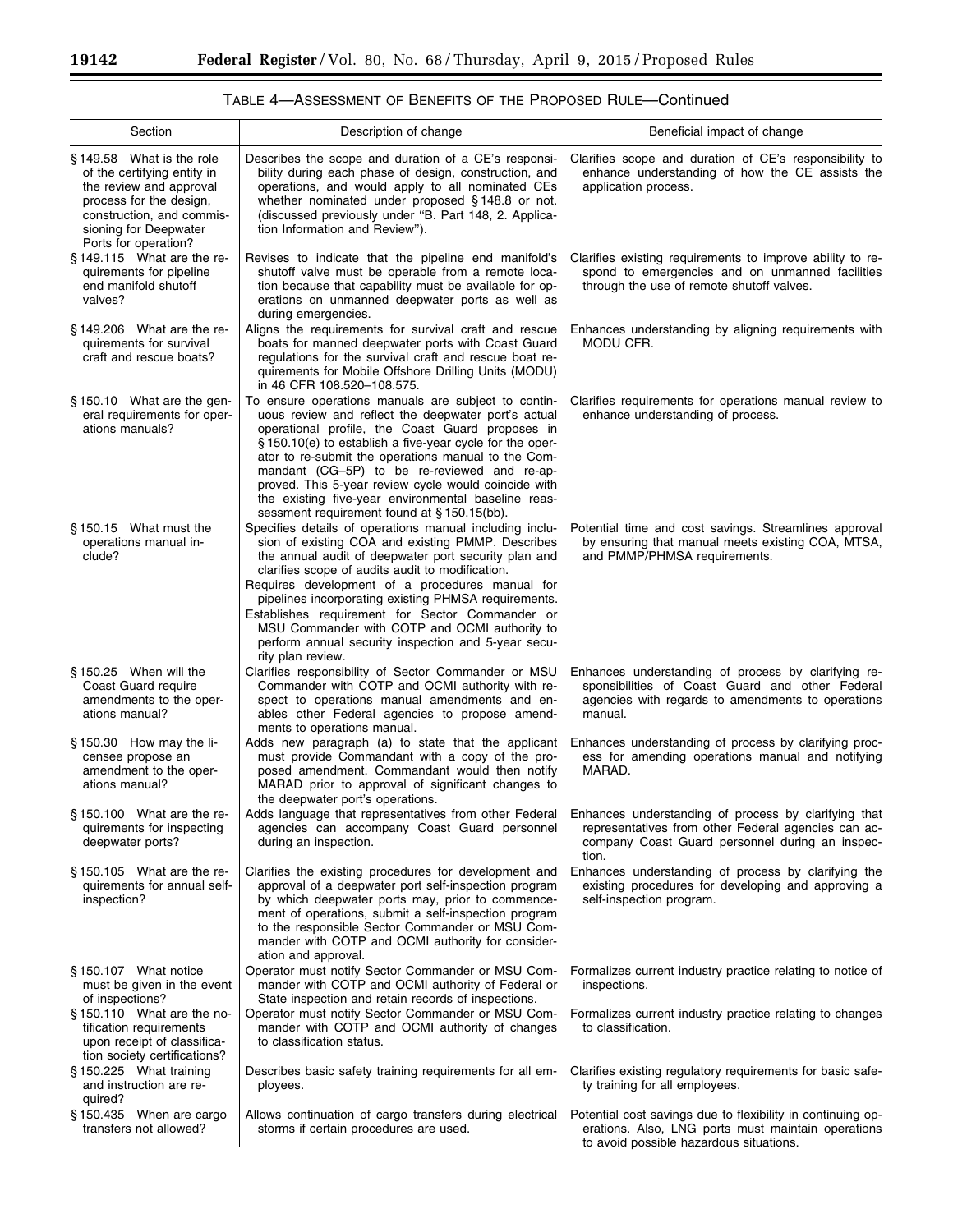## TABLE 4—ASSESSMENT OF BENEFITS OF THE PROPOSED RULE—Continued

| Section                                       | Description of change                                   | Beneficial impact of change                                                                                                     |
|-----------------------------------------------|---------------------------------------------------------|---------------------------------------------------------------------------------------------------------------------------------|
| §150.830 Reporting a pol-<br>lution incident. | Describes process for reporting oil pollution incidents | Enhances understanding of process by clarifying exist-<br>ing regulatory requirements for reporting oil pollution<br>incidents. |

## *B. Small Entities*

Under the Regulatory Flexibility Act (5 U.S.C. 601–612), we have considered whether this final rule will have a significant economic impact on a substantial number of small entities. The term ''small entities'' comprises small businesses, not-for-profit organizations that are independently owned and operated and are not dominant in their fields, and government jurisdictions with populations of less than 50,000.

There are three entities that operate existing deepwater ports. LOOP is owned by a consortium of three multinational energy corporations. The owners/operators of LOOP are not small; therefore, LOOP exceeds the threshold for a small entity. Gulf Gateway and Northeast Gateway are wholly owned by the second entity, which exceeds the threshold for a small entity. The deepwater port Neptune LNG is wholly owned by the third entity, which exceeds the threshold for a small entity. The applicants of the five applications that were withdrawn also exceed the threshold for a small entity. We assume that any new deepwater port will not be a small entity given the history and requirements for a new deepwater port. The North American Industry Classification System (NAICS) codes and size standards for these entities are found in Table 5.

## TABLE 5—NAICS CODES AND SIZE STANDARD FOR DEEPWATER PORT **OPERATORS**

| Count of<br>compa-<br>nies | NAICS Code                                        | Size<br>standard<br>(employ-<br>ees) |
|----------------------------|---------------------------------------------------|--------------------------------------|
|                            | 486110 Pipeline Trans-<br>portation of Crude Oil. | 1,500                                |
|                            | 424710 Petroleum Bulk<br>Stations and Terminals.  | 100                                  |
|                            | 211111 Oil and Gas Ex-<br>traction.               | 500                                  |
|                            | 221210 Natural Gas Dis-<br>tribution.             | 500                                  |

No not-for-profit organizations are involved with deepwater ports. Deepwater ports are beyond the boundary line and therefore beyond small government jurisdiction. This proposed rule will not have an adverse impact on small government entities.

Therefore the Coast Guard certifies under 5 U.S.C. 605(b) that this rule will not, if promulgated, have a significant economic impact on a substantial number of small entities.

If you think that your business, organization, or governmental jurisdiction qualifies as a small entity and that this rule would have a significant economic impact on it, please submit a comment to the Docket Management Facility at the address under **ADDRESSES**. In your comment, explain why you think it qualifies and how and to what degree this rule would economically affect it.

#### *C. Assistance for Small Entities*

Under section 213(a) of the Small Business Regulatory Enforcement Fairness Act of 1996,<sup>19</sup> we want to assist small entities in understanding this proposed rule so that they could better evaluate its effects on them and participate in the rulemaking. If the proposed rule would affect your small business, organization, or governmental jurisdiction and you have questions concerning its provisions or options for compliance, please consult Mr. Kevin Tone, Deepwater Ports Standards Division (CG–OES–4), email *[Kevin.P.Tone@uscg.mil,](mailto:Kevin.P.Tone@uscg.mil)* phone (202) 372–1441. The Coast Guard will not retaliate against the small entities that question or complain about this rule or any policy or action of the Coast Guard.

Small businesses may send comments on the actions of Federal employees who enforce, or otherwise determine compliance with, Federal regulations to the Small Business and Agriculture Regulatory Enforcement Ombudsman and the Regional Small Business Regulatory Fairness Boards. The Ombudsman evaluates these actions annually and rates each agency's responsiveness to small business. If you wish to comment on actions by employees of the Coast Guard, call 1– 888–REG–FAIR (1–888–734–3247).

## *D. Collection of Information*

This proposed rule would call for no new collection of information under the Paperwork Reduction Act of 1995 20 (PRA). Under OMB regulations

implementing the PRA, ''Controlling Paperwork Burdens on the Public'' (5 CFR part 1320), ''collection of information'' means the obtaining, soliciting, or requiring the disclosure to an agency of information by or for an agency by means of identical questions posed to, or identical reporting, recordkeeping, or disclosure requirements imposed on, ten or more persons. ''Ten or more persons'' refers to the number of respondents to whom a collection of information is addressed by the agency within any 12-month period and does not include employees of the respondent acting within the scope of their employment, contractors engaged by a respondent for the purpose of complying with the collection of information, or current employees of the Federal government. Collections of information affecting ten or more respondents within any 12-month period require OMB review and approval.

This proposed rule comprises deepwater port application, operation, and oversight procedures. The Coast Guard expects fewer than ten entities in the natural gas industry would be affected by this rule within any 12 month period because there are only four deepwater ports currently in operation, and the Coast Guard does not expect to receive ten or more applications in any future year because it has received only eight applications in the last five years combined. Thus, we expect to receive less than 10 applications per year; less than 10 submissions of design, construction, and equipment modification per year; and less than 10 proposals to amend approved Operation Manuals per year. Consequently, the number of respondents is less than the threshold of ten respondents per 12-month period for collection of information requirements under the PRA.

## *E. Federalism*

A rule has implications for federalism under Executive Order 13132, Federalism, if it has a substantial direct effect on the States, on the relationship between the national government and the States, or on the distribution of power and responsibilities among the various levels of government. We have analyzed this rule under that Order and

<sup>19</sup>Public Law 104–121.

<sup>20</sup> 44 U.S.C. 3501–3520.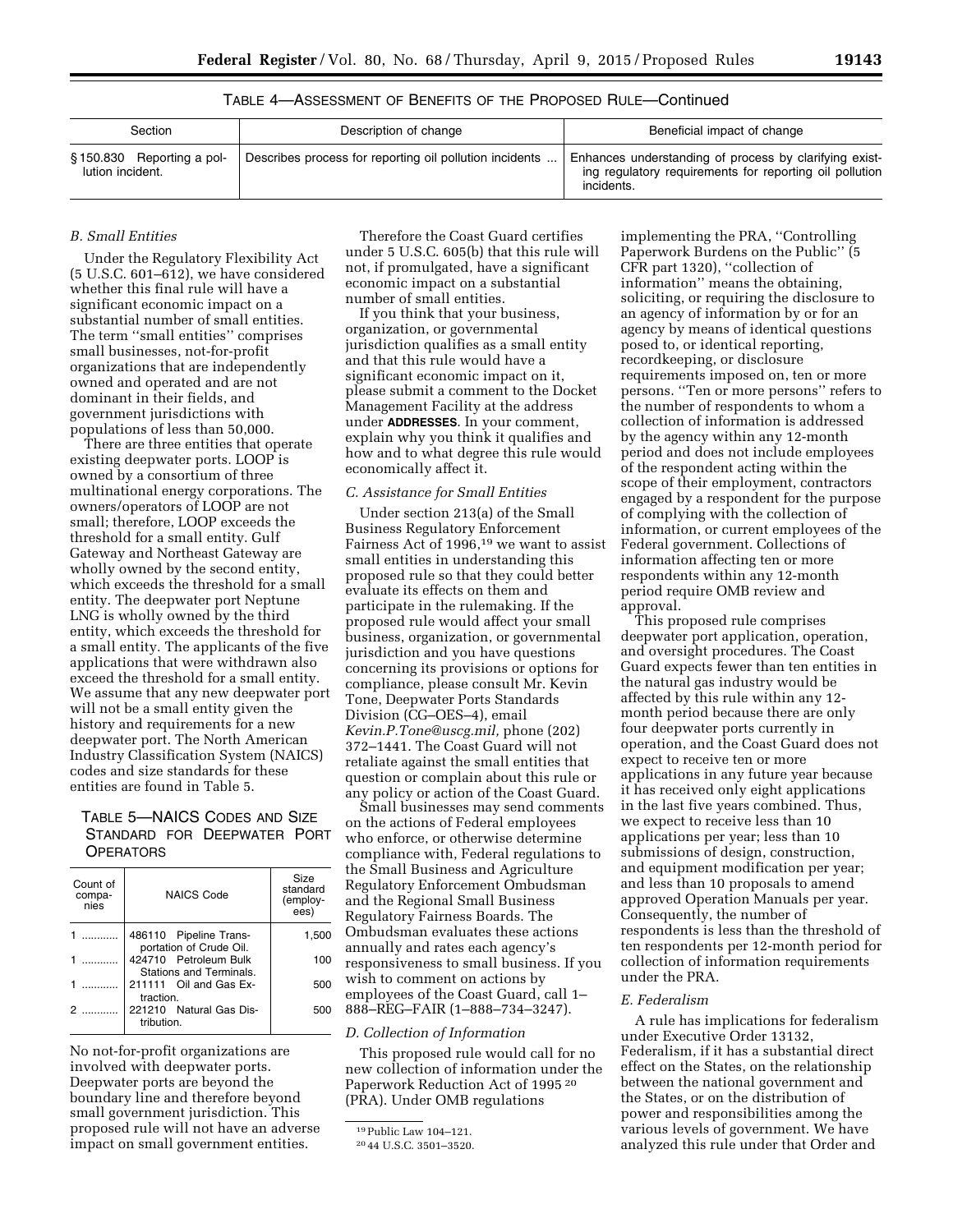have determined that it is consistent with the fundamental federalism principles and preemption requirements described in Executive Order 13132. Our analysis is explained below.

Congress conferred rulemaking authority on the Secretary of Transportation to promulgate regulations to carry out the provisions of the DWPA. Relating to deepwater port licenses, 33 U.S.C. 1504(a) states that the Secretary ''shall . . . issue regulations to carry out the purposes and provisions of [the DWPA] . . . Such regulations shall pertain to, but need not be limited to, application, issuance, transfer, renewal, suspension, and termination of licenses.'' As noted above, when the Coast Guard was transferred to DHS, certain authorities and functions that were delegated to the Coast Guard while operating as a part of the Department of Transportation remained with the Coast Guard after its transfer to DHS. As such, the Coast Guard retained its delegated authority to establish the regulatory framework governing the application and licensing process of deepwater ports. Although Congress specifically provided for affected States to play a role in the licensing process of deepwater ports, the authorities exercised by the Coast Guard in this rulemaking do not involve those delineated State roles or responsibilities as they establish the licensing procedures themselves. Congress made clear in the language of the DWPA that the authority to establish licensing procedures was reserved to the Coast Guard and States may not regulate within this category. Therefore, the proposed rule is consistent with the principles of federalism and preemption requirements in Executive Order 13132.

Additionally, the Coast Guard was granted the authority by Congress, through delegation, to issue regulations to improve safety in deepwater ports. 33 U.S.C. 1509(b) states that the Secretary ''shall issue and enforce regulations with respect to lights and other warning devices, safety equipment, and other matters relating to the promotion of safety of life and property in any deepwater port and the waters adjacent thereto.'' As this proposed rule revises provisions regarding the construction, design, equipment, and operation of deepwater ports, it falls within the scope of authority Congress granted exclusively to the Secretary. This authority has been delegated to the Coast Guard and is exercised in this rulemaking, and the States may not regulate within these categories of construction, design, equipment and operation for deepwater ports. Therefore, the proposed rule is

consistent with the principles of federalism and preemption requirements in Executive Order 13132.

While it is well settled that States may not regulate in categories in which Congress intended the Coast Guard to be the sole source of authority to issue regulations, the Coast Guard recognizes the key role that State and local governments may have in making regulatory determinations. Additionally, for rules with federalism implications and preemptive effect, Executive Order 13132 specifically directs agencies to consult with State and local governments during the rulemaking process. If you believe this proposed rule has implications for federalism under Executive Order 13132, please contact the person listed in the **FOR FURTHER INFORMATION** section of this preamble.

#### *F. Unfunded Mandates Reform Act*

The Unfunded Mandates Reform Act of 1995 21 requires Federal agencies to assess the effects of their discretionary regulatory actions. In particular, the Act addresses actions that may result in the expenditure by a State, local, or tribal government, in the aggregate, or by the private sector of \$100,000,000 (adjusted for inflation) or more in any one year. Though this proposed rule would not result in such an expenditure, we do discuss the effects of this rule elsewhere in this preamble.

#### *G. Taking of Private Property*

This proposed rule would not cause a taking of private property or otherwise have taking implications under E.O. 12630, Governmental Actions and Interference with Constitutionally Protected Property Rights.

#### *H. Civil Justice Reform*

This proposed rule meets applicable standards in sections 3(a) and 3(b)(2) of E.O. 12988, Civil Justice Reform, to minimize litigation, eliminate ambiguity, and reduce burden.

#### *I. Protection of Children*

We have analyzed this proposed rule under E.O. 13045, Protection of Children from Environmental Health Risks and Safety Risks. This proposed rule is not an economically significant rule and would not create an environmental risk to health or risk to safety that might disproportionately affect children.

#### *J. Indian Tribal Governments*

This proposed rule does not have tribal implications under E.O. 13175,

Consultation and Coordination with Indian Tribal Governments, because it would not have a substantial direct effect on one or more Indian tribes, on the relationship between the Federal Government and Indian tribes, or on the distribution of power and responsibilities between the Federal Government and Indian tribes.

#### *K. Energy Effects*

We have analyzed this proposed rule under E.O. 13211, Actions Concerning Regulations That Significantly Affect Energy Supply, Distribution, or Use. We have determined that it is not a ''significant energy action'' under that Order. Though it is a ''significant regulatory action'' under E.O. 12866, it is not likely to have a significant adverse effect on the supply, distribution, or use of energy. The Administrator of the Office of Information and Regulatory Affairs has not designated it as a significant energy action. Therefore, it does not require a Statement of Energy Effects under E.O. 13211.

## *L. Technical Standards*

The National Technology Transfer and Advancement Act 22 directs agencies to use voluntary consensus standards in their regulatory activities unless the agency provides Congress, through OMB, with an explanation of why using these standards would be inconsistent with applicable law or otherwise impractical. Voluntary consensus standards are technical standards (*e.g.,* specifications of materials, performance, design, or operation; test methods; sampling procedures; and related management systems practices) that are developed or adopted by voluntary consensus standards bodies.

This proposed rule does not use technical standards. Therefore, we did not consider the use of voluntary consensus standards.

#### *M. Environment*

We have analyzed this proposed rule under DHS Management Directive 023– 01 and Commandant Instruction M16475.lD, which guide the Coast Guard in complying with the National Environmental Policy Act of 1969,23 and have made a preliminary determination that this action is one of a category of actions that do not individually or cumulatively have a significant effect on the human environment. A preliminary environmental analysis checklist

<sup>21</sup> 2 U.S.C. 1531–1538.

<sup>22</sup>Codified as a note to 15 U.S.C. 272.

<sup>23</sup> 42 U.S.C. 4321–4370f.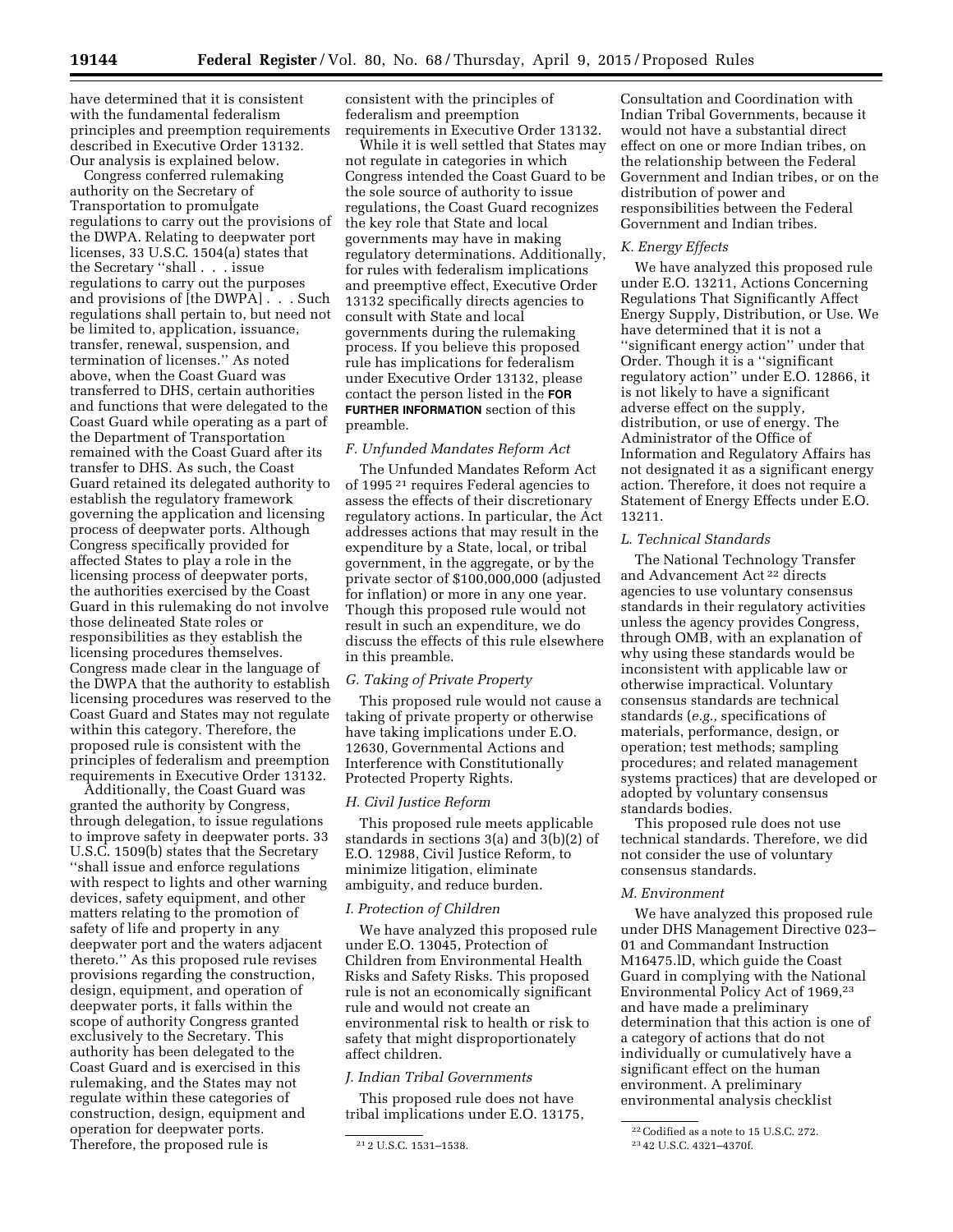supporting this determination is available in the docket where indicated under the ''Public Participation and Request for Comments'' section of this preamble. This action falls under section 2.B.2, figure 2–1, paragraph (34)(a) and involves regulations that are editorial or procedural, such as those updating or establishing application procedures. We seek any comments or information that may lead to the discovery of a significant environmental impact from this proposed rule.

## **List of Subjects**

#### *33 CFR Part 148*

Administrative practice and procedure, Environmental protection, Harbors, Petroleum.

#### *33 CFR Part 149*

Fire prevention, Harbors, Marine Safety, Navigation (water), Occupational safety and health, Oil pollution.

## *33 CFR Part 150*

Harbors, Incorporation by reference, Marine safety, Navigation (water), Occupational safety and health, Oil pollution, Reporting and recordkeeping requirements.

For the reasons discussed in the preamble, the Coast Guard proposes to amend 33 CFR parts 148, 149, and 150 as follows:

## **PART 148—DEEPWATER PORTS: GENERAL**

■ 1. The authority citation for part 148 continues to read as follows:

**Authority:** 33 U.S.C. 1504; Department of Homeland Security Delegation No. 0170.1 (75).

■ 2. Revise § 148.3 to read as follows:

#### **§ 148.3 What Federal agencies are responsible for implementing the Deepwater Port Act?**

(a) Under delegations from the Secretary of Homeland Security and the Secretary of Transportation, the Coast Guard and MARAD coordinate with each other in processing applications for the issuance, transfer, or amendment of a license for the construction and operation of a deepwater port.

(b) The Coast Guard is responsible for compliance with the National Environmental Policy Act (NEPA), including, but not limited to, preparation of the appropriate environmental documents (Environmental Impact Statement, Environmental Assessment, and/or a State-required Environmental Impact Report) for each deepwater port license application. The Coast Guard also has

authority over certain matters relating to navigation safety and security, engineering and safety standards and deepwater port inspections.

(c) MARAD is responsible for issuing the Record of Decision to announce whether a license application is approved, approved with conditions, or denied, and for issuing, revoking, and reinstating deepwater port licenses. MARAD also has authority over the approval of fees charged by Adjacent Coastal States, and certain matters relating to international policy, civil actions, and suspension or termination of licenses.

(d) The Secretary of Transportation has delegated to the Administrator of the Pipeline Hazardous Materials and Safety Administration (PHMSA) the authority to carry out the functions vested in the Secretary under section 21 of the Deepwater Port Act relating to the safe construction, operation, and maintenance of pipelines associated with deepwater ports.

(e) The Secretary of the Interior is responsible for determining the fair market rental value of the subsoil and seabed of the Outer Continental Shelf of the United States to be used by the deepwater port, including, but not limited to, the fair market rental value of the right-of-way necessary for the pipeline segment of the port located on such subsoil and seabed. Any proposed subsuface storage of oil and gas in the submerged lands of the Outer Continental Shelf is also subject to the review and approval of the Secretary of the Interior. In order to minimize potential impacts to existing facilities and protect the development potential of nearby oil, gas, and mineral resources, Bureau of Ocean Energy Management (BOEM) should also be involved in the site selection process.

(f) The Environmental Protection Agency (EPA), U.S. Army Corps of Engineers, and other Federal agencies are designated as cooperating agencies and support the Coast Guard and MARAD in the review and evaluation of deepwater port license applications. ■ 3. Amend § 148.5 as follows:

■ a. Add a definition in alphabetical order for ''Accommodation module''; ■ b. Revise the definition for ''Construction'';

■ c. Add definitions in alphabetical order for ''Deepwater port'', ''Deepwater port security plan'', ''Engineering geological survey'',

■ d. Remove the definition for ''Engineering hydrographic survey''; ■ e. Add in alphabetical order a definition for ''Flexible riser and umbilical'';

■ f. Revise the definition for "Lease block'';

■ g. Add in alphabetical order definitions for ''Major conversion'' and ''Marine Safety Unit (MSU) Commander'';

■ h. Revise the definitions for "Marine site'' and ''Maritime Administration'';

■ i. Add in alphabetical order a

definition for ''Mile'';

- j. Revise the definitions for
- ''Operator'' and ''Person in Charge'';
- k. Add in alphabetical order
- definitions for ''PIC'' and ''Pipeline'';
- l. Revise the definition for "Pipeline end manifold'';

■ m. Add in alphabetical order a definition for ''Prevention, monitoring and mitigation program'';

- n. Revise the definition for "Safety zone'';
- o. Add in alphabetical order a
- definition for ''Service space''; ■ p. Revise the definitions for "Single" point mooring oil transfer system''; ''Single point mooring natural gas transfer system'';

■ q. Add in alphabetical order definitions for ''Service space'', ''Sleeping space'', and ''Submerged turret loading buoy''; and

■ r. Revise the definition for ''Vessel''. The additions and revisions read as follows;

#### **§ 148.5 How are terms used in this subchapter defined?**

As used in this subchapter: *Accommodation module* means a module with one or more accommodation spaces that is individually contracted and may be used for one or more facilities.

\* \* \* \* \* *Construction* means any activity incidental to building, repairing, or expanding a deepwater port or any of its components, and includes but is not limited to supervision, inspection, actual building, fabrication, laying of pipe, pile driving, bulk heading, alteration, modification, commissioning, and additions to the deepwater port. \* \* \* \* \*

*Deepwater port.* (1) Means any fixed or floating manmade structure other than a vessel, or any group of structures, located beyond State seaward boundaries that are used or are intended for use as a port or terminal for the transportation, storage, or further handling of oil or natural gas for transportation to or from any State, except as otherwise provided in the Deepwater Port Act of 1974, as amended, and for other uses not inconsistent with the purposes of the Deepwater Ports Act, including transportation of oil or natural gas from the United States' OCS;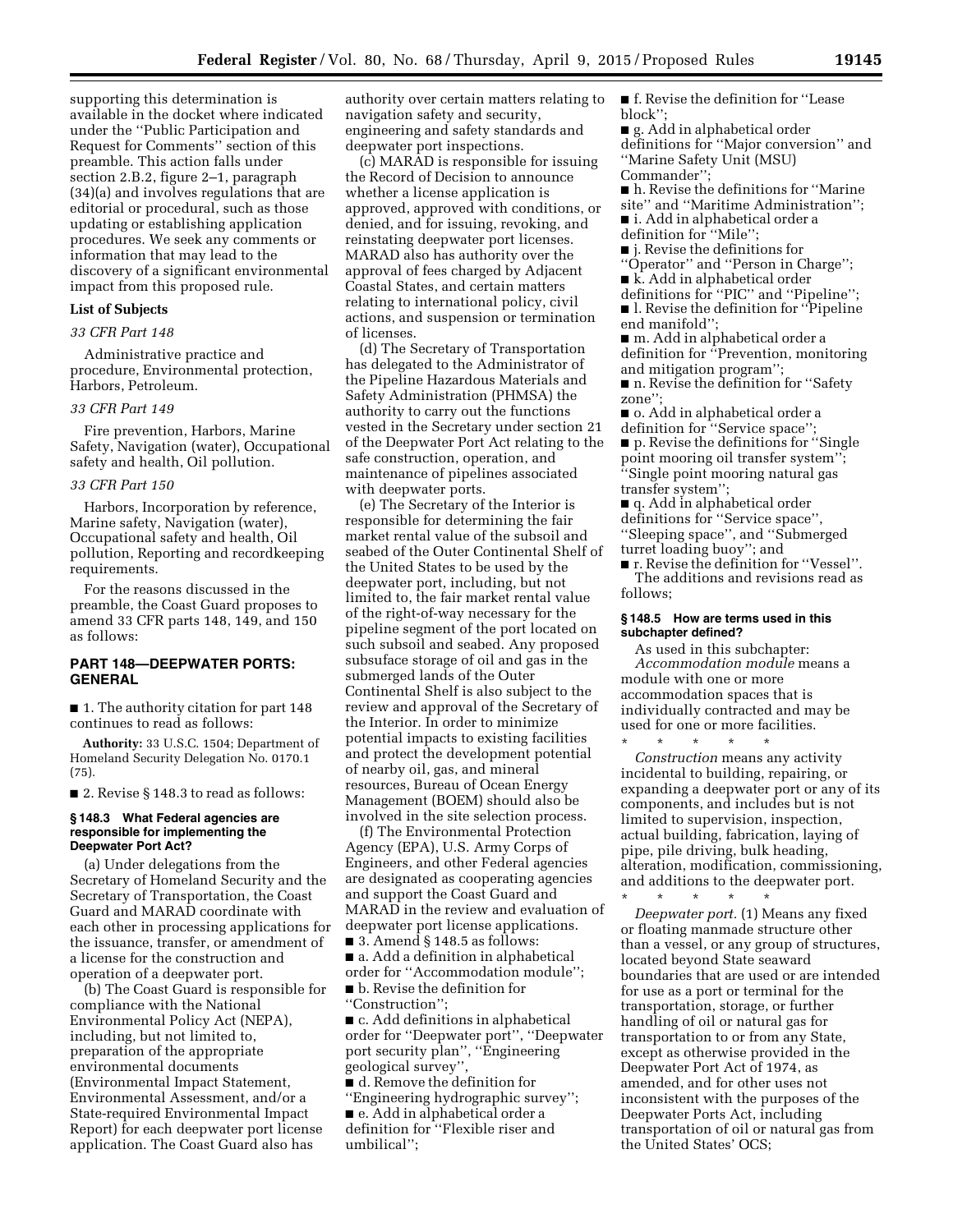(2) Includes all components and equipment, including pipelines, pumping stations, service platforms, buoys, mooring lines, and similar facilities, to the extent that they are located seaward of the high water mark;

(3) Includes, in the case of natural gas, all components and equipment, including pipelines, pumping or compressor stations, service platforms, buoys, mooring lines, and similar facilities which are proposed and/or approved for construction and operation as part of the deepwater port, to the extent that they are located seaward of the high water mark and do not include interconnecting facilities; and

(4) Must be considered a ''new source'' for purposes of the Clean Air Act, as amended (codified at 42 U.S.C. 7401 *et seq.*), and the Federal Water Pollution Control Act, as amended (codified at 33 U.S.C. 1251 *et seq.*).

*Deepwater port security plan* or *DPSP*  means the plan developed to ensure the implementation of security measures, at each Maritime Security Level defined in 33 CFR 101.105, to protect the deepwater port and its servicing vessels or those vessels interfacing with the deepwater port, and any cargoes and persons on board the port or vessels.

\* \* \* \* \* *Engineering geological survey* means a detailed geological analysis of seabed soil samples performed to determine the physical composition—for example the mineral content—and structural integrity for the installation of offshore components and structures.

*Flexible riser* and *umbilical* refer to the parts of a single point mooring system and include the flexible product transfer and control system from the submerged turret loading (STL) buoy to a pipeline end manifold (PLEM).

\* \* \* \* \* *Lease block* means an area established either by the Secretary of the Interior under 43 U.S.C. 1334, or by a State under 43 U.S.C. 1311.

\* \* \* \* \*

*Major conversion* means a conversion that the Commandant (CG–5P) determines will result in a substantial change to the deepwater port's type or essence, dimensions, carrying capacity (if a floating deepwater port), processing equipment, or expected useful lifespan.

\* \* \* \* \* *Marine Safety Unit (MSU) Commander* means the same as the definition in 33 CFR 3.01–1(d)(2).

*Marine site* means the area in which the deepwater port is located, including, but not limited to, the safety zone and all areas seaward of the high water mark in which associated components and

equipment of the deepwater port are located.

*Maritime Administration* or *MARAD*  means the Administrator of the Maritime Administration or that person's designees, and includes the Associate Administrator for Intermodal System Development, Maritime Administration, or that individual's authorized representative, at 1200 New Jersey Avenue SE., Washington, DC 20590, telephone (202) 366–0926. \* \* \* \* \*

*Mile* means nautical mile. \* \* \* \* \*

*Operator* means the licensee or the licensee's designee.

 $\star$   $\star$   $\star$ *Person in charge,* when used without the abbreviation ''*PIC,''* means a person in charge of an operation other than transfer operations.

*PIC* means an individual designated as a person in charge of transfer operations under 33 CFR 154.710 for oil facilities or 33 CFR 127.301 for liquefied natural gas (LNG) facilities.

\* \* \* \* \* *Pipeline* means the pipeline portion of a deepwater port downstream of the last valve, and associated safety equipment, on the pipeline end manifold (PLEM). On deepwater ports with multiple mooring stations, the term includes the flow line or gathering line between each PLEM.

*Pipeline end manifold* or *PLEM* means the deepwater port process skids containing the valves, controls, and instrumentation downstream of the mooring equipment. The PLEM is normally subsea and will normally include the last downstream valve prior to the deepwater port pipeline. \* \* \* \* \*

*Prevention, monitoring, and mitigation program* or *PMMP* means a post-licensing, performance-based process to evaluate the effectiveness of preventing or mitigating environmental impacts from deepwater port construction and operations, and including the development of a preconstruction monitoring baseline with subsequent periodic evaluations to determine if and when improvements to the program must be incorporated.

\* \* \* \* \* *Safety zone* means a safety zone established around a deepwater port under part 150, subpart J, of this chapter and extending up to 500 meters (approximately 1,640 feet) around the deepwater port, measured from each point on its outer edge or from its construction site, except as authorized by generally accepted international

standards or as recommended by the International Maritime Organization but not interfering with the use of recognized sea lanes.

*Service space* means a space used for a galley, a pantry containing cooking appliances, a storeroom, or a workshop other than those in industrial areas, and trunks to those spaces.

\* \* \* \* \*

*Single point mooring oil transfer system* or *SPM–OTS* means the part of the oil transfer system from the pipeline end manifold to the end of the hose string that connects to the tanker's manifold. This is not part of a submerged turret loading-single point mooring (STL–SPM) system.

*Single point mooring natural gas transfer system* or *SPM–NGTS* means the part of the natural gas transfer system from the pipeline end manifold to the end of the hose string that connects to the tanker's manifold. This is not part of a submerged turret loading-single point mooring (STL– SPM) system.

*Sleeping space* means a space provided with bunks for sleeping.

\* \* \* \* \* *Submerged turret loading buoy* or *STL buoy* means a loading buoy connected to the riser and umbilical that is pulled into a tanker's receiving cone for the transfer of oil or natural gas.

\* \* \* \* \* *Vessel* means every description of watercraft or artificial contrivance used or capable of being used as a means of transportation on or through the water.

 $\blacksquare$  4. Amend § 148.8 as follows:

■ a. In paragraph (a), add a sentence at the end of the paragraph; and

■ b. In paragraph (b) introductory text, remove the words ''may be made at any time after the Maritime Administration issues a record of decision approving the application, and''.

The addition reads as follows:

#### **§ 148.8 How are certifying entities designated and used for purposes of this subchapter?**

(a)  $*$   $*$   $*$  Applicants may, with Commandant (CG–5P) approval, nominate a CE before the Maritime Administration issues a Record of Decision.

\* \* \* \* \* ■ 5. Amend § 148.105 by:  $\blacksquare$  a. Revising paragraphs (g)(1)(i),  $(g)(2)(iii)$ ,  $(i)(1)$ , and  $(j)$  introductory text;  $\blacksquare$  b. Adding paragraphs (j)(1), (j)(1)(i),  $(j)(1)(ii)$ , and  $(j)(2)$ ;

 $\blacksquare$  c. Revising paragraphs  $(k)(1)$ introductory text,  $(m)(1)(i)$ ,  $(m)(1)(iii)$ , and  $(m)(2)$ ;

 $\blacksquare$  d. Adding paragraphs  $(m)(3)$  and  $(4)$ ;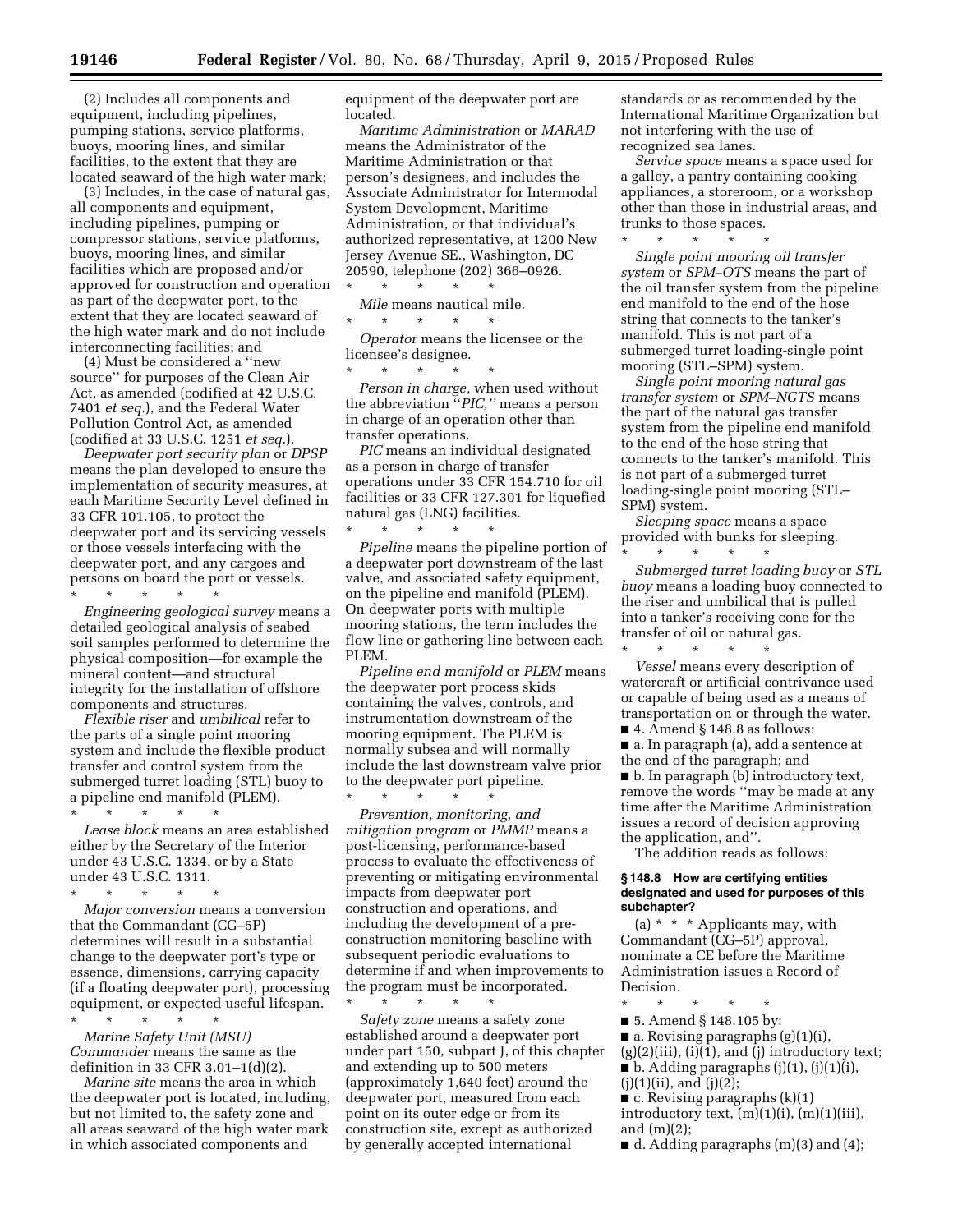$\blacksquare$  e. Revising paragraphs (n) introductory text, (s)(6)(iv), (t) introductory text, (y), and (z); and ■ f. Adding paragraph (ff).

The revisions and additions read as follows:

#### **§ 148.105 What must I include in my application?**

- $*$  \*
- (g) \* \* \*
- $(1) * * * *$

(i) Annual financial statements, audited by an independent certified public accountant, for the previous 3 years, including, but not limited to, an income statement, balance sheet, and cash flow statement with footnote disclosures prepared according to U.S. Generally Accepted Accounting Principles; provided, however, that MARAD, in consultation with the Commandant (CG–5P), may waive this requirement upon finding:

\* \* \* \* \*

 $(2) * * * *$ (iii) A preliminary estimate of the cost of removing all of the deepwater port marine components, including pipelines that lie beneath the seabed. The licensee of a deepwater port is responsible for the costs associated with removal of all deepwater port components. Should a license be granted, MARAD will require a bond, guarantee, or other financial instrument to cover the complete cost of decommissioning as a condition of the

- license. \* \* \* \* \*
	- (i) \* \* \*

(1) Evidence, to the extent available, that the requirements of 33 U.S.C. 1341(a)(1) will be satisfied. If complete information is not available by the time MARAD must either approve or deny the application under 33 U.S.C. 1504(i)(1), the license for the deepwater port will be conditioned upon the applicant demonstrating that the requirements of 33 U.S.C. 1341(a)(1) will be satisfied.

\* \* \* \* \*

(j) *Coastal zone management.* (1) The application must be accompanied by a completed consistency certification that the proposed activity complies with, and will be conducted in a manner consistent with, each affected state's Coastal Management Program. This certification must include—

(i) The statement: ''The proposed activity complies with the enforceable policies of [NAME OF AFFECTED STATE]'s approved management program and will be conducted in a manner consistent with such program.''; and

(ii) A copy of the environmental evaluation required by § 148.105(z) of this part; and

(2) At the time of submitting the application, the applicant must also furnish to the appropriate agency of each State where the proposal may affect a coastal use or resource, a copy of the certification requesting concurrence with the consistency certification. Complete procedures for providing data for the consistency certification are specified at 15 CFR part 930, subpart D.

(k) *Identification of lease block.* (1) Identification of each lease block where any part of the proposed deepwater port or its approaches is located. This identification must be made on official Outer Continental Shelf leasing maps or protraction diagrams, where available. Each map and diagram must be certified by a professional surveyor, or, in the alternative, the applicant must provide an equivalent means of certifying accuracy. For each lease block, provide the following:  $\ast\quad\ast\quad\ast$ 

- \* \* \* \* \*
	- (m) \* \* \*
	- $(1)$ <sup>\*</sup> \* \*

(i) Fixed and floating structures and associated components seaward of the high water mark; \* \* \* \* \*

(iii) Proposed anchorage and mooring areas, including areas associated with construction and pipelaying operations;

(2) A reconnaissance hydrographic survey of the proposed marine site. This survey should provide data on the water depth, cultural resources, and a general characterization of the sea bottom. A requirement to submit a reconnaissance hydrographic survey of the final marine site will be imposed as a condition in the license. The applicant may submit existing data, gathered within the previous 5 years (or within a longer timeframe if approved by the Commandant (CG–5P)), but it must be supplemented by field data for the specific locations in which a high degree of variability exists;

(3) Meteorological/oceanographic (''MetOcean'') data. This should include prevailing winds, currents, waves and storms in the vicinity of the proposed marine site; and

(4) Vessel traffic data. At least one year of vessel traffic data from the most recent year's data, if available, in the vicinity of the proposed marine site.

(n) *Engineering geological survey data.* An initial preliminary analysis of the general character and condition of the ocean bottom and sub-bottom, soils and sediments throughout the marine site, and, if applicable, soils and

topography throughout the terrestrial site. If the applicant proposes to use horizontal directional drilling (HDD), the initial preliminary analysis must include a study addressing the feasibility of HDD in the proposed HDD location. The applicant may use existing data, so long as it was collected within the last 5 years (or within a longer timeframe if approved by the Commandant (CG–5P)) and continues to provide accurate information about conditions throughout the site. If not, a new survey must be completed to provide supplemental data. The analysis must include an opinion by a registered professional specializing in soil mechanics, such as a registered professional engineer or an equivalent means of certifying accuracy, concerning:

- \* \* \* \* \*
- $(s) * * * *$
- $(6) * * * *$

(iv) Any associated equipment, including equipment for oil or natural gas regasification, throughput measuring, leak detection, emergency shutdown, and the alarm system.

\* \* \* \* \* (t) *Information on offshore pipelines.*  To facilitate timely processing of an application, applicants are encouraged to consult with PHMSA to verify the requirements for the design, construction, operation and maintenance of pipelines prior to submitting an application, which must include the following:

\* \* \* \* \*

(y) *Risk and consequence assessment.*  The applicant must submit a sitespecific risk and consequence assessment to assess the risks and consequences of accidental and intentional events that compromise cargo containment. The applicant may consult with the Commandant (CG–5P) to ensure that appropriate assessment procedures are used. If the Coast Guard determines that an independent risk and consequence assessment is necessary, the Coast Guard may require the applicant to provide additional data in order to support an independent, sitespecific analysis. The Coast Guard may use an approved third party to analyze the applicant provided data for impact on the public, property, and the environment including, but not limited to, potential events that result in a liquefied natural gas or oil spill, vapor dispersion and/or fire. The Coast Guardapproved third party will use validated models, for example, computational fluid dynamics, or an equivalent model.

(z) *Environmental evaluation.* An analysis, sufficient to meet the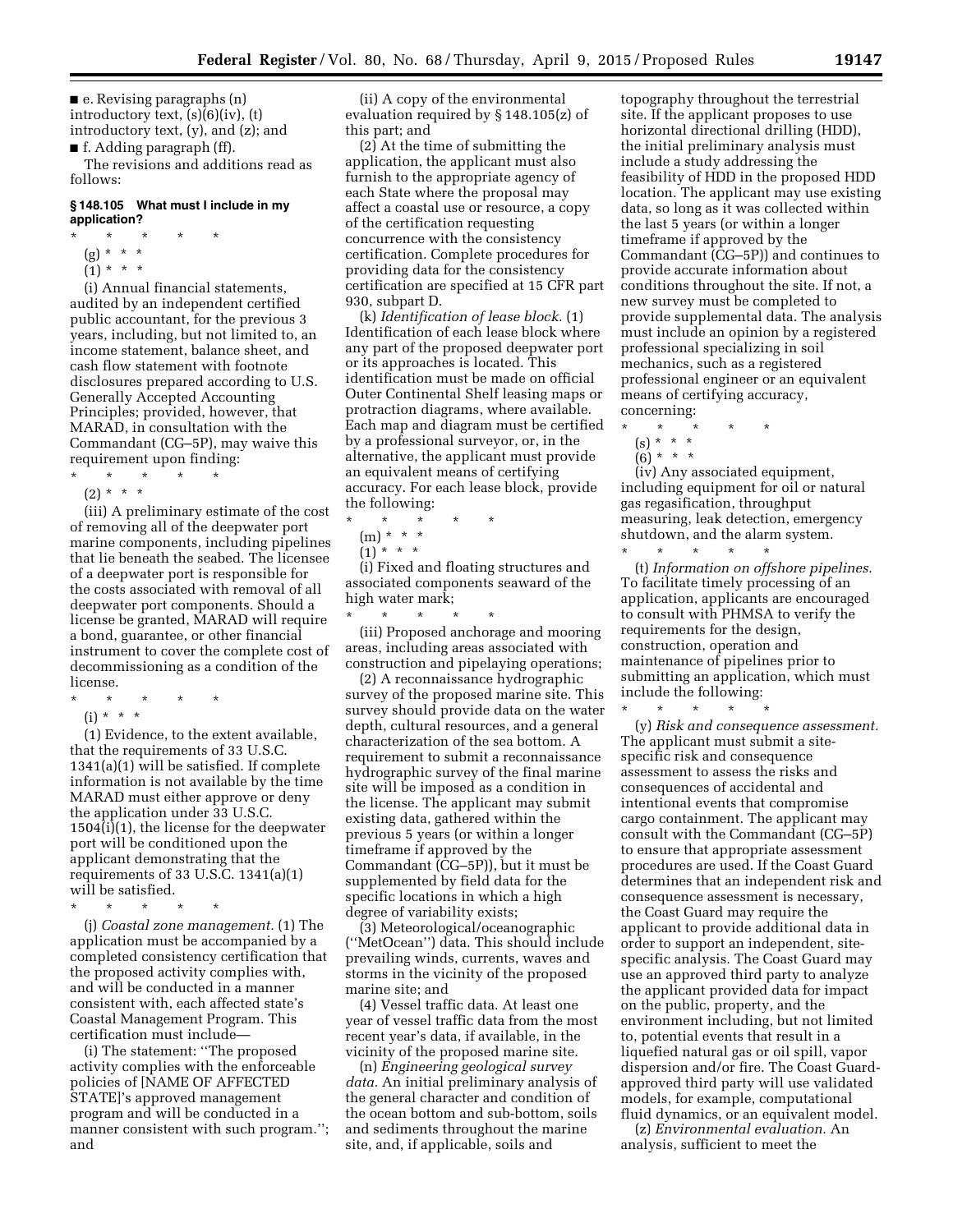requirements of the National Environmental Policy Act, and as outlined in subpart H of this part, of the potential impacts on the natural and human environments, including sufficient information that complies with all applicable Federal, tribal, and State requirements for the protection of the environment. The analysis must identify a reasonable range of alternatives to the proposed action including, but not limited to, deepwater port location, pipeline route and landfall, construction methods, deepwater port design, and technologies used during operation.

\* \* \* \* \*

(ff) *MARPOL 73/78 requirements for certification as Reception Facility for Oil, Noxious Liquid Substances, and Garbage.* The deepwater port license applicant must include an application for a Certificate of Adequacy (COA) as defined in 33 CFR 158.120 or a written waiver justifying why compliance with the International Convention for the Prevention of Pollution from Ships, 1973, as modified by the Protocol of 1978 relating to that Convention, or MARPOL 73/78, is unreasonable or impracticable.

■ 6. Revise § 148.107 to read as follows:

## **§ 148.107 What happens if I supplement my application?**

(a) The Commandant (CG–5P), in coordination with MARAD, may require the applicant, or the applicant's affiliates, to file as a supplement to the application any analysis, explanation, or other information the Commandant (CG–5P) deems necessary to process the application.

(b) The Commandant (CG–5P), in coordination with MARAD, may require the applicant, or the applicant's affiliates, to make available for Coast Guard or MARAD examination, under oath or for interview, persons having, or believed to have, necessary information.

(c) If information under paragraph (a) or (b) of this section is required, the Commandant (CG–5P), with input from the applicant, will determine if that required supplemental information can be provided in a timeframe necessary to meet the Act's timeline for processing the application. If the information under paragraph (a) or (b) cannot be provided in that timeframe, the Commandant (CG–5P), in consultation with MARAD, may suspend the timeline for processing the application until the Commandant (CG–5P) receives that information and deems it to be adequate.

(d) The deadline for the Administrator's review of an application under the Act is extended for a period of time equal to the total number of days

of all suspensions made under paragraph (c) of this section.

(e) If information under paragraph (a) or (b) of this section is required, and the Commandant (CG–5P) determines that reasonable progress is not being made to supply that information, the Commandant (CG–5P) may recommend to MARAD to either suspend processing of the application indefinitely or to treat the application as withdrawn in accordance with § 148.283 of this part.

#### **§ 148.125 [Amended]**

 $\blacksquare$  7. Amend § 148.125(c) by adding the words ''and additional environmental analysis'' after the words ''operations manual''.

## **§ 148.207 [Amended]**

 $\blacksquare$  8. Amend § 148.209 by revising paragraph (a) to read as follows:

## **§ 148.209 How is the application processed?**

\* \* \* \* \* (a) Each Federal agency with jurisdiction over any aspect of ownership, construction, or operation of deepwater ports; and  $\star$   $\star$   $\star$ 

■ 9. Revise § 148.211 to read as follows:

#### **§ 148.211 What must I do if I need to change my application?**

(a) If at any time before MARAD approves or denies an application, the information in it changes, becomes incomplete, or becomes inaccurate, the applicant must promptly submit the changes, additional information, or necessary corrections in the manner set forth in § 148.115 of this part.

(b) The Coast Guard may determine that the change or required information is of such magnitude that it warrants submission of an amended or, in some cases, a completely revised application. The Commandant (CG–5P), in consultation with MARAD, will determine if the change is of such a magnitude as to require reopening of the scoping process or otherwise warrant the opportunity for additional public comment on the proposed action.  $\blacksquare$  10. Add § 148.214 to read as follows:

#### **§ 148.214 May I resubmit my application?**

With the approval of MARAD, in consultation with the Commandant (CG–5P), an applicant may resubmit a previously withdrawn application in accordance with subpart B of this part. The Commandant (CG–5P) may waive such subpart B requirements as the Commandant (CG–5P) deems appropriate. Where the application was previously denied, or withdrawn due to concerns raised by either MARAD or the governor of an Adjacent Coastal State,

the resubmission must be accompanied by a memorandum in which the applicant shows clearly how the application has been revised to address those reasons for denial or concerns.

## **§ 148.215 [Amended]**

■ 11. Amend § 148.215 as follows:

■ a. Redesignate paragraph (d) as

paragraph (c)(5); and

■ b. In newly redesignated paragraph (c)(5), after the words ''determination that the'', add the words ''proposed deepwater''.

 $\blacksquare$  12. Amend § 148.217 by revising paragraphs (b)(1), (c), and (d) to read as follows:

#### **§ 148.217 How can a State be designated as an Adjacent Coastal State?**

\* \* \* \* \*

(b) \* \* \*

(1) Be submitted in writing to MARAD within 14 days after the date of publication of the notice of application in the **Federal Register**; \* \* \* \* \*

(c) Upon receipt of a request, MARAD will send a copy of the State's request to the Administrator of the National Oceanic and Atmospheric Administration (NOAA) and ask for the Administrator's recommendations within an amount of time that will allow MARAD, in consultation with the Commandant (CG–5P), 45 days from receipt of the request to determine the matter.

(d) If after receiving NOAA's recommendations, MARAD determines that the State should be considered an Adjacent Coastal State, MARAD, in consultation with the Commandant (CG–5P), will so designate it. If MARAD, in consultation with the Commandant (CG–5P), denies the request, he or she will notify the requesting State's Governor of the denial.

#### **§ 148.222 [Amended]**

■ 13. Amend § 148.222(b) by removing the words ''The Commandant (CG–5) or the MARAD Administrator'' and adding, in their place, the words ''MARAD, in coordination with the Commandant  $(CG-5P)$ ,".

■ 14. Revise § 148.228 to read as follows:

#### **§ 148.228 What if a formal evidentiary hearing is necessary?**

After all public meetings under § 148.222 of this part are concluded, MARAD, in consultation with the Commandant (CG–5P), will consider whether there are one or more specific and material factual issues that may be resolved by a formal evidentiary hearing. If it is determined that a formal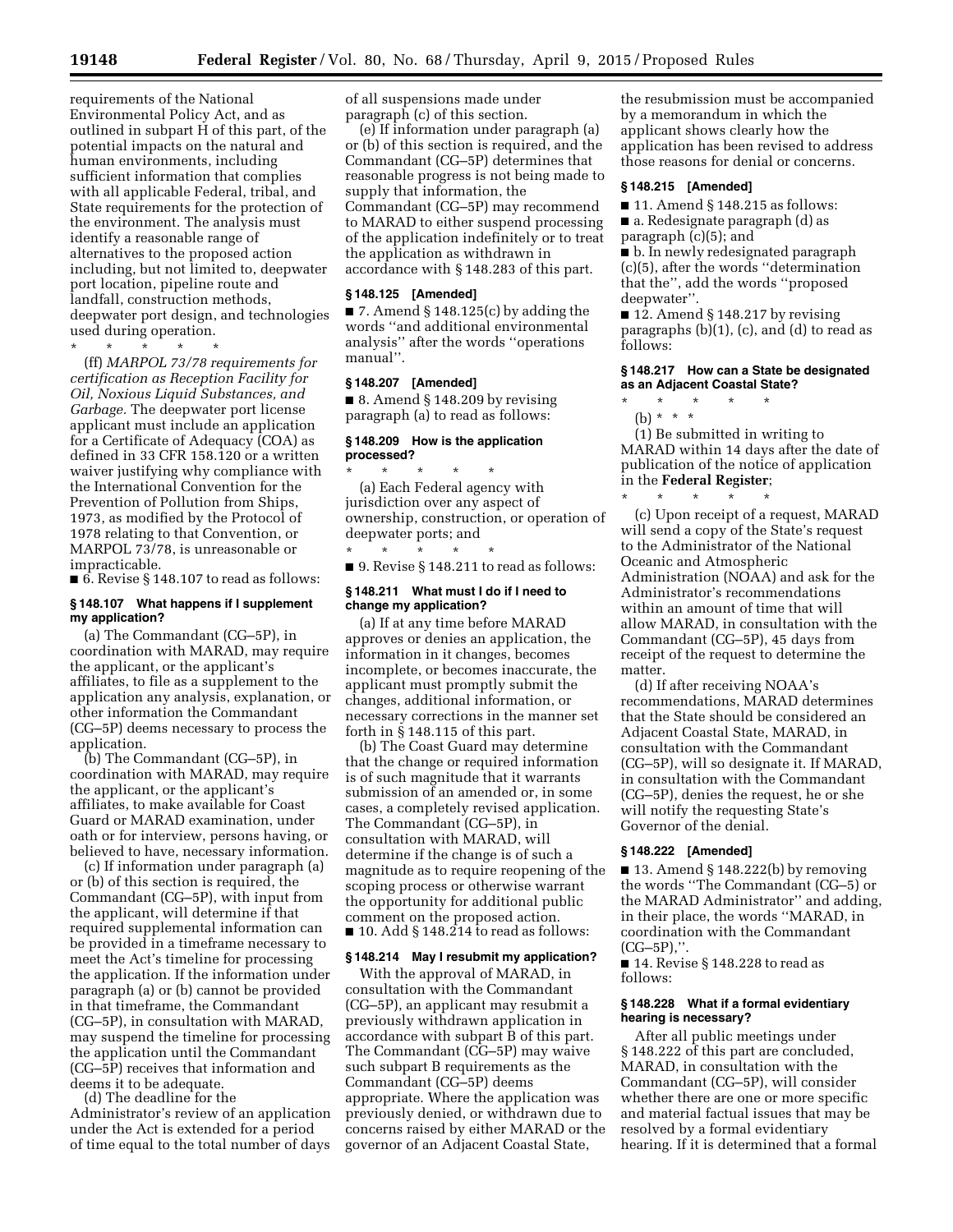evidentiary hearing is necessary, the hearing will be conducted in accordance with 5 U.S.C. 554, in accordance with procedures prescribed by MARAD.

#### **§§ 148.230, 148.232, 148.234, 148.236, 148.238, 148.240, 148.242, 148.244, 148.246, 148.248, 148.250, 148.252, 148.254, and 148.256 [Removed and Reserved]**

■ 15. Remove and reserve §§ 148.230 148.232, 148.234, 148.236, 148.238, 148.240, 148.242, 148.244, 148.246, 148.248, 148.250, 148.252, 148.254, and 148.256.

■ 16. Revise § 148.276 to read as follows:

## **§ 148.276 What is the timeline for approving or denying an application?**

(a) In 33 U.S.C. 1504, the Act provides strict timelines for action on a license application, which, if closely observed, can lead to action in just under 1 year. The Coast Guard, with the concurrence of MARAD, may suspend the timeline if an applicant fails to provide timely information or requests additional time to comply with a request, as described in § 148.107 of this part.

(b) The timeline for action on a license application includes publishing a notice of application. A notice of application is published after it has been determined that the application contains sufficient material for processing the application. The Coast Guard and MARAD must conduct a public hearing in each Adjacent Coastal State within 240 days of publishing the notice.

(c) After the final environmental impact statement is published, MARAD will hold a final public hearing in each Adjacent Coastal State. MARAD issues a Record of Decision (ROD) approving or denying a license application within 90 days after the final public hearing. Actual issuance of a license may not take place until certain conditions imposed by the ROD have been met. Those conditions may include how the applicant must address design, construction, installation, testing, operations, and decommissioning of the deepwater port, or meet the requirements of other agencies. ■ 17. Amend § 148.277 by adding paragraph (d) to read as follows:

#### **§ 148.277 How may Federal agencies and States participate in the application process?**

\* \* \* \* \* (d) Approvals or disapprovals of the application from the governors of Adjacent Coastal States will be accepted by MARAD only within the 45-day period after the close of the final public hearing on the application, and not before the final public hearing. If the

governor fails to transmit his or her approval or disapproval to MARAD not later than 45 days after the last public hearing, such approval will be conclusively presumed.

## **§ 148.281 [Amended]**

■ 18. Amend § 148.281(b)(1) by removing the letter ''G'' after the word ''subpart'' and adding, in its place, the letter "H".

■ 19. Revise § 148.283 to read as follows:

#### **§ 148.283 When may the application process be stopped and an application be treated as withdrawn?**

(a) The Commandant (CG–5P) may recommend to MARAD that an application be treated as withdrawn before the application is approved or denied if—

(1) The application is withdrawn before MARAD approves it; or

(2) The application is incomplete, and the applicant does not respond to a request by the Commandant (CG–5P) for further information, as per § 148.107 of this part.

(b) The Commandant (CG–5P) and MARAD will provide joint written notice to the applicant of an action taken under this section.

#### **§ 148.405 [Amended]**

■ 20. Amend § 148.405(c)(2) as follows: ■ a. After the word "limits", remove the symbol ","; and

■ b. After the word "explosives", add the words '', per the applicable guidance for geological and geophysical surveys prescribed by the Bureau of Ocean Energy Management (BOEM)''.

## **Subpart G—[Redesignated as Subpart H]**

■ 21. Redesignate subpart G, consisting of §§ 148.700 through 148.737, as subpart H.

■ 22. Add new subpart G entitled ''Subpart G—Oil Pollution Act of 1990 Limits of Liability for Deepwater Ports'' and move §§ 148.600 and 148.605 from subpart F to new subpart G and revise them to read as follows:

Subpart G—Oil Pollution Act of 1990 Limits of Liability for Deepwater Ports

#### **§ 148.600 Where can I find the Oil Pollution Act of 1990 (OPA 90) limits of financial liability for deepwater ports?**

The OPA 90 limits of liability for deepwater ports are set forth in 33 CFR 138.230(b). The limits of liability in that section are adjusted periodically for significant increases in the Consumer Price Index, in accordance with 33 U.S.C. 2704(d)(4) and the procedures in 33 CFR 138.240. The limits of liability

may also be adjusted under 33 U.S.C. 2704(d)(2) and the procedures in § 148.605 of this subpart.

#### **§ 148.605 What are the procedures under OPA 90 for adjusting a deepwater port's limit of liability under 33 U.S.C. 2704(d)(2)?**

(a) Upon an applicant's or licensee's request, the Coast Guard may lower the generally applicable OPA 90 limit of liability for deepwater ports in 33 CFR 138.230(b)(1). The Coast Guard may do so under 33 U.S.C. 2704(d)(2) on a port by-port-basis, after evaluating a spill risk analysis and an economic analysis. Adjustments to a deepwater port's limit of liability are established by a rulemaking that allows for public notice and comment, and if approved, will be codified at 33 CFR 138.230(b)(2).

(b) The limit of liability of a deepwater port will not be reduced to less than \$50 million, and may be increased following a reduction, as the Coast Guard deems appropriate, if the design, construction, or operation of the deepwater port changes, or if oil spill incidents related to the deepwater port, or to deepwater ports generally, indicate that a higher limit is needed.

(c) Requests to adjust the limit of liability for a deepwater port under this subpart must be submitted to the Commandant (CG–5P). Requests to adjust the limits of liability may be submitted with a license application or upon receipt of a license from MARAD to construct and operate the proposed deepwater port. If the request for adjustment is submitted with the license application, no action will be taken on the request until MARAD issues a license to construct and operate the proposed deepwater port.

(d) Requests to adjust the limit of liability under this subpart must include a risk analysis of the deepwater port to determine its maximum probable oil discharge and an economic analysis to determine the OPA 90 responsible party removal costs and OPA 90 removal costs and damages for which the responsible party is liable under 33 U.S.C. 2702 that could result from such a spill.

(1) The risk analysis must, as applicable, consider the following factors:

(i) Deepwater port oil handling, storage, transfer, and transportation capacity and practices.

(ii) Type of oil handled.

(iii) Physical layout and condition of the deepwater port.

(iv) On-site oil spill response capability.

(v) Oil spill history of the deepwater port.

(vi) The pipeline oil leak detection system.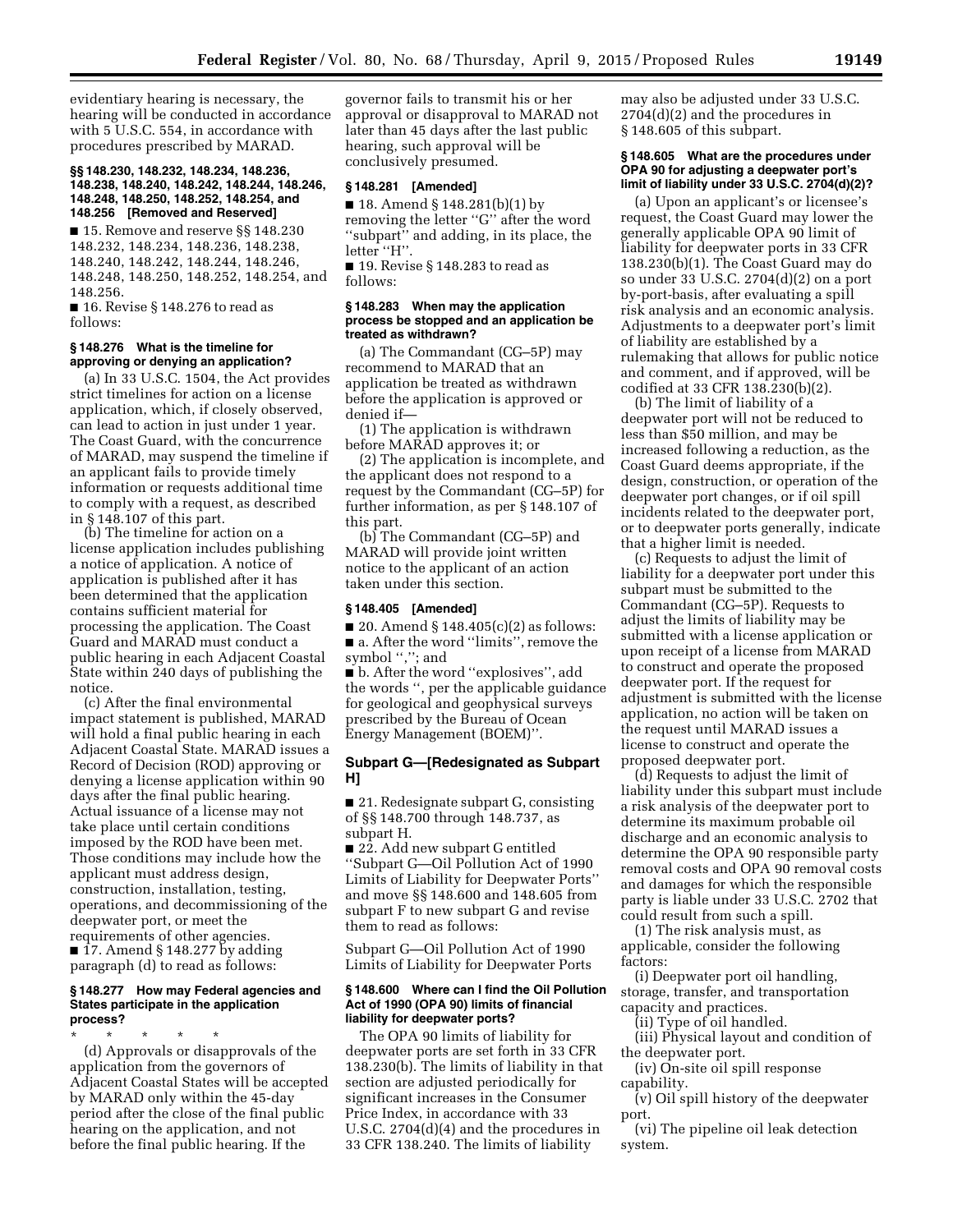(vii) Section-by-section pipeline analysis of credible oil spill scenarios.

(viii) Other oil spills for which the deepwater port might be solely or jointly liable (such as tanker spills).

(2) The economic analysis must, as applicable, consider the following factors for the maximum credible spill:

(i) Spill trajectories.

(ii) Potential responsible party removal costs.

(iii) Potential removal costs and damages for which the responsible party is liable under 33 U.S.C. 2702.

## **Subpart H—Environmental Review Criteria for Deepwater Ports**

■ 23. Amend § 148.707 as follows: ■ a. Revise the section heading and paragraph (b) introductory text; ■ b. In paragraph (b)(1)(i), before the word ''endangered'', add the words ''threatened and'', and after the word ''species'', add the words ''and critical habitats'';

■ c. In paragraph (b)(1)(iii), remove the word ''sanctuaries'' and add, in its place, the words ''protected areas''; ■ d. In paragraph (b)(1)(vii), remove the word ''and'';

 $\blacksquare$  e. In paragraph (b)(1)(viii), remove the symbol ".", and add, in its place, the symbol ";"; and

 $\blacksquare$  f. Add paragraphs (b)(1)(ix) and (x).

The revisions and additions read as follows:

#### **§ 148.707 What type of criteria will be used in an environmental evaluation and how will they be applied?**

\* \* \* \* \*

(b) The environmental evaluation will be applied to the phases of construction, operation, and decommissioning of the proposed action and alternatives. Alternatives must consider alternate siting of the deepwater port as well as different technologies and pipeline routes. The evaluation will assess:

 $(1) * * * *$ 

(ix) Marine, coastal, and migratory birds; and

(x) Marine mammals and fisheries. \* \* \* \* \*

## **§ 148.715 [Amended]**

 $\blacksquare$  24. Amend § 148.715 as follows: ■ a. In the introductory text, remove the word ''reasonable'' and add, in its place, the words ''a reasonable range of''; ■ b. In paragraph (a), after the word "assessment" and before the comma, add the words ''including, but not limited to, geographic relevance, age of data used (generally no more than 5 years at the time of submission) and methods of data analysis''; and ■ c. In paragraph (a), remove the text "; and'' and add, in its place a period.

## **§ 148.720 [Amended]**

■ 25. Amend § 148.720 $(k)$  by adding the words '', but not limited to,'' after the word ''including''.

## **§ 148.725 [Amended]**

■ 26. Amend § 148.725 introductory text by removing the word ''reasonable'' and adding, in its place, the words ''a reasonable range of''.

## **§ 148.730 [Amended]**

■ 27. Amend § 148.730 as follows:

■ a. In the introductory text, remove the word ''reasonable'' and add, in its place, the words ''a reasonable range of''; and ■ b. In paragraph (a), remove the words ''from appropriate State agencies for any designated Adjacent Coastal State'' and add, in its place, the words ''described in § 148.105(j) of this part''.

## **§ 148.735 [Amended]**

■ 28. Amend § 148.735 introductory text by removing the word ''reasonable'' and adding, in its place, the words ''a reasonable range of''.

■ 29. Revise § 148.737 to read as follows:

## **§ 148.737 What environmental statutes must an applicant follow?**

In constructing and operating a deepwater port, the deepwater port must comply with all applicable Federal, State, and tribal environmental statutes and Executive Orders (E.O.s). For the purposes of information only, a non-exhaustive list of Federal environmental statutes and E.O.s is available online via a Coast Guard Web site: *[http://www.uscg.mil/hq/cg5/cg522/](http://www.uscg.mil/hq/cg5/cg522/cg5225/) [cg5225/.](http://www.uscg.mil/hq/cg5/cg522/cg5225/)* 

## **PART 149—DEEPWATER PORTS: DESIGN, CONSTRUCTION, AND EQUIPMENT**

■ 30. The authority citation for part 149 continues to read as follows:

**Authority:** 33 U.S.C. 1504; Department of Homeland Security Delegation No. 0170.1 (75).

## **§§ 149.306–149.315 [Removed and Reserved]**

■ 31. Remove and reserve §§ 149.306 through 149.315.

## **§§ 149.100–149.700 [Redesignated]**

■ 32. Redesignate §§ 149.100 through 149.700 as shown in the following table:

| Old section, | New section, |
|--------------|--------------|
| old subpart  | new subpart  |
| 149.100, B   | 149.100, C   |
| 149.103, B   | 149.105, C   |
| 149.105, B   | 149.110, C   |
| 149.110, B   | 149.115, C   |
| 149.115. B   | 149.120. C   |

| 149.120, B<br>149.125, C<br>149.125, B<br>149.130, C<br>149.130, B<br>149.135, C<br>149.135, B<br>149.140, C<br>149.140, B<br>149.64, B<br>149.145, B<br>149.150, C<br>149.300, C<br>149.200, D<br>149.301, C<br>149.201, D<br>149.302, C<br>149.202, D<br>149.303, C<br>149.203, D<br>149.304, C<br>149.204, D<br>149.305, C<br>149.205, D<br>149.316, C<br>149.207, D<br>149.317, C<br>149.208, D<br>149.318, C<br>149.209, D<br>149.319, C<br>149.210, D<br>149.320, C<br>149.211, D<br>149.321, C<br>149.212, D<br>149.322, C<br>149.213, D<br>149.323, C<br>149.214, D<br>149.324, C<br>149.215, D<br>149.325, C<br>149.216, D<br>149.326, C<br>149.217, D<br>149.327, C<br>149.218, D<br>149.328, C<br>149.219, D<br>149.329, C<br>149.220, D<br>149.330, C<br>149.221, D<br>149.331, C<br>149.222, D<br>149.332, C<br>149.223, D<br>149.224, D<br>149.333, C<br>149.334, C<br>149.225, D<br>149.335, C<br>149.226, D<br>149.336, C<br>149.227, D<br>149.337, C<br>149.228, D<br>149.338, C<br>149.229, D<br>149.339, C<br>149.230, D<br>149.340, C<br>149.231, D |
|-------------------------------------------------------------------------------------------------------------------------------------------------------------------------------------------------------------------------------------------------------------------------------------------------------------------------------------------------------------------------------------------------------------------------------------------------------------------------------------------------------------------------------------------------------------------------------------------------------------------------------------------------------------------------------------------------------------------------------------------------------------------------------------------------------------------------------------------------------------------------------------------------------------------------------------------------------------------------------------------------------------------------------------------------------------------------|
| 149.400, D<br>149.300, E<br>149.401, D<br>149.301, E<br>149.402, D<br>149.302,<br>E<br>149.403, D<br>149.303, E<br>149.404, D<br>149.304, E<br>149.405, D<br>149.305, E<br>149.406, D<br>149.306, E<br>149.407, D<br>149.307, E<br>149.408, D<br>149.308, E<br>149.309, E<br>149.409, D<br>149.310, E<br>149.410, D<br>149.411, D<br>149.311, E<br>149.312,<br>149.412, D<br>E<br>149.413, D<br>149.313, E<br>149.414, D<br>149.314,<br>E<br>149.415, D<br>149.315,<br>E<br>149.416, D<br>149.316,<br>E<br>149.417, D<br>149.317, E<br>149.418, D<br>149.318,<br>E<br>149.319,<br>149.419, D<br>Е<br>149.420, D<br>149.320, E<br>149.421, D<br>149.321,<br>Е<br>149.500, E<br>149.400,<br>F<br>149.405, F<br>149.505, E<br>149.410, F<br>149.510,<br>E<br>149.420, F<br>149.520, E                                                                                                                                                                                                                                                                                      |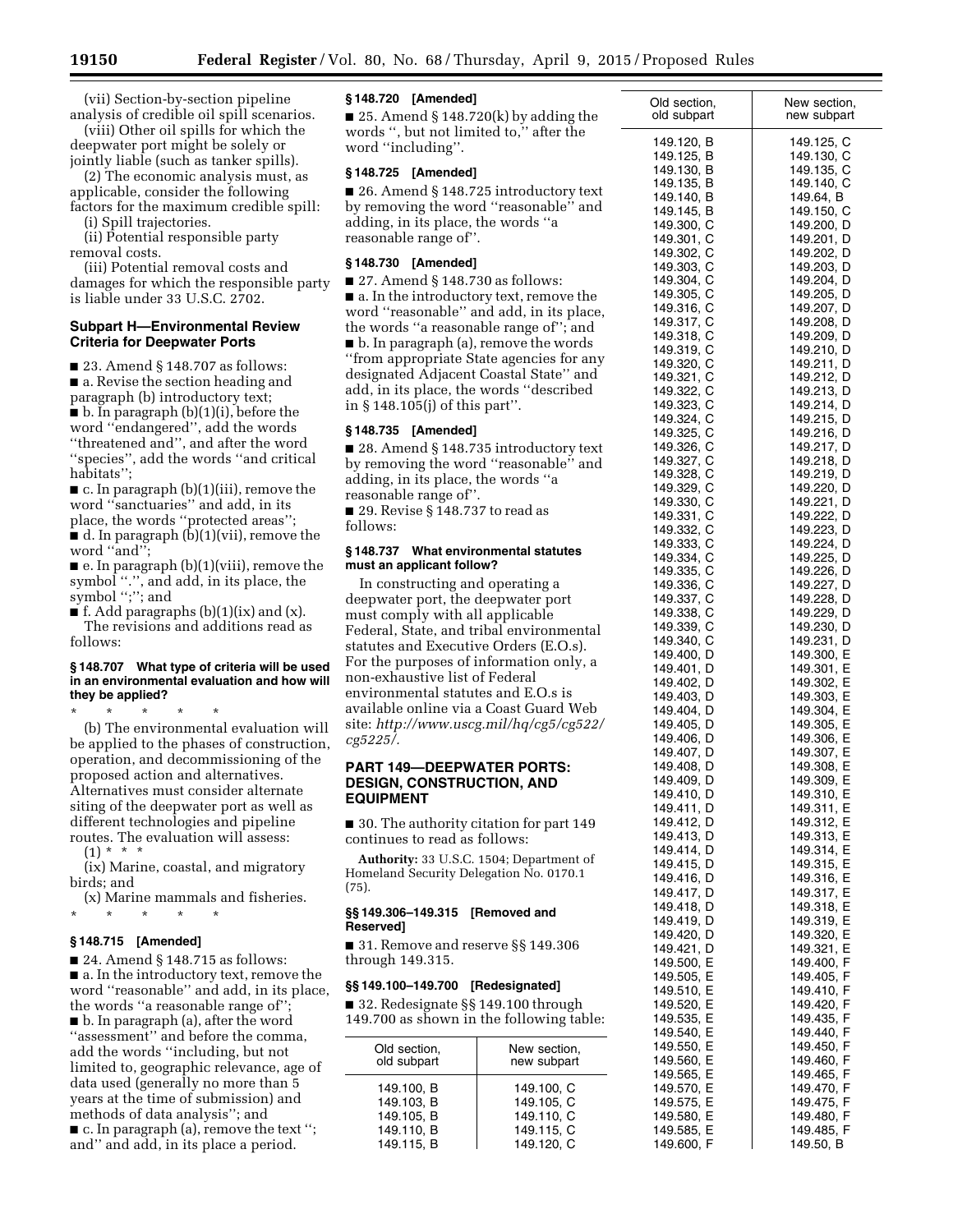| Old section, | New section, |
|--------------|--------------|
| old subpart  | new subpart  |
| 149.610, F   | 149.20, A    |
| 149.615, F   | 149.51, B    |
| 149.620, F   | 149.53. B    |
| 149.625, F   | 149.52, B    |
| 149.640. F   | 149.60, B    |
| 149.641, F   | 149.61, B    |
| 149.655, F   | 149.62, B    |
| 149.660, F   | 149.63. B    |
| 149.665, F   | 149.65, B    |
| 149.670, F   | 149.66, B    |
| 149.675, F   | 149.67, B    |
| 149.680, F   | 149.68. B    |
| 149.685. F   | 149.69. B    |
| 149.690, F   | 149.70, B    |
| 149.691, F   | 149.71, B    |
| 149.692, F   | 149.72, B    |
| 149.693, F   | 149.73, B    |
| 149.694. F   | 149.74. B    |
| 149.695, F   | 149.75, B    |
| 149.696, F   | 149.76, B    |
| 149.697, F   | 149.77, B    |
| 149.700, F   | 149.78. B    |

■ 33. Revise § 149.5 to read as follows:

#### **§ 149.5 What definitions apply to this part?**

Definitions applicable to this part appear in 33 CFR 148.5.

## **§ 149.15 [Removed and Reserved]**

■ 34. Remove and reserve § 149.15.

#### **§ 149.20 [Amended]**

■ 35. In newly redesignated § 149.20, paragraph (a), after the text ''(SPM)'', add the words '', or submerged turret loading (STL) buoy''.

■ 36. Revise the heading of subpart B to read as follows:

## **Subpart B—Design, Construction, Operations, and Equipment**

## **§ 149.50 [Amended]**

■ 37. Amend newly redesignated § 149.50 by adding the words ''the design, construction, operations, and'' after the words ''requirements for'', and by removing the words ''and design'' after the word ''equipment''.

#### **§ 149.51 [Amended]**

■ 38. Amend newly redesignated § 149.51(b) by adding the words ''in the U.S., or an engineer possessing equivalent qualifications in a foreign country as approved by the Commandant (CG–5P),'' after the words ''professional engineer''.

■ 39. Amend newly redesignated § 149.52 as follows:

■ a. In paragraph (b), after the text ''(CG–5P)'' add the words ''or the accepted certifying entity''; and ■ b. Add paragraph (d).

The addition reads as follows:

## **§ 149.52 What are the design standards?**

\* \* \* \* \*

(d) The appropriateness of the design of a deepwater port, or its components, may be shown by its compliance with standards generally used within the offshore industry that are at least equivalent to rules established by any recognized classification society as defined in 46 CFR 8.100. Based on the design, complexity, and location of a deepwater port, the Commandant (CG– 5P) will determine, in coordination with the applicant or licensee, as appropriate, the components to be included in classification society certification or classification certificate. This coordination should start early in the process, especially in the case of manned fixed or floating structures.  $\blacksquare$  40. Add § 149.54 to read as follows:

#### **§ 149.54 What is the process for submitting alterations and modifications affecting the design, construction, and operations of a deepwater port?**

(a) Alterations and modifications affecting the design and construction of a deepwater port must be submitted to the Commandant (CG–5P) for review and approval if—

(1) A license has not yet been issued; or

(2) A license has been issued but the deepwater port has not commenced operations; or

(3) The alterations and modifications are deemed a major conversion; or

(4) The alterations or modifications substantially change the manner in which the deepwater port operates or are not in accordance with a condition of the license.

(b) All other alterations and modifications to the deepwater port must be submitted to the Sector Commander, or MSU Commander with COTP and OCMI authority for review and approval.

(c) Approval for alterations and modifications proposed after a license has been issued will be contingent upon whether the proposed changes will affect the way the deepwater port operates, or any conditions imposed in the license.

(d) The licensee is not authorized to proceed with alterations prior to approval from the Commandant (CG– 5P) for the conditions outlined in paragraph (a) and for approval by the cognizant Sector Commander, or MSU Commander with COTP and OCMI authority as required in paragraph (b) of this section.

(e) During the review and approval process of a proposed alteration or modification, the Commandant (CG–5P) may consult with the Marine Safety Center and cooperating Federal agencies possessing relevant technical expertise.

■ 41. Add § 149.57 to read as follows:

#### **§ 149.57 What is the review and approval process for the design, construction, and commissioning for Deepwater Ports for operation?**

(a) The Coast Guard is responsible for ensuring that all aspects of a deepwater port are in compliance with appropriate standards and requirements. The Coast Guard review of a proposed deepwater port ends at, and includes, the last downstream valve of the pipeline end manifold (PLEM) for each single point mooring-oil transfer system (SPM–OTS) or single point mooring-natural gas transfer system (SPM–NGTS) (last downstream valve prior to connecting to a pipeline). The main gas transmission lines to shore or to offshore pipeline infrastructure, and the flowlines or gathering lines connecting multiple SPM–OTSs or SPM–NGTSs, fall under the jurisdiction of PHMSA.

(b) The Commandant (CG–5P) will coordinate the review and approval for operations for the Coast Guard and other Federal and State agencies as necessary.

(c) Depending on project complexity, construction, and installation timing, the Commandant (CG–5P) will determine, with input from the licensee, when the review process should be initiated and when the certifying entity (CE), if used, should be nominated, approved and engaged. The CE may also be the classification society being used as described in 33 CFR 149.52(d).

(d) Final approval to commence commissioning and operations of the deepwater port will come from the Commandant (CG–5P). This approval may contain additional conditions that must be satisfied once the deepwater port is operational. Once Commandant (CG–5P) has granted the deepwater port clearance to operate, the Sector Commander, or MSU Commander with COTP and OCMI authority will exercise day to day oversight.

 $\blacksquare$  42. Add § 149.58 to read as follows:

#### **§ 149.58 What is the role of the certifying entity in the review and approval process for the design, construction, and commissioning for Deepwater Ports for operation?**

(a) A certifying entity (CE), contracted by the licensee but under the direction of and acting for the Coast Guard, may assist in the review and verification of each phase (*i.e.,* the design, construction, and operations) of a deepwater port. If a CE is used, the CE's review must include a recommendation to the Commandant (CG–5P) on the sufficiency of a deepwater port's design basis and selected drawings, plans, or analysis and procedure. Review for each phase may require on-site inspections at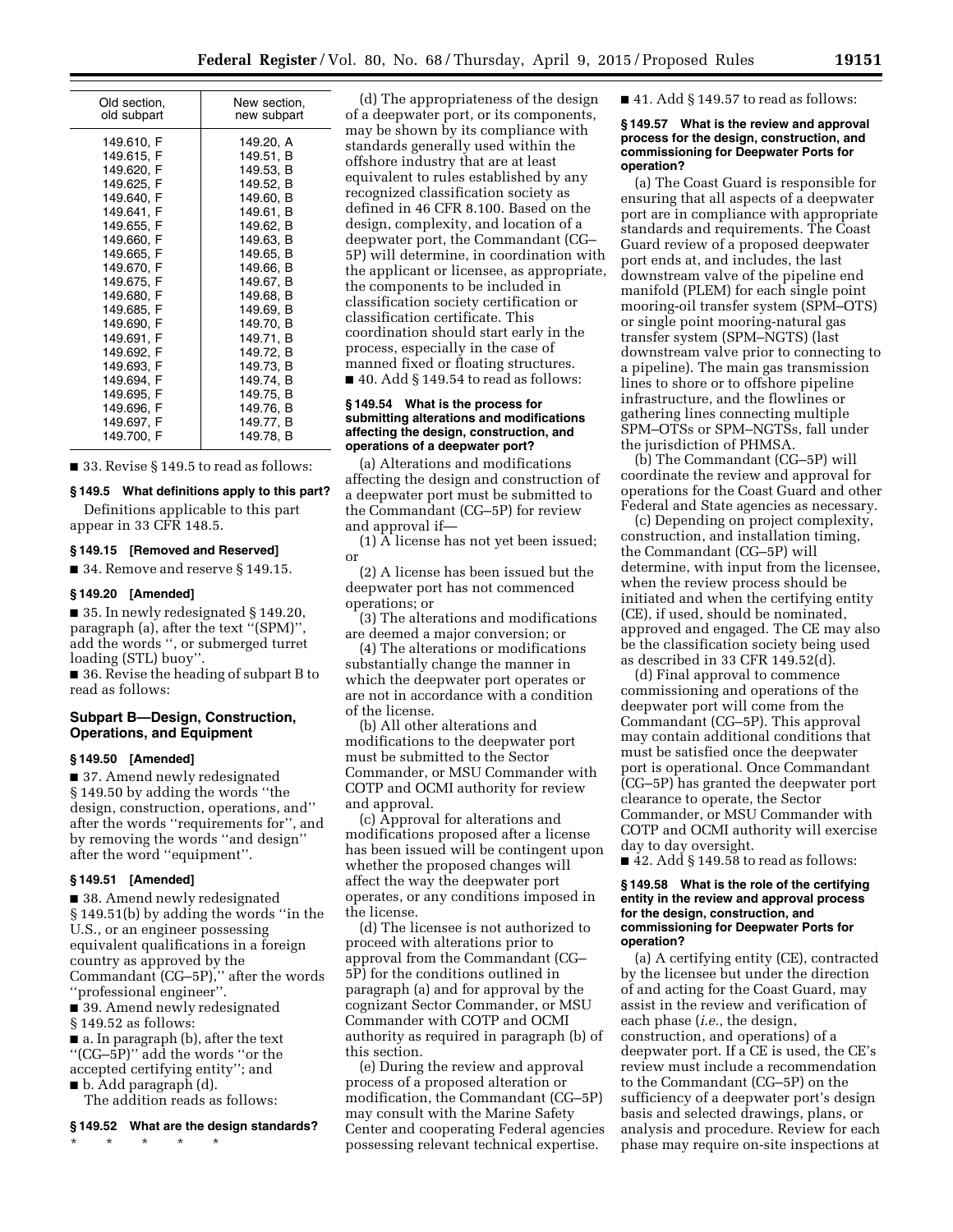fabrication locations and during construction and installation. The Commandant (CG–5P) is the final approval authority for the deepwater port's design, construction, and commissioning.

(1) *Design phase, including the design basis.* The design basis must identify all baseline design standards, regulations, rules and/or codes, and key parameters to be used to design each structure, system, or component of the deepwater port.

(2) *Construction phase,* including fabrication, installation, and commissioning.

(3) *Operational phase,* including maintenance and inspection procedures and long-term support from commencement of operations to decommissioning of the deepwater port.

(b) The licensee must provide to the Commandant (CG–5P), and to a CE, if used, the design basis and lists of drawings, plans, calculations, analyses, procedures, and correspondence as determined in the review.

(c) If a CE is used, key responsibilities for the CE include, but are not limited to—

(1) Recommendation of approval, disapproval, or approval with proposed changes of the applicant's design basis;

(2) Development of an action plan for each phase;

(3) Providing selected drawings and plan reviews;

(4) Inspections and oversight;

(5) Interim reports and

recommendations; and

(6) A final report and

recommendation for Coast Guard approval or disapproval.

(d) The CE may also be used to assist in the review of such areas as—

(1) A maintenance and inspection program;

(2) System safety, including interoperability, reliability, safety integrity levels, and LNG carrier compatibility;

(3) Specific, higher-risk components and operations; and

(4) Pipeline design, installation and operations manual (The applicant must coordinate the review and approval of the pipeline appendix to the operations manual with PHMSA).

(e) At the option of the licensee, the CE may continue to support the review and approval process for a deepwater port through to its decommissioning.

## **§ 149.63 [Amended]**

■ 43. Amend newly redesignated § 149.63(a) introductory text by removing the words ''pumping platform complex'' and adding, in their place, the words ''manned deepwater port''.

#### **§ 149.64 [Amended]**

■ 44. Amend newly redesignated § 149.64(b) by removing the symbol '','' after the word ''side'' and adding, in its place, the words ''facilities, vessels approaching the safety zone,''.

## **§ 149.65 [Amended]**

■ 45. In newly redesignated § 149.65, wherever they appear, remove the words ''pumping platform complex'' and add, in their place, the words ''manned deepwater port''.

## **§ 149.66 [Amended]**

■ 46. In newly redesignated § 149.66, paragraph (b), remove the text  $``\S\,1\overline{4}9.665"$  and add, in its place, the text ''§ 149.65''.

## **§ 149.67 [Amended]**

■ 47. Amend newly redesignated § 149.67(a) as follows:

■ a. Remove the words "For a" and add, in their place, the word ''Each'';

■ b. Remove the words ", each pumping platform complex''; and

■ c. After the words "on the", remove the word ''complex'' and add, in its place, the words ''deepwater port''.

## **§ 149.68 [Amended]**

■ 48. Amend newly redesignated § 149.68 by adding the word ''manned'' before the word ''deepwater'' in the introductory text.

## **§ 149.70 [Amended]**

■ 49. Amend newly redesignated § 149.70 by removing the word ''outlined'' and adding, in its place, the word ''specified'', and by removing the text ''§§ 149.691 through 149.699'' and adding, in its place, the text ''§§ 149.71 through 149.77''.

## **§ 149.77 [Amended]**

■ 50. Amend newly redesignated § 149.77(a) by removing the word ''owner's'' and adding, in its place, the word ''operator's''.

■ 51. Revise the heading for subpart C to read as follows:

## **Subpart C—Pollution Prevention Equipment**

# **§ 149.115 [Amended]**

■ 52. In newly redesignated § 149.115, remove the words ''from the pumping platform complex'' and add, in their place, the word ''remotely''.

## **§ 149.130 [Amended]**

■ 53. Amend newly redesignated § 149.130(a) by removing the words ''a pumping platform complex'' and adding, in their place, the words ''the marine transfer area of a deepwater port''.

## **§ 149.135 [Amended]**

■ 54. Amend newly redesignated § 149.135 as follows:

■ a. In paragraph (b) introductory text, after the word ''alarm'', add the words ''described in paragraph (a) of this section'';

■ b. In paragraph (b)(1), remove the words ''pumping platform complex'' and add, in their place, the words ''marine transfer area of a deepwater port''; and

 $\bullet$  c. In paragraph (b)(2), remove the words ''pumping platform complex'' and add, in their place, the words ''marine transfer area of a deepwater port'', and before the word ''under'', add the word ''described''.

## **§ 149.150 [Amended]**

■ 55. Amend newly redesignated § 149.150 by removing the words ''pumping platform complex'' and adding, in their place, the words ''manned deepwater port''.

■ 56. Revise the heading for subpart D to read as follows:

## **Subpart D—Lifesaving Equipment**

## **§ 149.203 [Amended]**

■ 57. Amend newly redesignated

§ 149.203 as follows:

 $\blacksquare$  a. In paragraph (a)(1), remove the text ''§ 149.306'' and add, in its place, the text ''§ 149.206'';

 $\blacksquare$  b. In paragraph (a)(2), remove the text ''§ 149.308'' and add, in its place, the text ''§ 149.208''; and

■ c. In paragraph (b), remove the text ''§ 149.314'' and add, in its place, the text ''§ 149.206''.

## **§ 149.204 [Amended]**

■ 58. Amend newly redesignated § 149.204 as follows:

■ a. In paragraph (a), in the introductory text, remove the text ''§ 149.305'' and

add, in its place, the text ''§ 149.205'';

■ b. In paragraph (a)(4), remove the text ''§ 149.305'' and add, in its place, the text ''§ 149.205''; and

■ c. In paragraph (a)(5), remove the text ''§ 149.314'' and add, in its place, the text ''§ 149.206''.

## **§ 149.205 [Amended]**

■ 59. Amend newly redesignated

§ 149.205 as follows:

■ a. In paragraph (a), remove the text ''§ 149.304'' and add, in its place, the text ''§ 149.204''; and

■ b. In paragraph (b), remove the text ''§ 149.308'' and add, in its place, the text ''§ 149.208''.

■ 60. Add § 149.206 to read as follows:

## **§ 149.206 What are the requirements for survival craft and rescue boats?**

Survival craft and rescue boats must satisfy the requirements of 46 CFR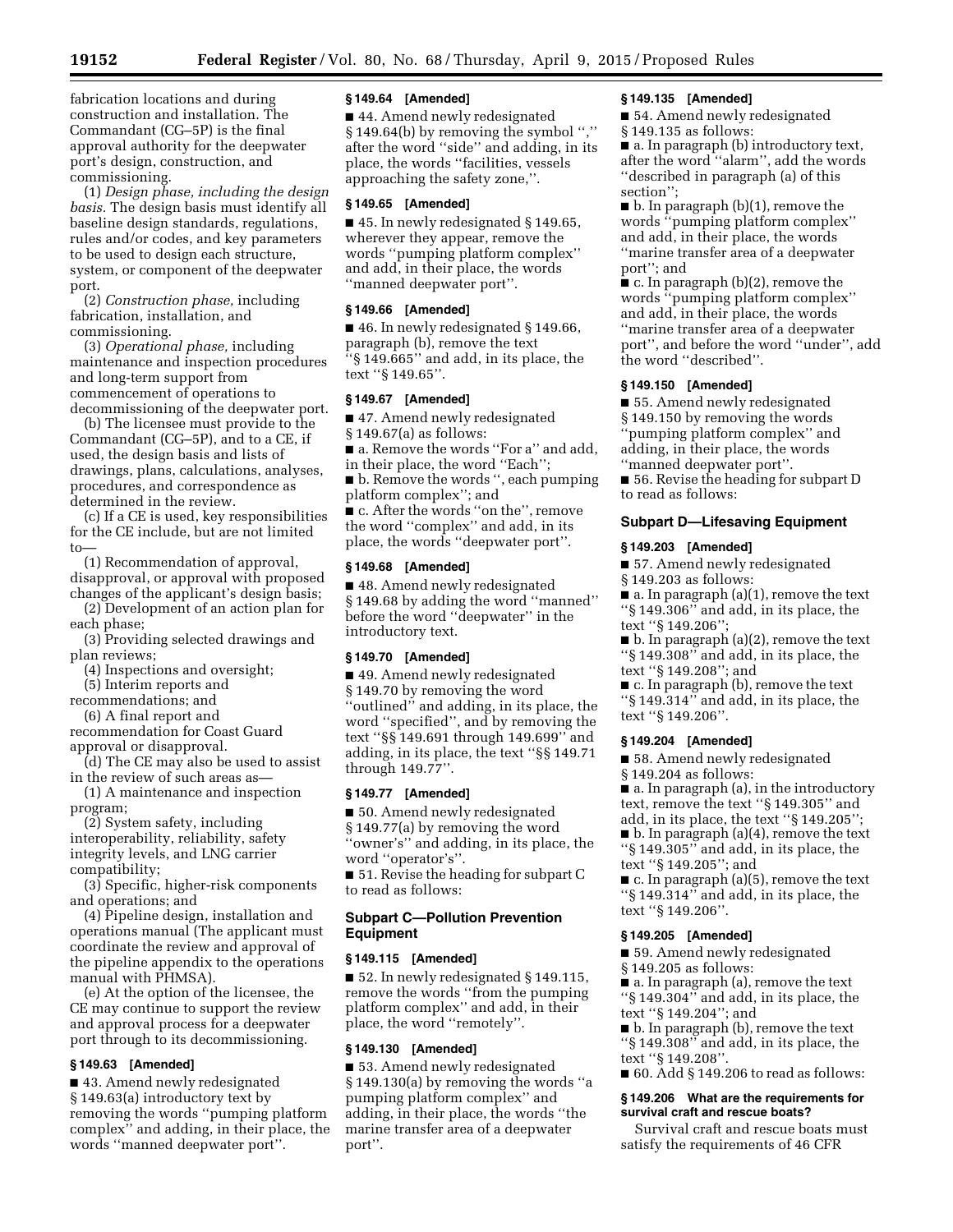108.520–108.575, except as described in paragraphs (a) through (g) of this section.

(a) Except for boathooks, the survival equipment required by 46 CFR 108.575(b) must be securely stowed in the lifeboat.

(b) Each lifeboat must have a list of the survival equipment it is required to carry. The list must be posted in the lifeboat.

(c) Except as provided in § 149.205(b) of this part, each inflatable or rigid liferaft, boarded from a deck that is more than 4.5 meters (14.75 feet) above the water, must be davit-launched or served by a marine evacuation system approved under approval series 160.175.

(d) The launching equipment must be arranged so that a loaded liferaft does not have to be lifted before it is lowered.

(e) Not more than two liferafts may be launched from the same set of launching equipment.

(f) The operator must arrange survival craft so that they are—

(1) Readily accessible in an emergency;

(2) Accessible for inspection, maintenance, and testing;

(3) In locations clear of overboard discharge piping or openings, and of obstructions below; and

(4) Located so that survival craft with an aggregate capacity to accommodate all persons authorized to be berthed are readily accessible from the personnel berthing area.

(g) The operator may use an onboard crane to launch a rescue boat if the crane's launching system meets the requirements of this section.

## **§ 149.209 [Amended]**

■ 61. Amend newly redesignated § 149.209 by removing the text ''§ 149.316'' and adding, in its place, the text ''§ 149.207''.

## **§ 149.210 [Amended]**

■ 62. Amend newly redesignated § 149.210 by removing the text ''§ 149.317'' and adding, in its place, the text ''§ 149.208''.

## **§ 149.216 [Amended]**

■ 63. In newly redesignated § 149.216, remove the text ''§ 149.140'' and add, in its place, the text ''§ 149.64''.

#### **§ 149.221 [Amended]**

■ 64. In newly redesignated § 149.221(a), remove the text ''§ 149.326'' and add, in its place, the text ''§ 149.217''.

## **§ 149.227 [Amended]**

■ 65. Amend newly redesignated § 149.227(a) by removing the text ''§ 149.316'' and adding, in its place, the text ''§ 149.217''.

## **§ 149.228 [Amended]**

■ 66. Amend newly redesignated § 149.228(a) by removing the text ''§ 149.320'' and adding, in its place, the text ''§ 149.211''. ■ 67. Revise the heading for subpart E

to read as follows:

## **Subpart E—Firefighting and Fire Protection Equipment**

■ 68. Revise newly redesignated § 149.302 to read as follows:

#### **§ 149.302 What firefighting and fire protection equipment must be approved by the Coast Guard?**

Unless approval from the Sector Commander, or MSU Commander with COTP and OCMI authority, is requested and granted pursuant to § 149.303 of this part and as permitted under § 149.303, § 149.315(c) or (d), § 149.319(a)(1), or § 149.320 of this part, all required firefighting and fire protection equipment on a deepwater port must be approved by the Commandant (CG–ENG). Firefighting and fire protection equipment that exceeds required equipment must also be approved by the Commandant (CG– ENG).

■ 69. Revise the section heading for newly redesignated § 149.303 to read as follows:

#### **§ 149.303 How may the operator request the use of alternate or supplemental firefighting and fire prevention equipment or procedures?**

\* \* \* \* \* ■ 70. Amend newly redesignated § 149.304 as follows:

■ a. Revise the section heading; and

■ b. Remove the text ''§ 149.403'' and add, in its place, the text ''§ 149.303''. The revision reads as follows:

#### **§ 149.304 Can the operator use firefighting equipment that has no Coast Guard standards?**

\* \* \* \* \*

## **§ 149.305 [Amended]**

■ 71. Amend newly redesignated § 149.305 by removing the text ''149.405'' wherever it appears, and adding, in each place, the text ''149.305''.

#### **§ 149.307 [Amended]**

■ 72. Amend newly redesignated § 149.307 as follows:

■ a. In paragraph (a), remove the text ''§ 149.409'' and add, in its place, the text ''§ 149.309''; and

■ b. In paragraph (b), remove the text ''§ 149.409'' and add, in its place, the text ''§ 149.309''.

#### **§ 149.309 [Amended]**

■ 73. Amend newly redesignated § 149.309 by removing the text "149.409" wherever it appears, and adding, in each place, the text ''149.309''.

#### **§ 149.310 [Amended]**

■ 74. In newly redesignated § 149.310, remove the text ''149.409'' and add, in its place, the text ''149.309''.

#### **§ 149.315 [Amended]**

■ 75. Amend newly redesignated § 149.315(a) by removing the words ''pumping platform complex'' and adding, in their place, the words ''manned deepwater port''.

#### **§ 149.317 [Amended]**

■ 76. In newly redesignated § 149.317(b), remove the text ''149.409'' and add, in its place, the text ''149.309''.

#### **§ 149.318 [Amended]**

■ 77. In newly redesignated § 149.318, remove the text ''149.409'' and add, in its place, the text ''149.309''.

#### **§ 149.319 [Amended]**

■ 78. Amend newly redesignated § 149.319 as follows:

■ a. In paragraph (a) introductory text, remove the text ''§ 149.420'' and add, in its place, the text ''§ 149.320'' and remove the text ''§ 149.421'' and add, in its place, the text ''§ 149.321''; and

 $\blacksquare$  b. In paragraph (a)(2), remove the text ''§ 149.415'' and add, in its place, the text ''§ 149.315''.

■ 79. Revise the heading for subpart F to read as follows:

#### **Subpart F—Aids to Navigation**

## **§ 149.405 [Amended]**

■ 80. In newly redesignated § 149.405(a), remove the text ''§ 149.510'' and add, in its place, the text ''§ 149.410''.

## **§ 149.410 [Amended]**

■ 81. In newly redesignated § 149.410(a), remove the text ''Commandant (CG–5P)'' and add, in its place, the words ''Coast Guard District Commander in the area where the deepwater port will be built''.

#### **§ 149.470 [Amended]**

■ 82. In newly redesignated § 149.470(c), remove the text ''§ 149.540'' and add, in its place, the text ''§ 149.440''.

#### **§ 149.480 [Amended]**

■ 83. In newly redesignated § 149.480(a), remove the words ''of a pumping platform complex''.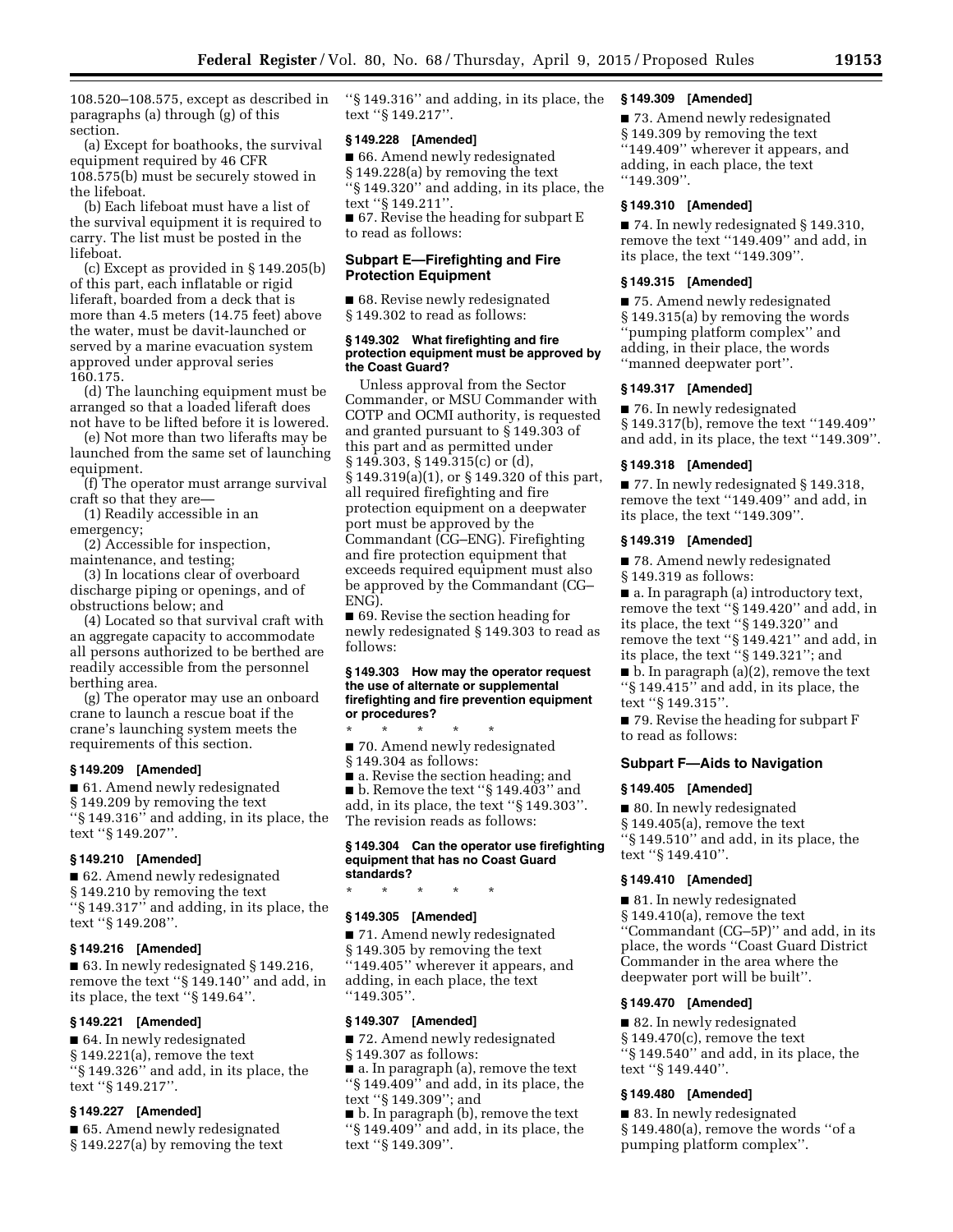#### **§ 149.485 [Amended]**

 $\blacksquare$  84. In redesignated § 149.485(a), remove the words ''pumping platform complex'' and add, in their place, the words ''deepwater port''.

#### **§ 149.650 [Removed]**

■ 85. Remove § 149.650.

## **PART 150—DEEPWATER PORTS: OPERATIONS**

■ 86. The authority citation for part 150 continues to read as follows:

**Authority:** 33 U.S.C. 1231, 1321(j)(1)(C), (j)(5), (j)(6), (m)(2); 33 U.S.C. 1509(a); E.O. 12777, sec. 2; E.O. 13286, sec. 34, 68 FR 10619; Department of Homeland Security Delegation No. 0170.1(70), (73), (75), (80).

■ 87. Amend § 150.10 by revising paragraphs (b), (c), (d), and (e) to read as follows:

## **§ 150.10 What are the general requirements for operations manuals?**

\* \* \* \* \* (b) The operations manual is reviewed and approved by the Commandant (CG– 5P), in coordination with the local Sector Commander, or MSU Commander, with COTP and OCMI authority, as meeting the requirements of the Act and this subchapter.

(c) The manual must be readily available on the deepwater port for use by personnel.

(d) The licensee must ensure that all personnel are trained and follow the procedures in the manual while at the deepwater port.

(e) Every 5 years from the date of approval of the operations manual (unless a longer timeframe is approved by the Commandant (CG–5P)), a deepwater port operator must re-submit the operations manual to the Commandant (CG–5P) to be re-reviewed and re-approved.

■ 88. Amend § 150.15 as follows:

■ a. In paragraph (c), after the word ''including'', add the words '', but not limited to,'';

■ b. In paragraphs (d) introductory text, (m) introductory text, and in newly redesignated paragraph (q) introductory text, after the word ''including'', add the words '', but not limited to'';

■ c. In paragraphs (i) introductory text, (i)(4), after the word ''including'', add the words ", but not limited to,"

■ d. In paragraph (i)(4)(vii), remove the words ''a safety zone, area to be avoided, and anchorage area'' and add, in their place, the words ''zones and areas described under subpart J of this part'';

 $\bullet$  e. In paragraphs (i)(7), (l) introductory text, and (l)(1)(iii), after the word ''including'', add the words '', but not limited to,'';

 $\blacksquare$  f. In paragraph (l)(2)(iii), remove the word ''to'' and add, in its place, the words ", but not limited to,"

■ g. In paragraph (l)(4), after the word ''including'', add the words '', but not limited to,'';

■ h. In paragraphs (m) introductory text, and in newly redesignated paragraph (q) introductory text, after the word ''including'', add the words '', but not limited to'';

■ i. Redesignate paragraphs (o) through (aa) as (p) through (bb), respectively;

■ j. Add new paragraph (o);

■ k. In newly redesignated paragraphs  $(s)$ ,  $(u)(3)$ , and  $(x)(2)(iii)$ , after the word ''including'', add the words '', but not limited to,'';

■ l. Revise newly redesignated

paragraphs (y) and (bb); and

 $\blacksquare$  m. Add paragraph (cc);

The additions and revisions read as follows:

#### **§ 150.15 What must the operations manual include?**

\* \* \* \* \* (o) A certificate of adequacy (COA) that certifies a deepwater port meets the requirements for reception facilities as required under 33 CFR part 158, or a waiver of a COA.

\* \* \* \* \* (y) *Security procedures*—(1) *Security plan.* Deepwater port operators must develop a deepwater port security plan comparable, at a minimum, to those required by 33 CFR part 106. The plan must address at least:

(i) Access controls for goods and materials and access controls for personnel that require positive and verifiable identification;

(ii) Monitoring and alerting of vessels that approach or enter the deepwater port's security zone;

(iii) Risk identification and procedures for detecting and deterring terrorist or subversive activity, such as security lighting and remotely-alarmed restricted areas;

(iv) Internal and external notification and response requirements in the event of a perceived threat or an attack on the deepwater port;

(v) Designation of the deepwater port security officer (DPSO);

(vi) Required security training and drills for all personnel; and

(vii) The scalability of actions and procedures for the various levels of threat.

(2) *Audits.* (i) The DPSO must ensure an audit of the deepwater port security plan is performed annually, beginning no later than one year from the initial date of approval and attach a letter to the deepwater port security plan certifying that the deepwater port

security plan meets the applicable requirements of this part. The results of this audit must be included as an attachment to the annual self-inspection report to the cognizant Sector Commander, or MSU Commander with COTP and OCMI authority as outlined in § 150.105 of this part.

(ii) If there is a change in ownership or operations of the deepwater port, or if there have been modifications to the deepwater port, the deepwater port security plan must be audited including but not limited to physical structure, emergency response procedures, security measures, or operations.

(iii) Auditing the deepwater port security plan, as a result of modifications to the deepwater port, may be limited to those sections of the deepwater port security plan affected by the deepwater port modifications.

(iv) Unless impracticable due to the size and nature of the company or the deepwater port, personnel conducting internal audits of the security measures specified in the deepwater port security plan or evaluating its implementation must—

(A) Have knowledge of methods of conducting audits and inspections, and control and monitoring techniques;

(B) Not have regularly assigned security duties; and

(C) Be independent of any security measures being audited.

(v) If the results of an audit require an amendment of the deepwater port security plan, the DPSO must submit the proposed amendment to the cognizant Sector Commander, or MSU Commander with COTP and OCMI authority, with copy to the Commandant (CG–5P), for review and approval no later than 30 days after completion of the audit.

(3) *Review.* The Sector Commander, or MSU Commander with COTP and OCMI authority, will normally perform an annual security inspection to verify the findings in the audit. The Sector Commander, or MSU Commander with COTP and OCMI authority, will perform a more detailed deepwater port security plan review at prescribed 5-year intervals following initial approval of the deepwater port security plan and will include onsite inspection of personnel assignments and qualifications, observance of security drills, and other security exercises as necessary.

\* \* \* \* \* (bb) *Environmental procedures.* A prevention, monitoring, and mitigation program (PMMP) that provides procedures to prevent, minimize, or mitigate adverse environmental effects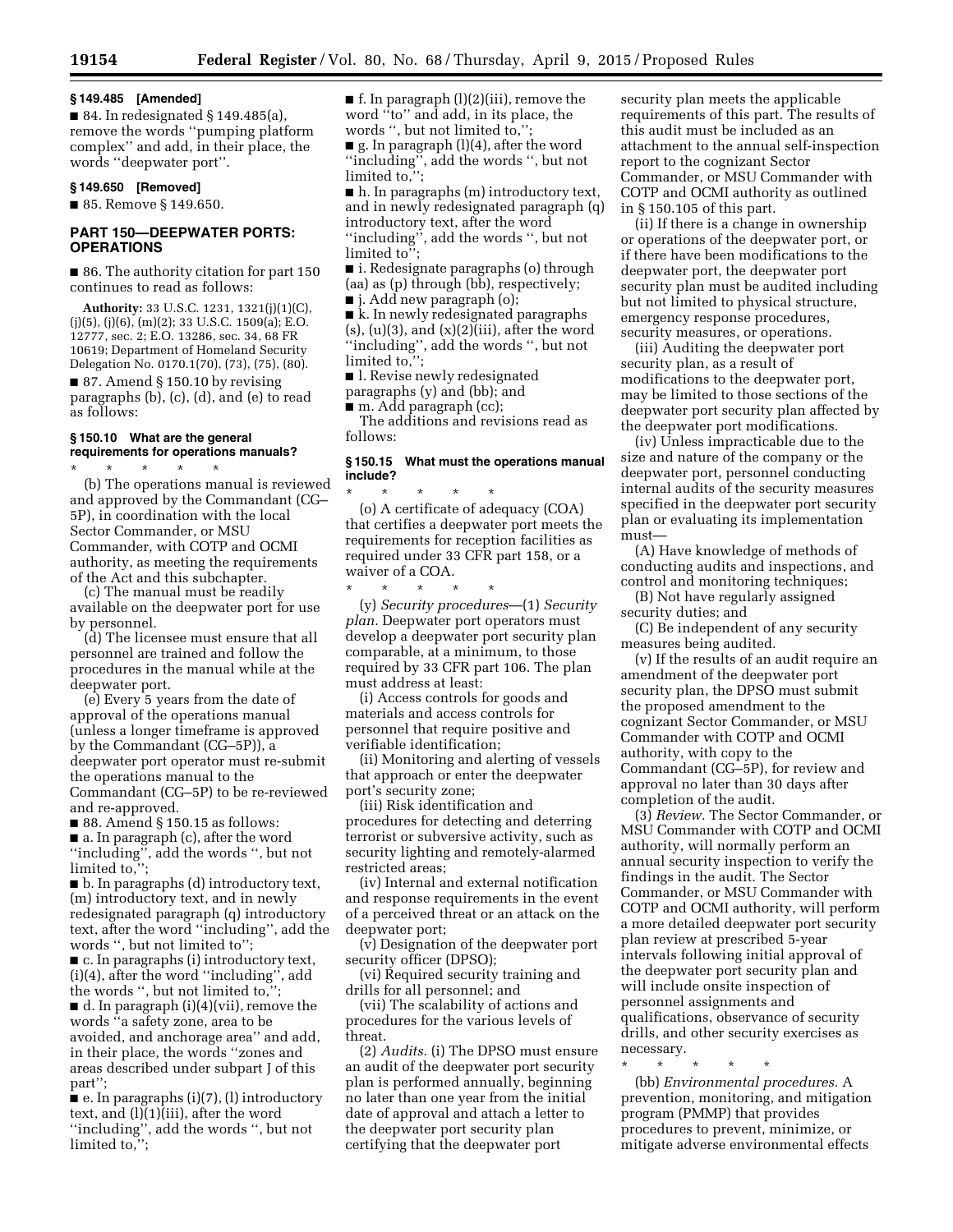resulting from the construction, operation, and decommissioning of the deepwater port. This must include both routine scheduled maintenance activities as well as unscheduled maintenance activities.

(1) *Environmental monitoring program.* The PMMP must include a detailed environmental monitoring program plan. It must be performancebased, and include provisions for incorporating recommendations for adaptive management based upon analysis of data obtained from monitoring studies. The PMMP must also include provisions for periodic reexamination of the physical, chemical, and biological factors investigated during the baseline surveys contained in the licensee's deepwater port license application.

(i) Monitoring must commence shortly before project construction in the vicinity of the construction sites and other potentially impacted areas and continue throughout the construction phase.

(ii) During project operations, a continuous monitoring program designed to ensure coverage of seasonal variations must be undertaken.

(2) *Review.* Every 5 years (unless a longer timeframe is approved by the Commandant (CG–5P)), to coincide with the periodic review of the deepwater port's operations manual, the licensee must conduct a thorough reexamination of the physical, chemical, and biological factors contained in the deepwater port's environmental evaluation.

(i) The re-examination must include, but not be limited to, a detailed analysis of the results of the environmental monitoring program to identify trends and impacts that result from the deepwater port's operations.

(ii) The re-examination must be submitted for review and approval to the Commandant (CG–5P) and MARAD not later than 60 days before the 5 year period ends.

(cc) *Procedural manual for operations, maintenance, and emergencies of the deepwater port pipelines.* This manual must meet the requirements of PHMSA regulations 49 CFR 192.605 and other applicable parts of 49 CFR 190 through 199.

■ 89. Amend § 150.25 as follows:

■ a. Revise the section heading

■ b. Redesignate paragraphs (d̆), (e), and (f) as paragraphs  $(c)(2)$ ,  $(d)$ , and  $(e)$ , respectively;

■ c. Revise newly redesignated paragraph (c)(2);

 $\blacksquare$  d. Add paragraph (c)(1);

■ e. Revise newly redesignated paragraph (e);

■ f. Add new paragraph (f); and The revisions and addition read as follows:

#### **§ 150.25 When will the Coast Guard require amendments to the operations manual?**

- \* \* \* \* \*
	- (c) \* \* \*

(1) If the Sector Commander, or MSU Commander with COTP and OCMI authority determines that the proposed amendments are inadequate, the Sector Commander, or MSU Commander with COTP and OCMI authority, will return them to the licensee for revision.

(2) If the Sector Commander, or MSU Commander with COTP and OCMI authority, decides that a proposed amendment is adequate, the amendment will go into effect 60 days after the Sector Commander, or MSU Commander with COTP and OCMI authority, notifies the licensee, with copy to the Commandant (CG–5P). The Commandant (CG–5P) will notify MARAD, and PHMSA as appropriate, prior to a significant amendment going into effect.

\* \* \* \* \*

(e) If the Sector Commander, or MSU Commander with COTP and OCMI authority, finds that a particular situation requires immediate action to prevent a spill or discharge, or to protect the safety of life and property, he or she may issue an amendment effective on the date that the licensee receives it. The Sector Commander, or MSU Commander with COTP and OCMI authority, must include a brief statement of the reasons for the immediate amendment. The licensee may petition the District Commander for review, but the petition does not delay the effective date of the amendment.

(f) Other Federal agencies may propose amendments to the operations manual by submitting them to the Coast Guard's Office of Operating and Environmental Standards (CG–OES), which will coordinate with the Sector Commander, or MSU Commander with COTP and OCMI authority, to have the licensee implement requested amendments.

■ 90. Revise § 150.30 to read as follows:

#### **§ 150.30 How may the licensee propose an amendment to the operations manual?**

(a) Proposed amendments to an approved operations manual must be submitted to the Sector Commander, or MSU Commander with COTP and OCMI authority, in whose area of responsibility the deepwater port is located, with copy to the Commandant (CG–5P). The Commandant (CG–5P) will notify MARAD prior to approval of

proposed significant amendments to the operations manual to ensure approval accords with the conditions of the deepwater port's license. If the proposed changes are not consistent with the requirements of any license condition, the environmental impact analysis, or any other Federal or State license or approval, the Commandant (CG–5P) must notify the Sector Commander, or MSU Commander with COTP and OCMI authority of this inconsistency immediately. Sector Commander, or MSU Commander with COTP and OCMI authority approval of the proposed changes will be withheld until the identified inconsistencies are resolved.

(b) The licensee may propose an amendment to the operations manual—

(1) By submitting to the Sector Commander, or to the MSU Commander with COTP and OCMI authority, in writing, the amendments and reasons for the amendments, not less than 30 days before the requested effective date of the amendment; or

(2) If the amendment is needed immediately, by submitting the amendment, and reasons why the amendment is needed immediately, to the Sector Commander, or to the MSU Commander with COTP and OCMI authority in writing.

(c) The Sector Commander, or MSU Commander with COTP and OCMI authority, in coordination with the Commandant (CG–5P), must respond to a proposed amendment by notifying the licensee of his or her decision, in writing, before the requested date of the amendment. If the request is disapproved, the Sector Commander, or MSU Commander with COTP and OCMI authority must include the reasons for disapproval in the notice. If the request is for an immediate amendment, the Sector Commander, or the MSU Commander with COTP and OCMI authority must respond as soon as possible.

■ 91. Revise § 150.35 to read as follows:

#### **§ 150.35 How may an Adjacent Coastal State request an amendment to the deepwater port operations manual?**

(a) An Adjacent Coastal State connected by pipeline to the deepwater port may petition the cognizant Sector Commander, or MSU Commander with COTP and OCMI authority, with copy to the Commandant (CG–5P), to amend deepwater port operations. The petition must include sufficient information to allow the Sector Commander, or MSU Commander with COTP and OCMI authority to reach a decision concerning the proposed amendment.

(b) After the Sector Commander, or MSU Commander with COTP and OCMI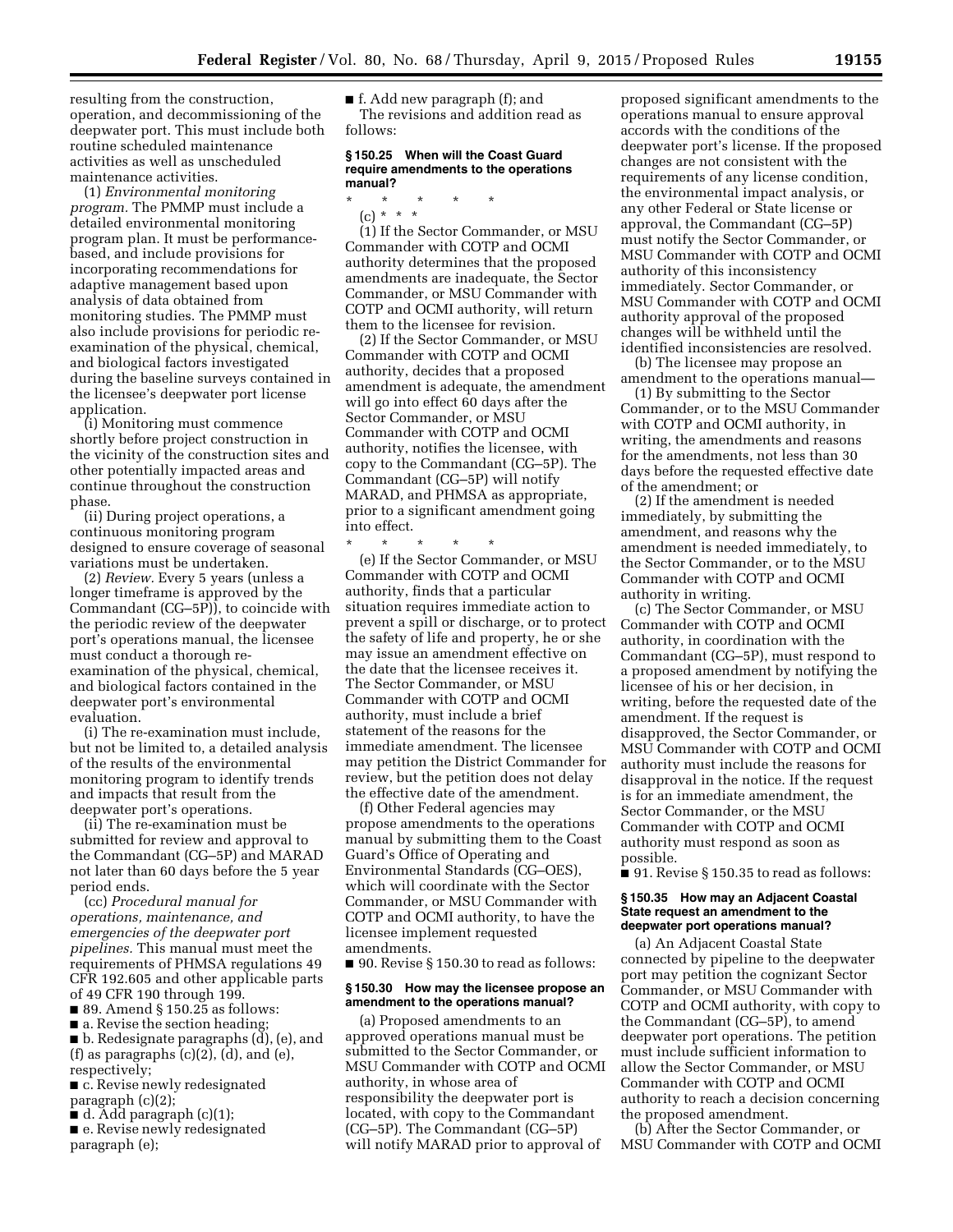authority receives a petition, the Sector Commander, or MSU Commander with COTP and OCMI authority, in coordination with the Commandant (CG–5P), requests comments from the licensee.

(c) After reviewing the petition and comments and considering the costs and benefits involved, the Sector Commander, or MSU Commander with COTP and OCMI authority, in coordination with the Commandant (CG–5P), may approve the petition if the proposed amendment will provide equivalent or improved protection and safety. The Adjacent Coastal State may petition the Commandant (CG–5P) to review the decision. Petitions must be made in writing and presented to the Sector Commander, or MSU Commander with COTP and OCMI authority for forwarding to the Commandant (CG–5P) via the District Commander.

■ 92. Revise § 150.40 to read as follows:

#### **§ 150.40 Deviating from the operations manual.**

(a) If, because of a particular situation, the licensee needs to deviate from the operations manual, the licensee must submit a written request to the Sector Commander, or MSU Commander with COTP and OCMI authority explaining why the deviation is necessary and what alternative is proposed. If the Sector Commander, or MSU Commander with COTP and OCMI authority determines that the deviation would ensure equivalent or greater protection and safety, the Sector Commander, or MSU Commander with COTP and OCMI authority will authorize the deviation and notify the licensee in writing.

(b) In an emergency, any person may deviate from any requirement in this subchapter, or any procedure in the operations manual, to ensure the safety of life, property, or the environment. Each deviation must be reported to the Sector Commander, or to the MSU Commander with COTP and OCMI authority at the earliest possible time.

#### **§ 150.45 [Removed and Reserved]**

■ 93. Remove and reserve § 150.45. ■ 94. Amend § 150.50 by revising the section heading to read as follows:

## **§ 150.50 What are the requirements for a deepwater port spill response plan?**

\* \* \* \* \* ■ 95. Revise § 150.100 to read as follows:

## **§ 150.100 What are the requirements for inspecting deepwater ports?**

(a) Under direction of the Sector Commander, or MSU Commander, with COTP and OCMI authority, marine inspectors may inspect deepwater ports to determine whether the requirements of this subchapter are met. A marine inspector may conduct an inspection, with or without advance notice, at any time the Sector Commander or MSU Commander deems necessary.

(b) During an inspection, Coast Guard marine inspectors may be accompanied by representatives of other Federal agencies.

■ 96. Revise § 150.105 to read as follows:

#### **§ 150.105 What are the requirements for annual self-inspection?**

(a) The operator of each deepwater port must ensure that the deepwater port is regularly inspected to determine whether the facility is in compliance with the requirements of the approved operations manual, the license, and any classification society certifications. To this end, a deepwater port operator may propose to the Sector Commander, or to the MSU Commander, with COTP and OCMI authority, to implement a selfinspection program. Prior to the initiation of a self-inspection program, and before commencement of operations, the owner or operator must submit a proposal describing the selfinspection plan to the Sector Commander, or to the MSU Commander, with COTP and OCMI authority for acceptance. The plan must address all applicable requirements outlined in parts 149 and 150 of this subchapter. Any proposed program must include inspection intervals not to exceed 12 months between inspections. The inspection may be conducted up to 2 months after its due date, but will be valid for only the 12 months following that due date.

(b) The operator must record and submit the results of the annual selfinspection to the Sector Commander, or to the MSU Commander with COTP and OCMI authority, within 30 days of completing the inspection. The report must include a description of any failure, and the scope of repairs made to components or equipment, in accordance with the requirements in subpart I of this part, other than primary lifesaving, firefighting, or transfer equipment, which are inspected and repaired in accordance with subpart F.

(c) The Sector Commander, or the MSU Commander with COTP and OCMI authority, must validate the results of each inspection. If the Sector Commander, or the MSU Commander with COTP and OCMI authority, determines that the deepwater port is

not operating in conformity with its operations manual or license, the Sector Commander, or the MSU Commander with COTP and OCMI authority, must direct appropriate corrective action to the deepwater port operator, and the Sector Commander, or the MSU Commander with COTP and OCMI authority, must notify the Commandant (CG–5P). After receipt of the notification, if the Commandant (CG– 5P) concurs that a possible violation of a license condition is indicated, Commandant (CG–5P) will notify MARAD for consideration of what, if any, action on the license should be taken.

■ 97. Add § 150.107 to read as follows:

#### **§ 150.107 What notice must be given in the event of inspections?**

The operator must notify the Sector Commander, or the MSU Commander with COTP and OCMI authority, of scheduled Federal and State agency inspections. The operator must retain the record of results of any Federal or State agency inspection and make those records available for review upon receiving a request by the Sector Commander, or by the MSU Commander with COTP and OCMI authority, or his or her designated representative. The Coast Guard may participate in any inspection undertaken by another Federal or State agency with jurisdiction.

## **§ 150.110 [Amended]**

■ 98. Amend § 150.110 by removing the word ''or'' after the words ''class certificate,''; and adding the words '', or of changes in class status'' after the words ''classification certificate''.

## **§ 150.225 [Amended]**

■ 99. In § 150.225, after the word ''hold.'', add the sentence ''All employees, regardless of status, must receive basic safety training as soon as practicable after reporting to the deepwater port.''.

#### **§ 150.325 [Amended]**

■ 100. Amend § 150.325(b) introductory text by adding the words '', but not limited to'' after the word ''including''.

 $\blacksquare$  101. Amend § 150.380 by revising Table 150.380(a) and paragraph (b) to read as follows:

#### **§ 150.380 Under what circumstances may vessels operate within the safety zone or area to be avoided?**

 $(a) * * * *$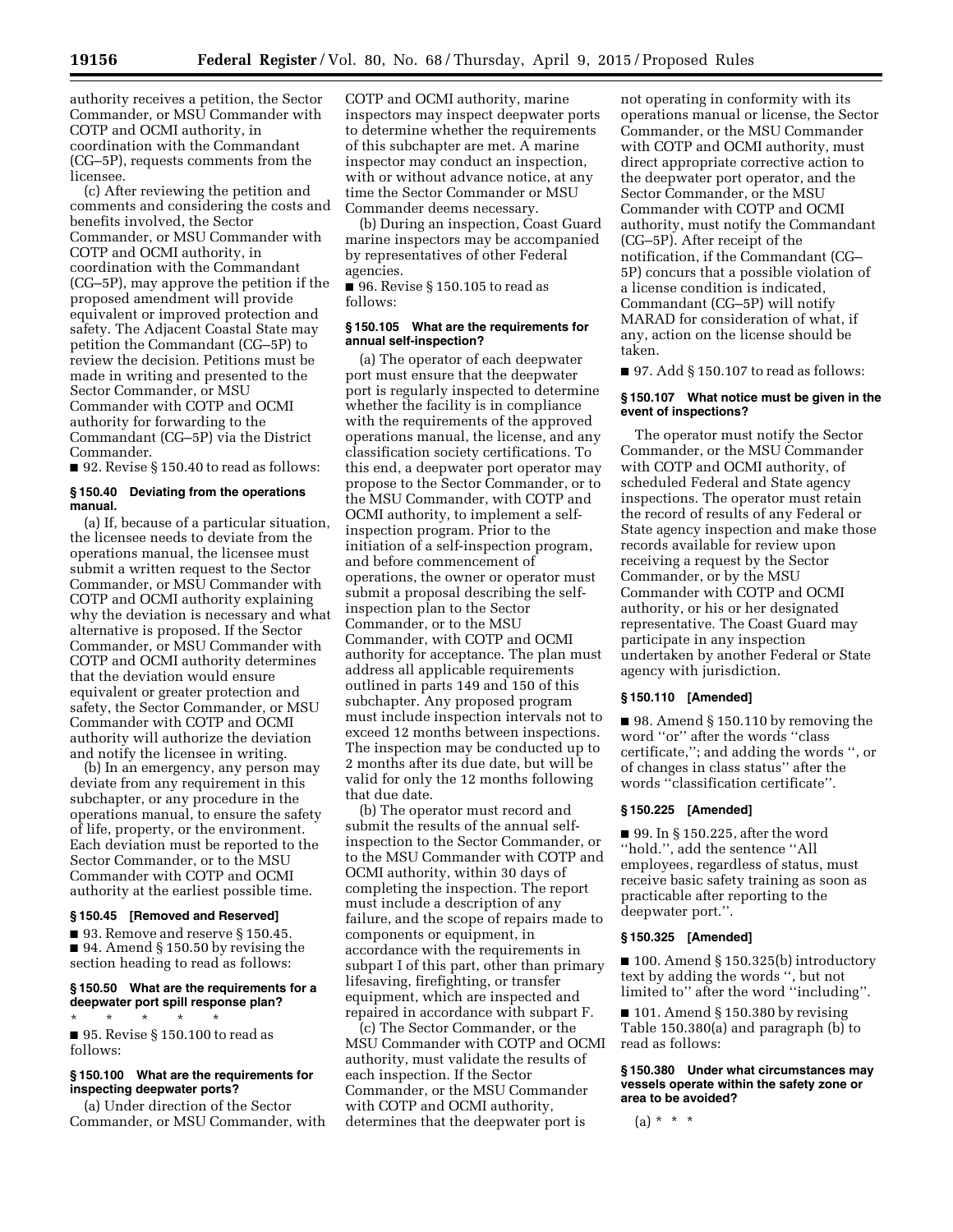| TABLE 150.380(A)—REGULATED ACTIVITIES OF VESSELS AT DEEPWATER PORTS |  |  |  |  |
|---------------------------------------------------------------------|--|--|--|--|
|---------------------------------------------------------------------|--|--|--|--|

| Regulated activities                                                                                                                               | Safety zone | Areas to be<br>avoided<br>around each<br>deepwater<br>port compo-<br>nent <sup>1</sup> | Anchorage<br>areas | Other ship's<br>routing<br>measures<br>adjacent to<br>the safety<br>zone |
|----------------------------------------------------------------------------------------------------------------------------------------------------|-------------|----------------------------------------------------------------------------------------|--------------------|--------------------------------------------------------------------------|
| Mooring to surface components by vessels other than tankers or support vessels<br>Fishing, including, but not limited to, bottom trawl (shrimping) |             |                                                                                        |                    |                                                                          |
|                                                                                                                                                    |             |                                                                                        |                    |                                                                          |

1Areas to be avoided are in subpart J of this part.

2 Not part of Port Installation.

3*Key to regulated activities for Table 150.380(a):* 

-Movement of the vessel is permitted when cleared by the person in charge of vessel operations.

D—Movement is not restricted, but recommended transit speed not to exceed 10 knots. Communication with the person in charge of vessel operations.

F—Only in an emergency. Anchoring will be avoided in a no anchoring area except in the case of immediate danger to the ship or persons on board. N—Not permitted. P—Transit is permitted when the vessel is not in the immediate area of a tanker, and when cleared by the vessel traffic supervisor. R—Permitted only if determined that operation does not create unacceptable risk to personnel safety and security and operation. For transiting foreign-flag vessels, the requirement for clearance to enter the area to be avoided and no anchoring area is advisory in nature, but mandatory for an anchorage area established within 12 nautical miles.

(b) If the activity is not listed in table 150.380(a) of this section, or otherwise provided for in this subpart, the permission of the Sector Commander, or MSU Commander with COTP and OCMI authority, is required before operating in the safety zone or other ship's routing measure.

\* \* \* \* \*

#### **§ 150.435 [Amended]**

 $\blacksquare$  102. Amend § 150.435(b) by adding the words '', unless complying with any approved procedures contained in the operations manual to ensure the safety of personnel, equipment and the environment'' after the word ''vicinity''.

## **§ 150.501 [Amended]**

 $\blacksquare$  103. Amend § 150.501 by adding the words '', but not limited to,'' after the word ''including''.

#### **§ 150.601 [Amended]**

■ 104. Amend § 150.601(b) introductory text by adding the words ''but not limited to,'' after the word ''including,'' and by adding the symbol '','' after the word ''subcontractors''.

#### **§ 150.602 [Amended]**

 $\blacksquare$  105. Amend § 150.602(a) by removing the text " $\S$  150.15(w)", and adding, in its place, the text " $\S$  150.15(x)".

#### **§ 150.607 [Amended]**

 $\blacksquare$  106. Amend § 150.607(a) by adding the words '', but not limited to,'' after the word ''including'' and by adding the symbol "," after the word "gear".

#### **§ 150.615 [Amended]**

■ 107. Amend § 150.615(c) by adding the words '', but not limited to,'' after the word ''including''.

## **§ 150.618 [Amended]**

■ 108. In § 150.618(a), after the word ''including'', add the words '', but not limited to,''.

#### **§ 150.619 [Amended]**

■ 109. In § 150.619(b), after the word ''including'', add the words '', but not limited to,''.

#### **§ 150.623 [Amended]**

■ 110. Amend § 150.623(c) introductory text by adding the words '', but not limited to'' after the word ''including''.

#### **§ 150.715 [Amended]**

■ 111. In § 150.715(a), after the word ''must'', add the words ''comply with the requirements of 33 CFR 66.01–11 and''.

#### **§ 150.720 [Amended]**

■ 112. Amend § 150.720 by adding the words ''and comply with the requirements of 33 CFR 67.10'' after the text ''5 miles''.

#### **§ 150.812 [Amended]**

 $\blacksquare$  113. Amend § 150.812 by removing the word ''and'' and adding, in its place, the symbol "," after the word "life"; and adding the words '', and the environment'' after the word ''property''.

#### **§ 150.815 [Amended]**

■ 114. Amend § 150.815(a)(4) by adding the words '', but not limited to,'' after the word ''including''.

■ 115. Revise § 150.830 to read as follows:

#### **§ 150.830 Reporting a pollution incident.**

(a) Oil pollution incidents involving a deepwater port are reported according to part 153, subpart B, of this chapter.

(b) In each notification made under paragraph (a) of this section, the person in charge of the deepwater port involved in the incident must provide his or her name and telephone number, or radio call sign, and, to the extent known, the—

(1) Location, date, and time of the incident;

- (2) Quantity of oil involved;
- (3) Cause of the incident;

(4) Name or other identification of the vessel or offshore facility involved;

(5) Size and color of any slick or sheen and the direction of its movement;

(6) Observed on-scene weather conditions, including wind speed and direction, height and direction of seas, and any tidal or current influence present;

(7) Actions taken or contemplated to secure the source or contain and remove or otherwise control the discharged oil;

(8) Extent of any injuries or other damages incurred as a result of the incident;

(9) Observed damage to living natural resources; and

(10) Any other information deemed relevant by the reporting party or requested by the person receiving the notification.

(c) The person giving notification of an incident must not delay notification to gather all required information and